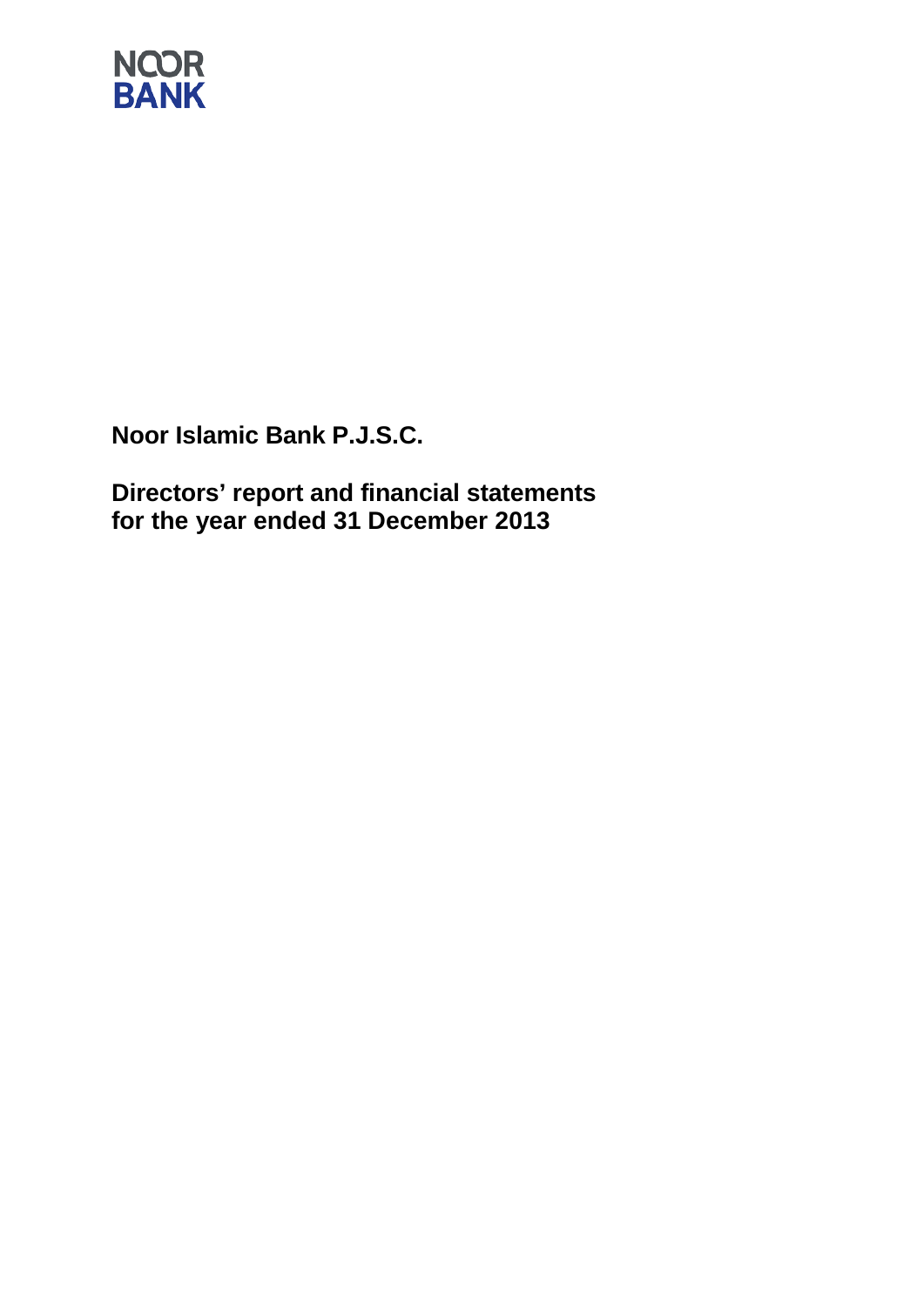

### **Directors' report and financial statements for the year ended 31 December 2013**

|                                          | <b>Pages</b>   |
|------------------------------------------|----------------|
| Directors' report                        | 1              |
| Independent auditors' report             | $2 - 3$        |
| <b>Statement of financial position</b>   | 4              |
| <b>Income statement</b>                  | 5              |
| <b>Statement of comprehensive income</b> | 6              |
| <b>Statement of changes in equity</b>    | $\overline{7}$ |
| <b>Statement of cash flows</b>           | 8              |
| Notes to the financial statements        | $9 - 56$       |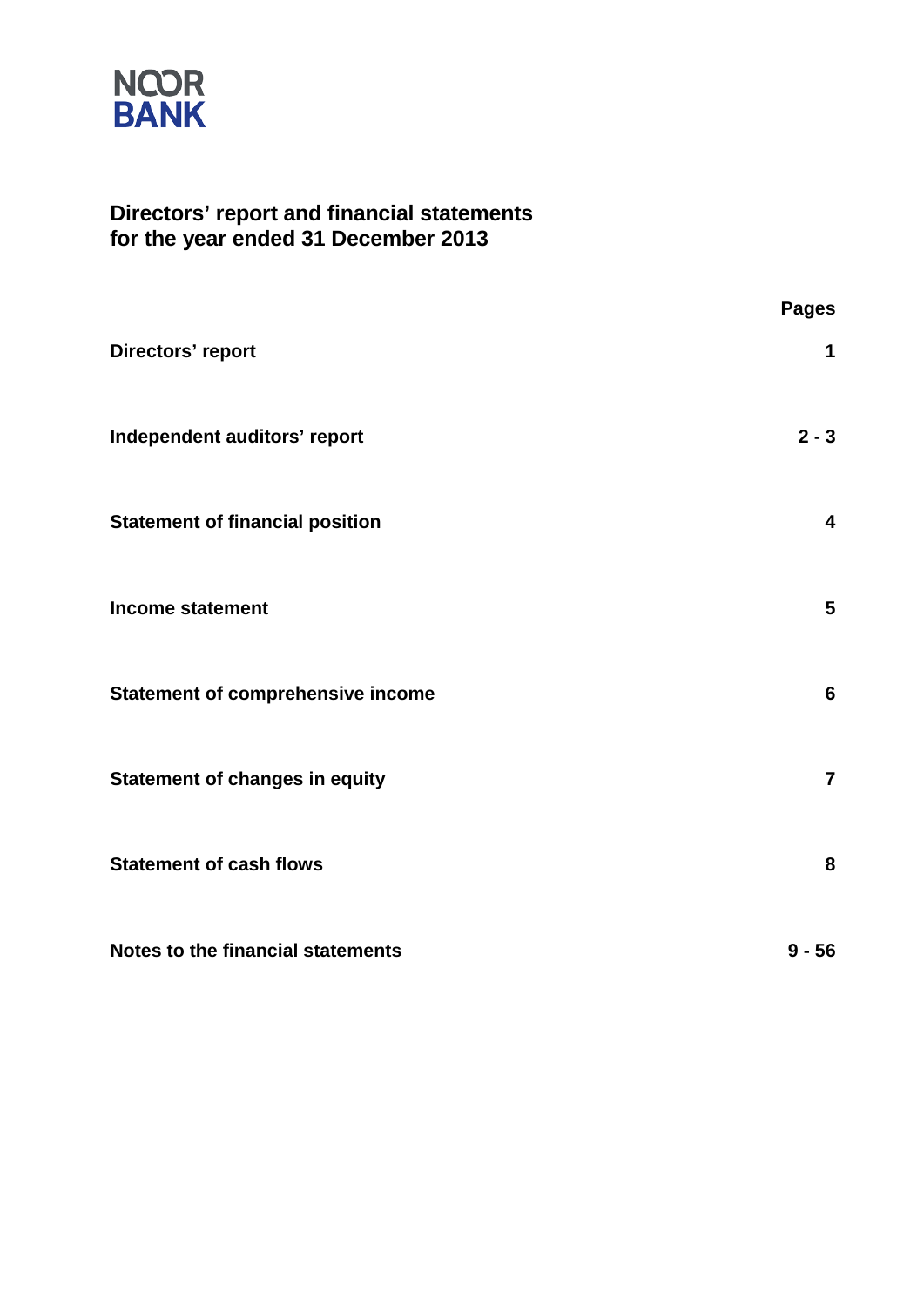

### **Directors' report for the year ended 31 December 2013**

The Board of Directors are pleased to submit their report on the activities of Noor Islamic Bank P.J.S.C. ("the Bank") together with the audited financial statements for the year ended 31 December 2013.

### **Principal activities**

The principal activities of the Bank are carrying out banking, financing and investing activities through various Islamic financing instruments such as Murabahah, Wakalah, Tawarruq, Istisna, Islamic sukukand Ijarah. The activities of the Bank are conducted in accordance with the Islamic Shari'a principles and in compliance withthe provisions of the Memorandum and Articles of Association of the Bank.

### **Results**

The statement of financial position of the Bank as of 31 December 2013, together with its income statement, statement of comprehensive income, statement of changes in equity and statement of cash flows for the year then ended are set out in the accompanying financial statements.

### **Dividends**

The Board of Directors do not propose any dividend for the year ended 31 December 2013.

### **Composition of the Board of Directors**

The Board of Directors of the Bank comprised of following individualsduring the year ended 31 December 2013:

H.H. Sheikh Ahmed bin Mohammad bin Rashid Al Maktoum (Chairman) H.E.Lt. Gen. Musabbeh Rashid Musabbeh Al Fattan (Vice Chairman) H.E. Abdullah Bin Mohammed Ghobash\* Mr. Soud Ahmad Abdulrahman Ba'alawy Mr. Essa Abdulfattah Kazim Al Mulla H.E. Sultan Ahmad Sultan bin Sulayem Mr. Mohamed Alabbar Mr. Abdulla Ahmed Mohd Al Habbai Mr. Abdulla Mohd Rashed Al Huraiz\*\* Mr. Hussain Ahmad Dhaen Al Qemzi

\* Appointed effective 25 March 2013

\*\* Resigned effective 24 March 2013

### **Auditors**

The auditors, PricewaterhouseCoopers, have expressed their willingness to continue in office.

Signed on behalf of the Board of Directors on 27 March 2014

…………………… ……………………

Director Director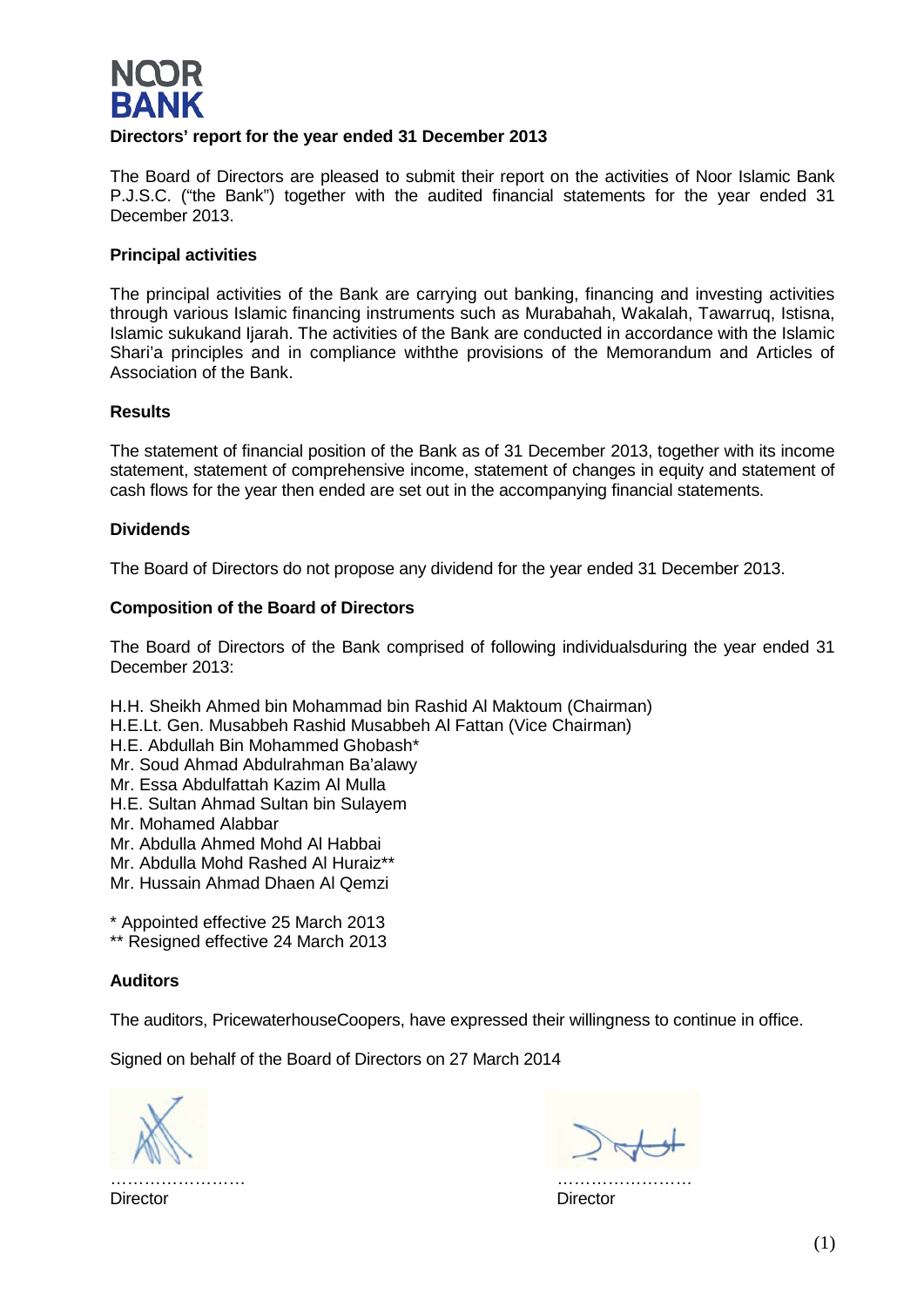

### **Independent auditors' report to the shareholders of Noor Islamic Bank P.J.S.C.**

### **Report on the financial statements**

We have audited the accompanying financial statements of Noor Islamic Bank P.J.S.C. ("the Bank"), which comprise the statement of financial position as of 31 December 2013 and the statements of income,comprehensive income, changes in equity and cash flows for the year then ended, and a summary of significant accounting policies and other explanatory notes.

### **Management's responsibility for the financial statements**

Management is responsible for the preparation and fair presentation of these financial statements in accordance with International Financial Reporting Standards, and for such internal control as management determines necessary to enable the preparation of financial statements that are free from material misstatement, whether due to fraud or error.

### **Auditor's responsibility**

Our responsibility is to express an opinion on these financial statements based on our audit. We conducted our audit in accordance with International Standards on Auditing. Those Standards require that we comply with ethical requirements and plan and perform the audit to obtain reasonable assurance whether the financial statements are free from material misstatement.

An audit involves performing procedures to obtain audit evidence about the amounts and disclosures in the financial statements. The procedures selected depend on the auditor's judgment, including the assessment of the risks of material misstatement of the financial statements, whether due to fraud or error. In making those risk assessments, the auditor considers internal control relevant to the entity's preparation and fair presentation of the financial statements in order to design audit procedures that are appropriate in the circumstances, but not for the purpose of expressing an opinion on the effectiveness of the entity's internal control. An audit also includes evaluating the appropriateness of accounting policies used and the reasonableness of accounting estimates made by management, as well as evaluating the overall presentation of the financial statements.

We believe that the audit evidence we have obtained is sufficient and appropriate to provide a basis for our audit opinion.

PricewaterhouseCoopers, Emaar Square, Building 4, Level 8, PO Box 11987, Dubai, United Arab Emirates *T: +971 (0)4 304 3100, F: +971 (0)4 330 4100,* www.pwc.com/middle-east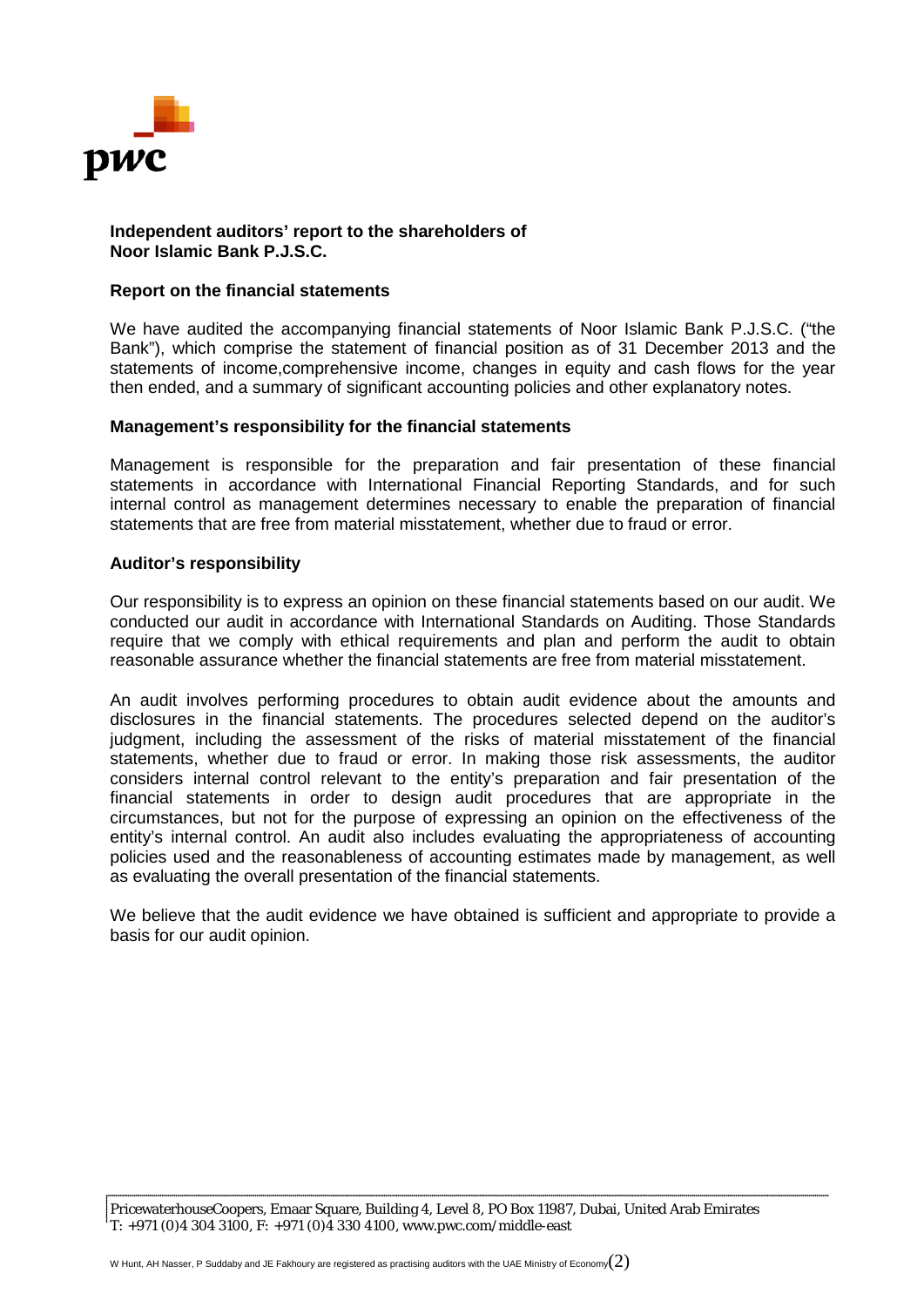

**Independent auditors' report to the shareholders of Noor Islamic Bank P.J.S.C.** (continued)

### **Opinion**

In our opinion, the accompanying financial statements present fairly, in all material respects, the financial position of the Bank as of 31 December 2013, and its financial performance and its cash flows for the year then ended in accordance with International Financial Reporting Standards.

### **Report on other legal and regulatory requirements**

As required by the UAE Federal Law No (8) of 1984, as amended, we report that:

- a) we have obtained all the information we considered necessary for the purpose of our audit;
- b) the financial statements comply, in all material respects, with the applicable provisions of the UAE Federal Law No. (8) of 1984, as amended, and the Articles of Association of the Bank;
- c) the Bank has maintained proper books of account and the financial statements are in agreement therewith;
- d) the financial information included in the Directors' report is consistent with the books of account of the Bank; and
- e) nothing has come to our attention, which causes us to believe that the Bank has breached any of the applicable provisions of the UAE Federal Law No (8) of 1984, as amended, or of its Articles of Association which would materially affect its activities or its financial position as at 31 December 2013.

Further, as required by the UAE Union Law No (10) of 1980, as amended, we report that we have obtained all the information and explanations we considered necessary for the purpose of our audit.

PricewaterhouseCoopers 27March 2014

los

Amin H Nasser Registered Auditor Number 307 Dubai, United Arab Emirates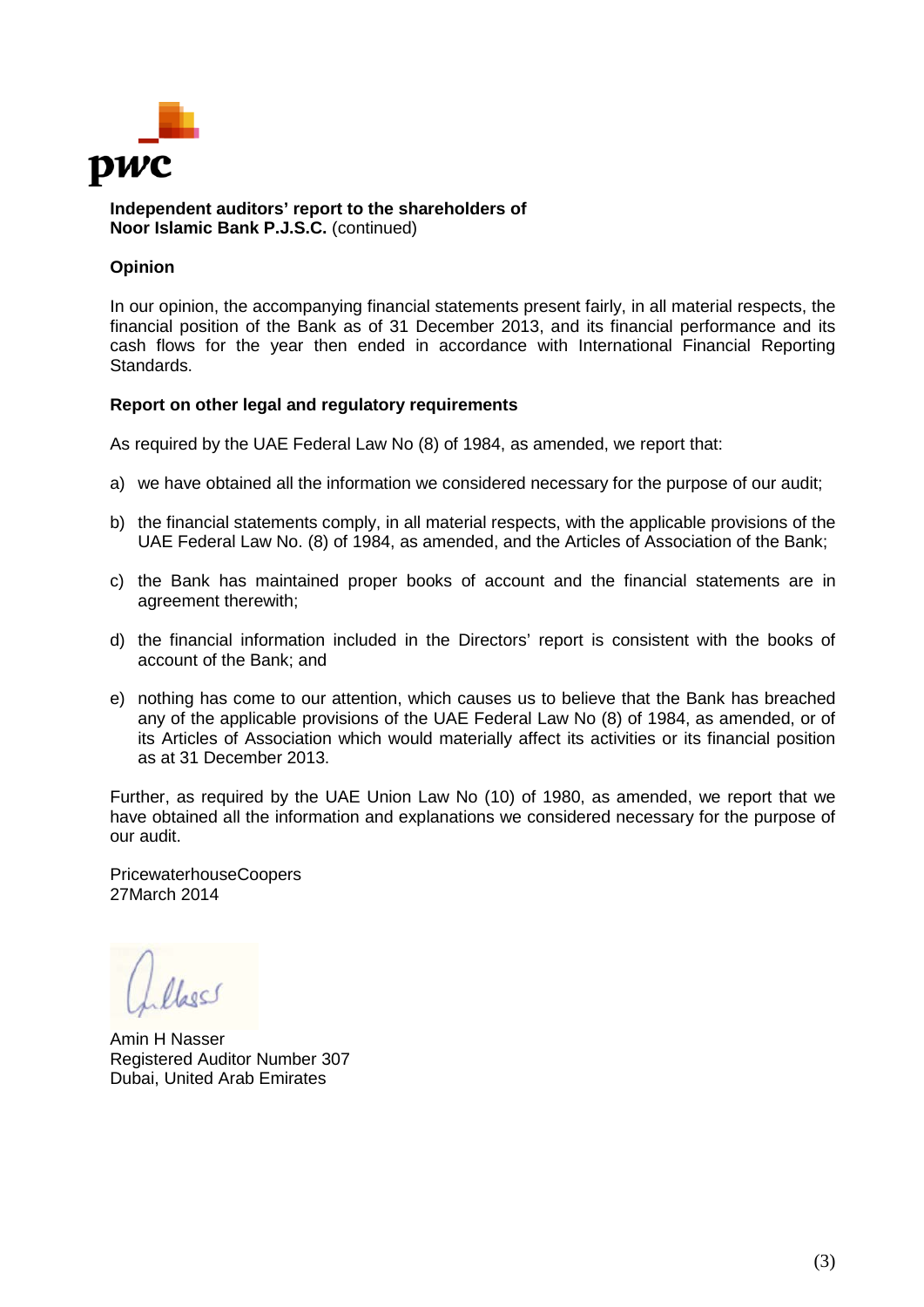

### **Statement of financial position**

*as at 31 December 2013*

|                                              |                | 2013       | 2012          |
|----------------------------------------------|----------------|------------|---------------|
|                                              | <b>Note</b>    | AED'000    | AED'000       |
| <b>ASSETS</b>                                |                |            |               |
| Cash and balances with the UAE Central Bank  | 4              | 3,491,896  | 1,373,748     |
| Due from banks                               | 5              | 2,340,657  | 3,016,714     |
| Investments in Islamic financing instruments | 6              | 14,345,215 | 10,876,914    |
| Investments in Islamic sukuk                 | $\overline{7}$ | 1,811,289  | 1,716,282     |
| Investment properties                        | 8              | 213,800    | 83,948        |
| Other assets                                 | 9              | 179,735    | 173,681       |
| Property and equipment                       | 10             | 768,899    | 713,293       |
| <b>Total assets</b>                          |                | 23,151,491 | 17,954,580    |
|                                              |                |            |               |
| <b>LIABILITIES AND EQUITY</b>                |                |            |               |
| <b>Liabilities</b>                           |                |            |               |
| Depositors' account                          | 11             | 19,434,502 | 14,823,112    |
| Due to banks                                 | 12             | 853,218    | 625,435       |
| <b>Other liabilities</b>                     | 13             | 420,517    | 322,595       |
| <b>Total liabilities</b>                     |                | 20,708,237 | 15,771,142    |
| <b>Equity</b>                                |                |            |               |
| Share capital                                | 14             | 3,307,895  | 3,157,895     |
| Subscribed share capital                     | 14             |            | 150,000       |
| <b>Statutory reserve</b>                     | 15             | 89,108     | 63,566        |
| Revaluation surplus on land and buildings    | 10             | 7,587      |               |
| Cumulative changes in fair value of          |                |            |               |
| available-for-sale Islamic sukuk             |                | (1,525)    | 1,669         |
| <b>Accumulated losses</b>                    |                | (959, 811) | (1, 189, 692) |
| <b>Total equity</b>                          |                | 2,443,254  | 2,183,438     |
| <b>Total liabilities and equity</b>          |                | 23,151,491 | 17,954,580    |
|                                              |                |            |               |

These financial statements were approved by the Board of Directors on27 March 2014and signed on its behalf by:

………… …..……

Director Director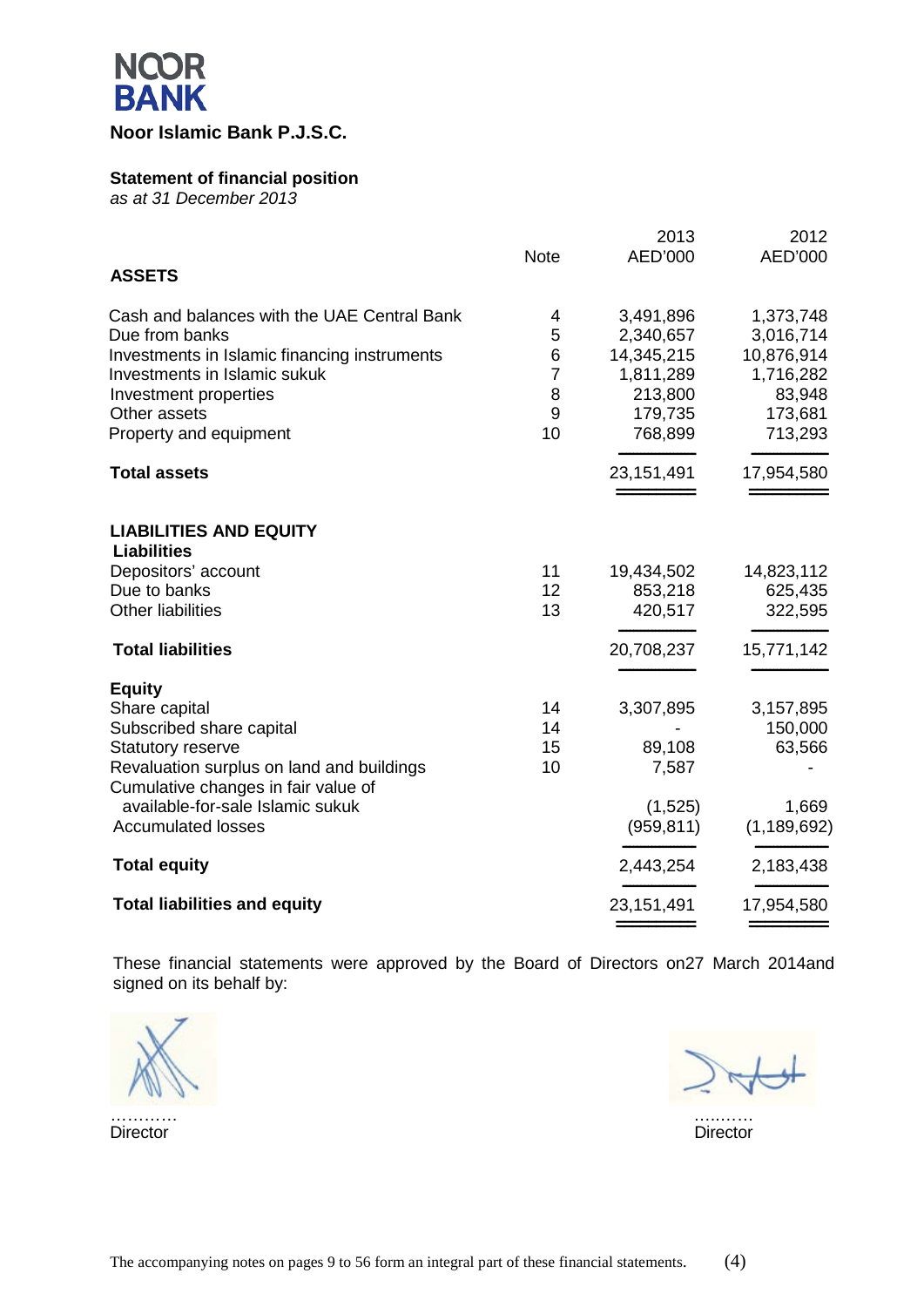

### **Income statement**

*for the year ended 31 December 2013*

|                                                            | <b>Note</b> | 2013<br>AED'000 | 2012<br>AED'000 |
|------------------------------------------------------------|-------------|-----------------|-----------------|
| <b>Income</b>                                              |             |                 |                 |
| Income from Islamic financing and sukuk                    | 16          | 678,686         | 592,163         |
| Depositors' share of profit                                | 17          | (270, 930)      | (293, 015)      |
| Net income from Islamic financing                          |             | 407,756         | 299,148         |
| Fee and other income, net of charges                       | 18          | 211,646         | 205,055         |
| Gain on investments in Islamic sukuk                       | 19          | 7,311           | 42,448          |
| Change in fair value of investment properties              | 8           | 5,852           | 5,290           |
| <b>Total income</b>                                        |             | 632,565         | 551,941         |
| <b>Expenses</b>                                            |             |                 |                 |
| General and administration expenses                        | 20          | (181, 297)      | (133, 646)      |
| Staff costs                                                | 21          | (183, 072)      | (142, 599)      |
| Depreciation                                               | 10          | (23, 895)       | (33, 726)       |
| <b>Total expenses</b>                                      |             | (388, 264)      | (309, 971)      |
|                                                            |             |                 |                 |
| <b>Net operating profit</b>                                |             | 244,301         | 241,970         |
| Impairment charge on Islamic financing                     |             |                 |                 |
| instruments                                                | 6           | (43, 850)       | (166, 394)      |
| Reversal of<br>impairment loss on land<br>and<br>buildings | 10          | 54,972          |                 |
|                                                            |             |                 |                 |
| Profit for the year                                        |             | 255,423         | 75,576          |
|                                                            |             |                 |                 |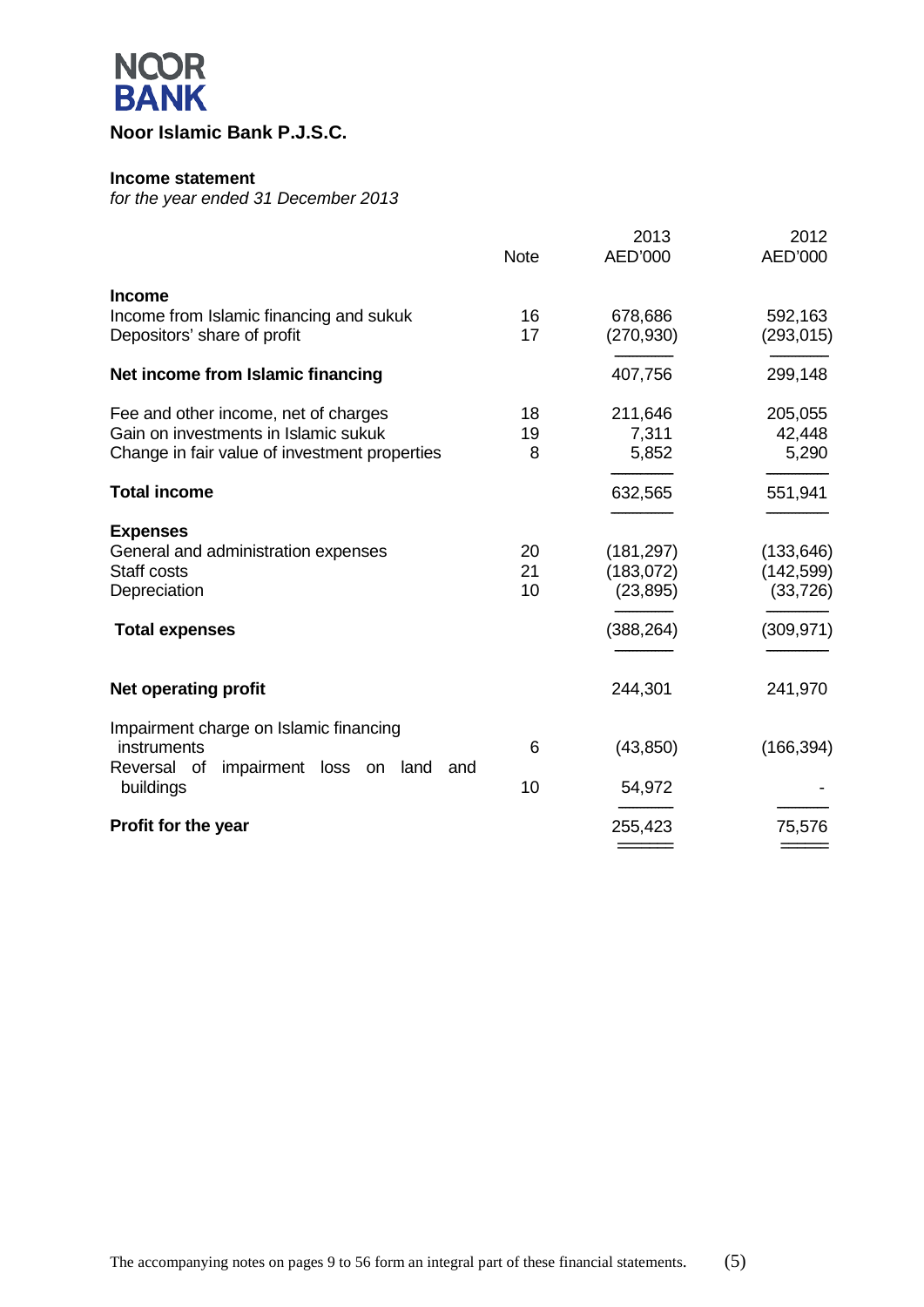

### **Statement of comprehensive income**

*for the year ended 31 December 2013*

|                                                                           | <b>Note</b>    | 2013<br>AED'000 | 2012<br>AED'000 |
|---------------------------------------------------------------------------|----------------|-----------------|-----------------|
| <b>Profit for the year</b>                                                |                | 255,423         | 75,576          |
| Other comprehensive income                                                |                |                 |                 |
| Items that will not be reclassified to income<br><b>statement</b>         |                |                 |                 |
| Gain on revaluation of land and buildings                                 | 10             | 7,587           |                 |
| Items that may be subsequently reclassified to<br><i>income statement</i> |                |                 |                 |
| Fair value reserve on available-for-sale Islamic sukuk                    |                |                 |                 |
| Net changes in fair value                                                 | $\overline{7}$ | (1, 840)        | 28,764          |
| Net realised gain transferred to income statement                         | 19             | (1, 354)        | (28, 854)       |
| Total other comprehensive income/(loss)                                   |                | 4,393           | (90)            |
| Total comprehensive income for the year                                   |                | 259,816         | 75,486          |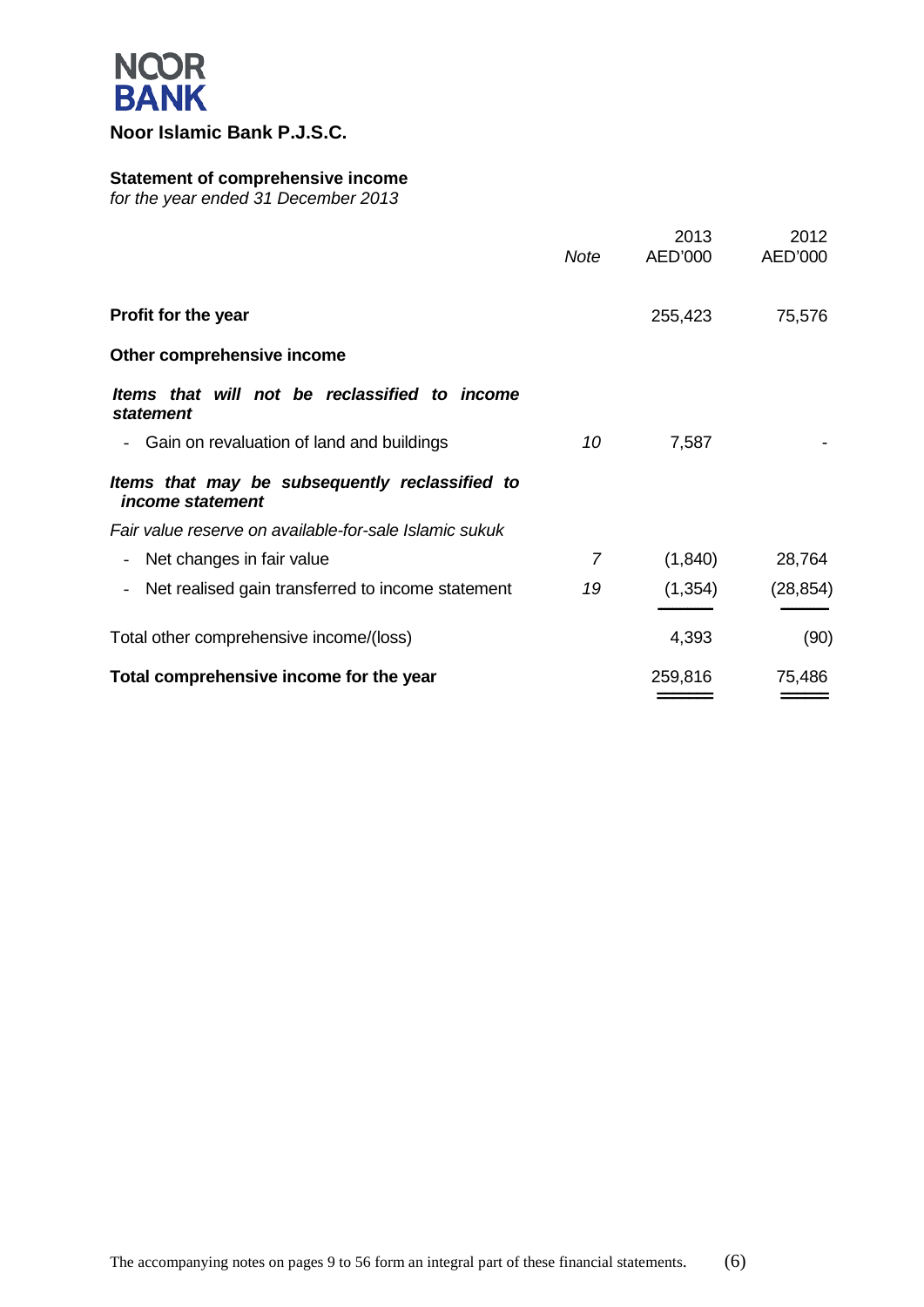### **Noor Islamic Bank P.J.S.C.**

#### **Statement of changes in equity** *for the year ended 31 December 2013*

| or arc year chucu o'r Decerment zo io                                                                                                                                                                | Share              | Subscribed<br>share<br>capital | Statutory          | Revaluation<br>surplus on<br>land &<br>buildings | Cumulative<br>changes in fair<br>value of available-<br>for-sale<br>investments in | Accumulated       |                              |
|------------------------------------------------------------------------------------------------------------------------------------------------------------------------------------------------------|--------------------|--------------------------------|--------------------|--------------------------------------------------|------------------------------------------------------------------------------------|-------------------|------------------------------|
|                                                                                                                                                                                                      | capital<br>AED'000 | AED'000                        | reserve<br>AED'000 | AED'000                                          | Islamic sukuk<br>AED'000                                                           | losses<br>AED'000 | Total<br>AED'000             |
| At 1 January 2012                                                                                                                                                                                    | 3,157,895          |                                | 56,008             |                                                  | 1,759                                                                              | (1, 257, 710)     | 1,957,952                    |
| Total comprehensive income for the year<br>Profit for the year<br>Net changes in fair value<br>Net realised gain transferred to income statement<br>on disposal of available-for-sale investments in |                    |                                |                    |                                                  | 28,764                                                                             | 75,576            | 75,576<br>28,764             |
| Islamic sukuk                                                                                                                                                                                        |                    |                                |                    |                                                  | (28, 854)                                                                          |                   | (28, 854)                    |
|                                                                                                                                                                                                      |                    |                                |                    |                                                  | (90)                                                                               | 75,576            | (75, 486)                    |
| Other equity movements<br>Subscription for issued share capital (Note 14)<br>Transfer to statutory reserve(Note 15)                                                                                  |                    | 150,000                        | 7,558              |                                                  |                                                                                    | (7, 558)          | 150,000                      |
| At 31 December 2012                                                                                                                                                                                  | 3,157,895          | 150,000                        | 63,566             |                                                  | 1,669                                                                              | (1, 189, 692)     | 2,183,438                    |
| Total comprehensive income for the year<br>Profit for the year<br>Revaluation ofland and buildings (Note 10)<br>Net changes in fair value<br>transferred<br>realised<br>gain<br>Net<br>to<br>income  |                    |                                |                    | 7,587                                            | (1, 840)                                                                           | 255,423           | 255,423<br>7,587<br>(1, 840) |
| disposal<br>of<br>available-for-sale<br>statementon<br>investments in Islamic sukuk                                                                                                                  |                    |                                |                    |                                                  | (1, 354)                                                                           |                   | (1, 354)                     |
| Other equity movements<br>Shares capital issued (Note 14)                                                                                                                                            | 150,000            | (150,000)                      |                    | 7,587                                            | (3, 194)                                                                           | 255,423           | 259,816                      |
| Transfer to statutory reserve (Note 15)                                                                                                                                                              |                    |                                | 25,542             |                                                  |                                                                                    | (25, 542)         |                              |
| At 31 December 2013                                                                                                                                                                                  | 3,307,895          |                                | 89,108             | 7,587                                            | (1, 525)                                                                           | (959, 811)        | 2,443,254                    |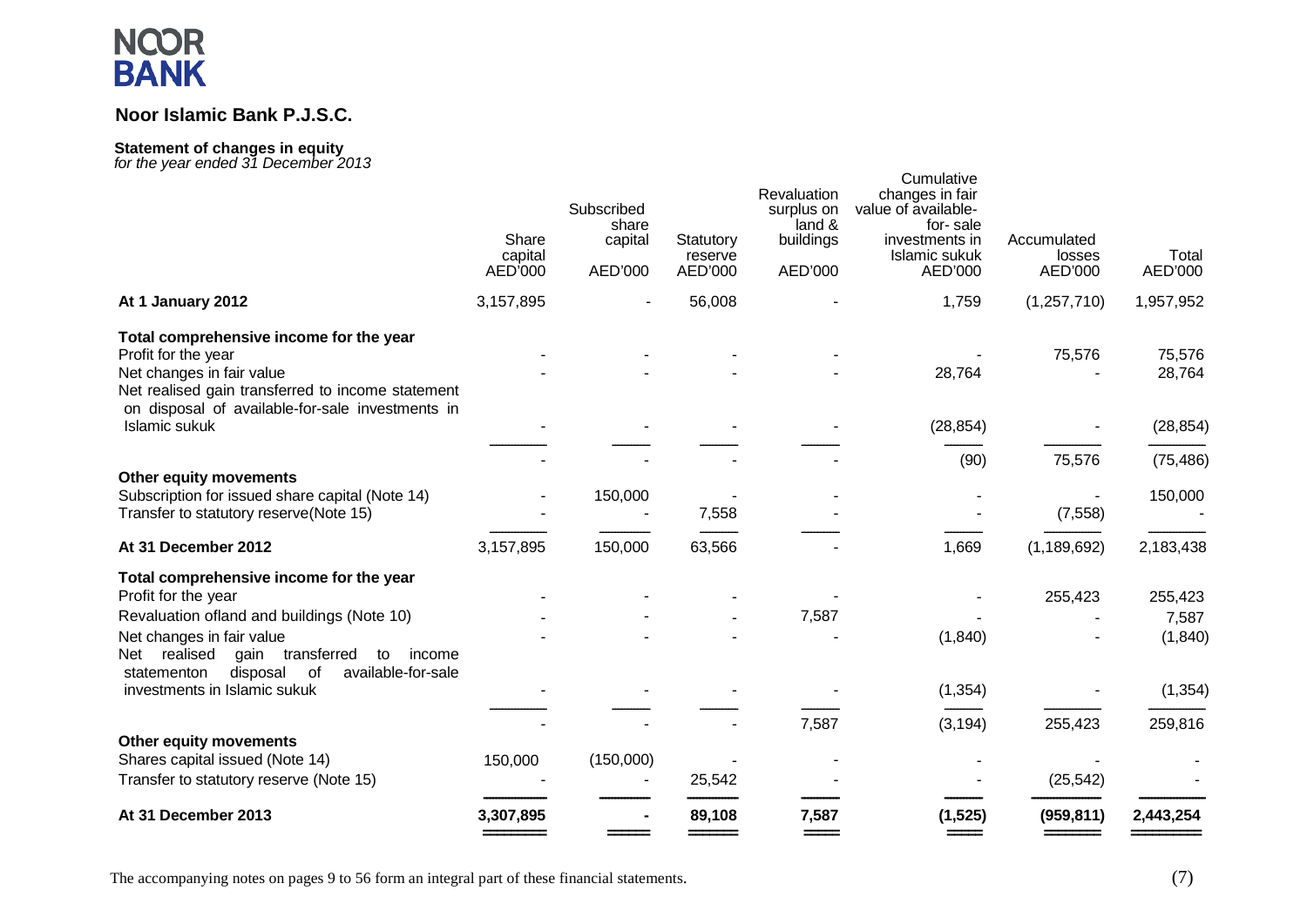# **NCOR<br>BANK**

### **Noor Islamic Bank P.J.S.C. Statement of cash flows** *for the year ended 31 December 2013*

|                                                                 | Note | 2013<br>AED'000 | 2012<br>AED'000 |
|-----------------------------------------------------------------|------|-----------------|-----------------|
|                                                                 |      |                 |                 |
| <b>Operating activities</b>                                     |      |                 |                 |
| Profit for the year<br><b>Adjustments for:</b>                  |      | 255,423         | 75,576          |
| Impairment loss on Islamic financing instruments                | 6    | 43,850          | 166,394         |
| Change in fair value of investment properties                   | 8    | (5,852)         | (5,290)         |
| Reversal of impairment loss on property                         | 10   | (54, 972)       |                 |
| Property and equipment disposed/written off                     | 10   | 8               | 107             |
| Amortisation of discount on Held to Maturity sukuk              |      | 1,869           | 133             |
| Gain on investments in Islamic sukuk                            |      | (7, 311)        | (42, 448)       |
| Depreciation of property and equipment                          | 10   | 23,895          | 33,726          |
| Operating cash flows before changes in operating                |      |                 |                 |
| assets and liabilities                                          |      | 256,910         | 228,198         |
| <b>Changes in operating assets and liabilities:</b>             |      |                 |                 |
| Statutory reserve with the UAE Central Bank                     | 4    | (329, 494)      | 195,744         |
| Due from banks                                                  | 5    | 676,057         | (626, 833)      |
| Investments in Islamic financing instruments                    | 6    | (3,636,151)     | 182,372         |
| Net proceeds from disposal of/(purchases of) in Islamic         |      |                 |                 |
| sukuk – Held for trading                                        |      | (24, 299)       | (88, 555)       |
| Other assets                                                    | 9    | (6,054)         | 189,782         |
| Depositors' account                                             | 11   | 4,611,390       | 2,963,044       |
| Due to banks                                                    | 12   | 227,783         | (1,994,747)     |
| Other liabilities                                               | 13   | 97,922          | (116, 254)      |
| Net cash generated from operating activities                    |      | 1,874,064       | 932,751         |
| <b>Investing activities</b>                                     |      |                 |                 |
| Additions to investment properties                              | 8    |                 | (60, 585)       |
| Purchase of Islamic sukuk - Available for sale investments      |      | (6,308,222)     | (5,309,179)     |
| Proceeds from Islamic sukuk - Available for sale<br>investments |      | 5,895,441       | 5,032,532       |
| Purchase of Islamic sukuk - Held to maturity                    |      | (181, 189)      |                 |
| Maturity proceeds from Islamic sukuk - Held to maturity         |      | 525,511         |                 |
| Investments in certificate of deposits                          | 4    | 100,000         | (100,000)       |
| Additional investment in other equity investments               | 9    |                 | (5,000)         |
| Additions to property and equipment                             | 10   | (16, 951)       | (6, 224)        |
| Net cash from / (used in) investing activities                  |      | 14,590          | (448, 456)      |
| <b>Financing activity</b>                                       |      |                 |                 |
| Subscription received towards subscribed share capital          | 14   |                 | 150,000         |
|                                                                 |      |                 |                 |
|                                                                 |      |                 |                 |
| Net increase in cash and cash equivalents                       |      | 1,888,654       | 634,295         |
| Cash and cash equivalents at beginning ofthe year               |      | 800,230         | 165,935         |
| Cash and cash equivalents at end of the year                    | 4    | 2,688,884       | 800,230         |
|                                                                 |      |                 |                 |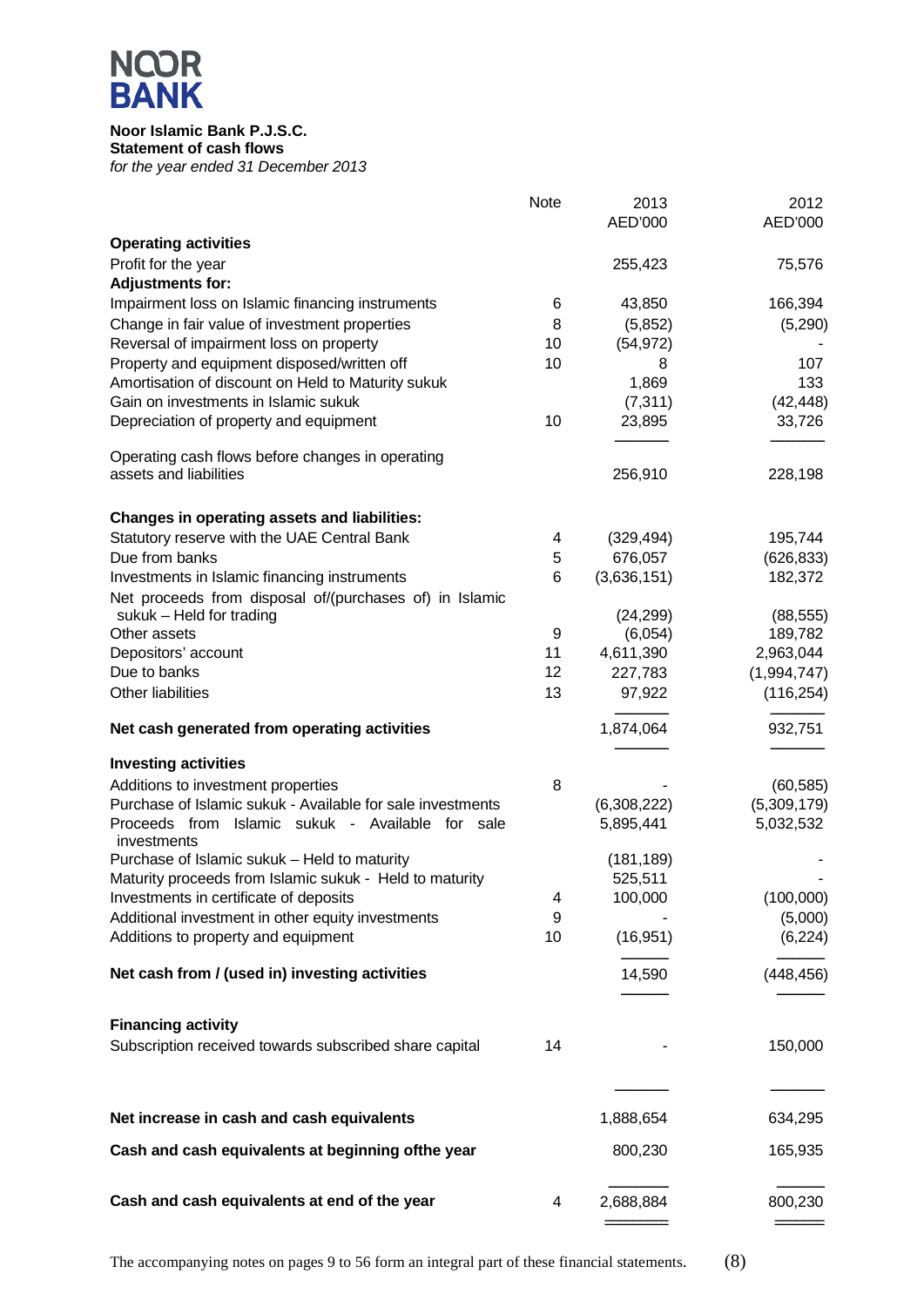

### **1 Incorporation and principal activities**

Noor Islamic Bank (P.J.S.C.) ("the Bank") was incorporated on 26 March 2007 as a Public Joint Stock Company under UAE Federal Law No. 8 of 1984 (as amended) and is regulated by the Central Bank of the United Arab Emirates ("UAE"). The Bank has its registered office at Emaar Square, Building No. 1, Sheikh Zayed Road, P.O. Box 8822, Dubai, UAE. The Bankwas registered with the Securities and Commodities Authority ("SCA") on 26 April 2007 and commenced its operations thereafter.

The principal activities of the Bank are carrying out banking, financing and investing activities through various Islamic instruments such as Murabahah, Wakalah, Tawarruq, Ijarah, Istisna'and Islamic sukuk. The activities of the Bank are conducted in accordance with the Shari'a rules and principles as applied and interpreted by the Bank's Fatwa and Shari'a Supervisory Board and in compliance with the provisions of the Memorandum and Articles of Association of the Bank.

Noor Investment Group LLC ("NIG"), the parent company, holds 91% of the shareholding in the Bank.

### **2 Basis of preparation**

### **2.1 Statement of compliance**

These financial statements have been prepared in accordance with International Financial Reporting Standards ("IFRS") as issued by International Accounting Standards Board (IASB).

### **2.2 Basis of measurement**

These financial statements have been prepared under the historical cost basis, except for the fair value measurement of following items in the statement of financial position:

- Financial assets and liabilities held for trading.
- Investments in Islamic sukuk classified as available-for-sale and fair value through income statement.
- Investment properties.
- Land and buildings classified under property and equipment.

### **2.3 Functional and presentation currency**

These financial statements are presented in United Arab Emirates Dirham ("AED"), which is the Bank's functional currency. Except as indicated, the financial information has been rounded to the nearest thousand.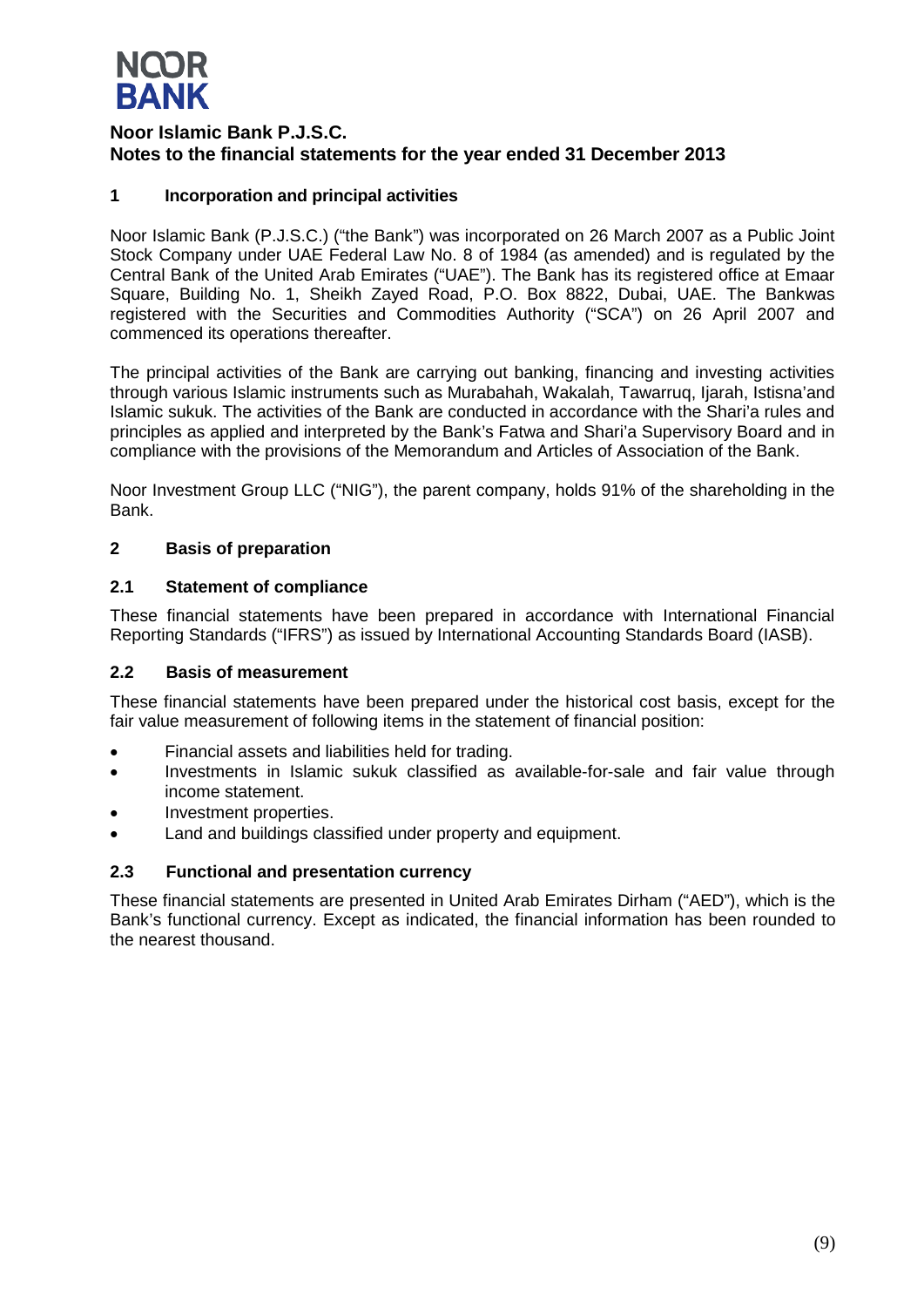

### **2 Basis of preparation** (continued)

### **2.4 Use of estimates and judgements**

The preparation of the financial statements in conformity with IFRS requires the management to make judgements, estimates and assumptions that affect the application of accounting policies and the reported amounts of assets, liabilities, income and expenses. Actual results may differ from these estimates.

Estimates and underlying assumptions are reviewed on an ongoing basis. Revisions to accounting estimates are recognised in the period in which the estimate is revised and in any future periods affected.

Significant areas of estimation uncertainty and critical judgements in applying accounting policies that have the most significant effect on the amounts recognised in the financial statements are described as follows:

### *(a) Impairment of investments in Islamic financing instruments*

The Bank also reviews its financing portfolio to assess impairment on a regular basis. In determining whether an impairment loss should be recognised, the Bank makes judgments as to whether there is any observable data indicating that there is a measurable decrease in the estimated future cash flows. This evidence also may include observable data indicating that there has been an adverse change in the collections from customers in a group. Management uses estimates based on historical loss experience for financing with credit risk characteristics and objective evidence of impairment similar to those in the portfolio when estimating its cash flows. The methodology and assumptions used for estimating both the amount and the timing of future cash flows are reviewed regularly to reduce any differences between loss estimates and actual loss experience.

### *(b) Classification of investments in Islamic sukukas Held-to-Maturity ("HTM")*

In accordance with IAS 39 guidance, the Bank classifies its investments in Islamic sukuk with fixed or determinable payments and fixed maturities as HTM which requires significant judgment in evaluatingBank's intention and ability to hold such investments until maturity. Except for certain specific circumstances, any sale or reclassification of a more than insignificant amount of HTM investments would result in the reclassification of all HTM investments as available-for-sale, and would prevent the Bank from classifying investments in Islamic sukuk as HTM for the current and the following two financial years.

### *(c) Fair valuation of investment properties and land and buildings under property and equipment*

The fair valuation of investment properties andbuildings and certain plots of land classified under property and equipment is based on estimated value as determined by an independent valuation expert in accordance with relevant appraisal and valuation standards issued by the Royal Institute of Chartered Surveyors ("RICS"). The fair valuation of remaining plots of land is determined by the Dubai Land Department. In undertaking the valuation the valuation expertshave made a number of assumptions and relied upon various sources of information. Management reviews the assumptions based on their reasonable knowledge and other information available about the property.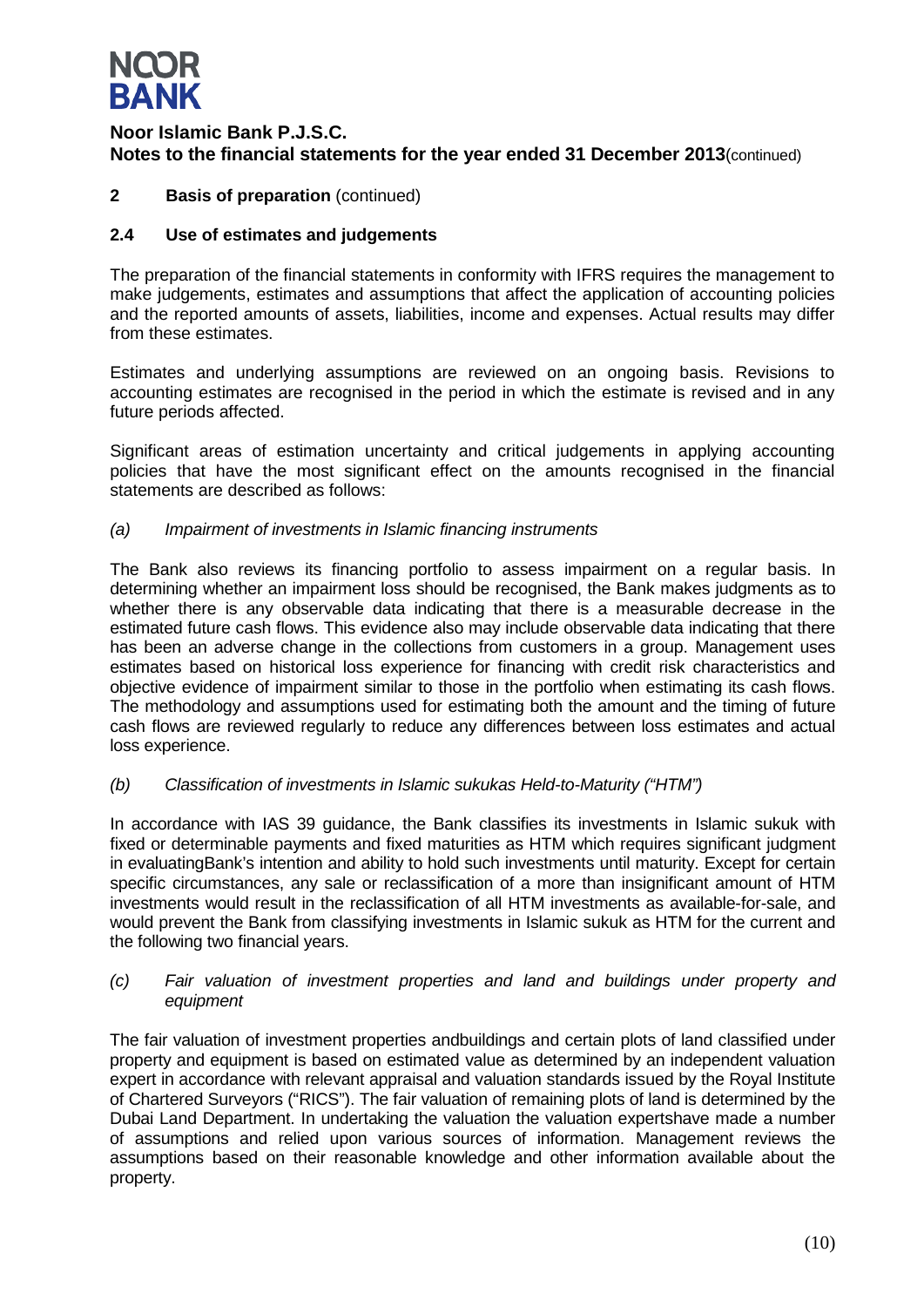

### **2 Basis of preparation** (continued)

### **2.4 Use of estimates and judgements** (continued)

### *(d) Estimated useful life and residual value of property, plant and equipment*

The Bank's management determines the estimated useful lives and related depreciation charges for its property and equipment at least on an annual basis. The Bank carries out a review of the useful lives of property, plant and equipment at the reporting date and makes necessary changesto the useful life of the property and equipment, if required. Residual value in case of all property and equipment are assumed to be "AED 1".

### **2.5 Changes in accounting policies and disclosures**

*(a) New standards, amendments to published standards or IFRIC interpretations effective for the Bank's accounting period beginning on 1 January 2013*

Amendments to IAS 1 'Financial statement presentation' require the Bank to group items presented in 'other comprehensive income' (OCI) on the basis of whether they are potentially re-classifiable to income statement subsequently (reclassification adjustments).

IFRS 10'Consolidated financial statements' builds on existing principles by identifying the concept of control as the determining factor in whether an entity should be included within the consolidated financial statements of the parent entity. The standard provides additional guidance to assist in the determination of control where this is difficult to assess.

IFRS 11 'Joint arrangements' focuses on the rights and obligations of the parties to the arrangement rather than its legal form. There are two types of joint arrangements: joint operations and joint ventures. Joint operations arise where the investors have rights to the assets and obligations for the liabilities of an arrangement. A joint operator accounts for its share of the assets, liabilities, revenue and expenses. Joint ventures arise where the investors have rights to the net assets of the arrangement; joint ventures are accounted for under the equity method. Proportional consolidation of joint arrangements is no longer permitted.

IFRS 12 'Disclosures of interests in other entities', includes the disclosure requirements for all forms of interests in other entities, including joint arrangements, associates, structured entities and other off balance sheet vehicles.

IFRS 13 'Fair value measurement' aims to improve consistency and reduce complexity by providing a precise definition of fair value and a single source of fair value measurement and disclosure requirements for use across IFRSs. The requirements, which are largely aligned between IFRSs and US GAAP, do not extend the use of fair value accounting but provide guidance on how it should be applied where its use is already required or permitted by other standards within IFRSs.

The disclosure requirements under amendments to IAS 1 and IFRS 13 have included in these financial statements. None of the above other new standards or amendments have a material impact on the Bank's financial statements.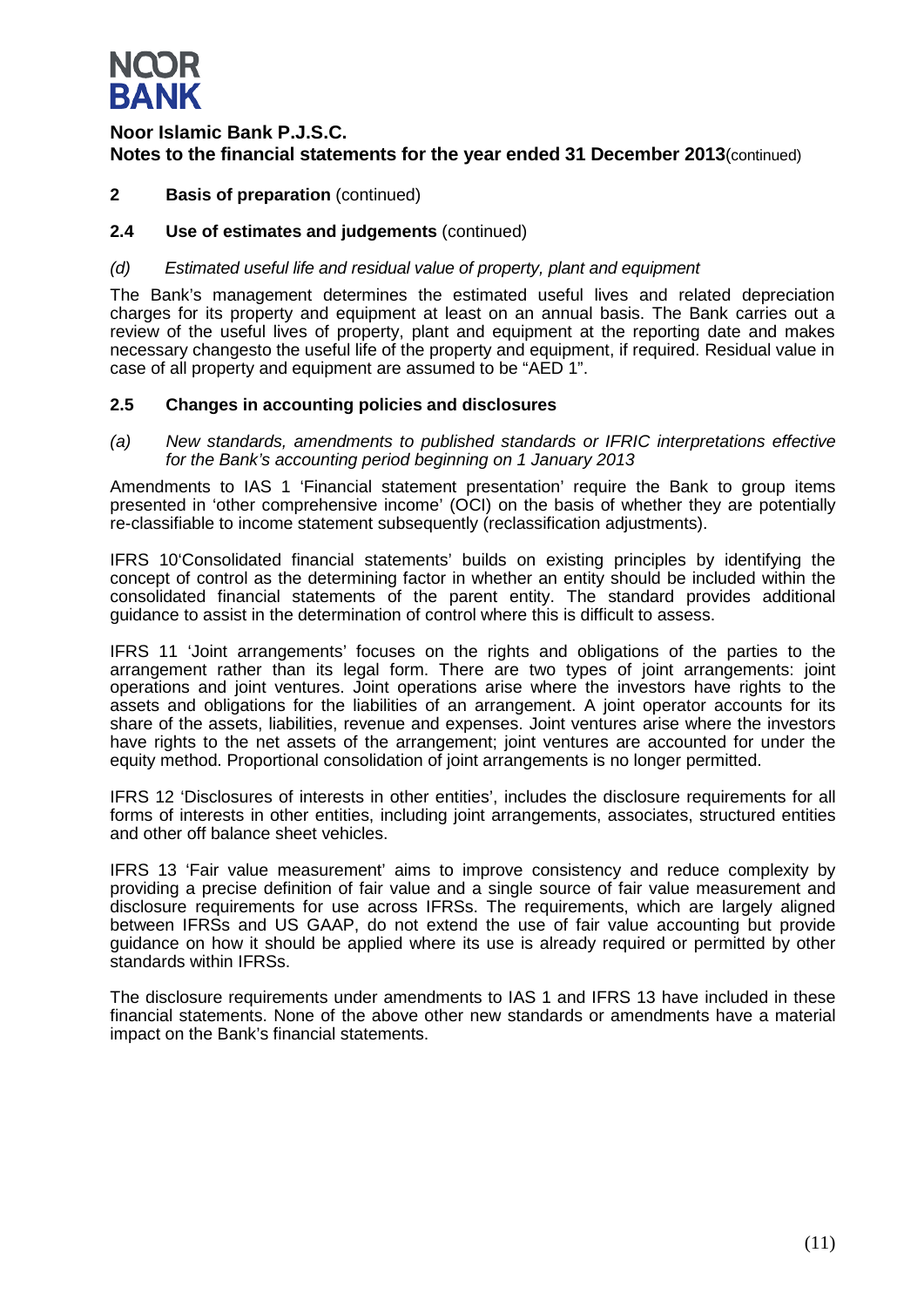

- **2 Basis of preparation** (continued)
- **2.5 Changes in accounting policies and disclosures** (continued)
- *(b) New standards and amendments to published standards issued but not effective for the financial year beginning 1 January 2013 and not early adopted by the Bank*

A number of new standards and amendments to standards and interpretations are effective for annual periods beginning after 1 January 2013, and have not been applied in preparing these financial statements. None of these are expected to have a significant effect on the financial statements of the Bank, except the following set out below:

*IFRS 9, 'Financial instruments'*, addresses the classification, measurement and recognition of financial assets and financial liabilities. IFRS 9 requires financial assets to be classified into two measurement categories: those measured as at fair value and those measured at amortised cost. The determination is made at initial recognition. The classification depends on the entity's business model for managing its financial instruments and the contractual cash flow characteristics of the instrument. In cases where the fair value option is taken for financial liabilities, IFRS 9 requires that the part of a fair value change due to an entity's own credit risk is recorded in other comprehensive income rather than the income statement, unless this creates an accounting mismatch. At its November 2013 meeting, the International Accounting Standards Board has tentatively decided that the mandatory effective date of IFRS 9 will be no earlier than annual periods beginning on or after 1 January 2017. The date shown on this item is a 'placeholder' based on this date, and not an actual effective date. The date will be updated with the actual effective date once it is known.

Amendments to IAS 36 'Impairment of assets' have removed certain disclosures requirements for recoverable amount of CGUs which had been included in IAS 36 by the issue of IFRS 13. The amendment will be effective for the accounting period beginning on or after 1 January 2014.

Amendment to IAS 19, 'Employee benefits' (effective 1 July 2014) clarify the requirements that relate to how contributions from employees or third parties that are linked to service should be attributed to periods of service. In addition, it permits a practical expedient if the amount of the contributions is independent of the number of years of service.

Management is yet to assess IFRS 9's full impact on the Banks financial statements. Other IFRSs or IFRIC interpretations that are not yet effective are not expected to have a material impact on the Bank's financial statements.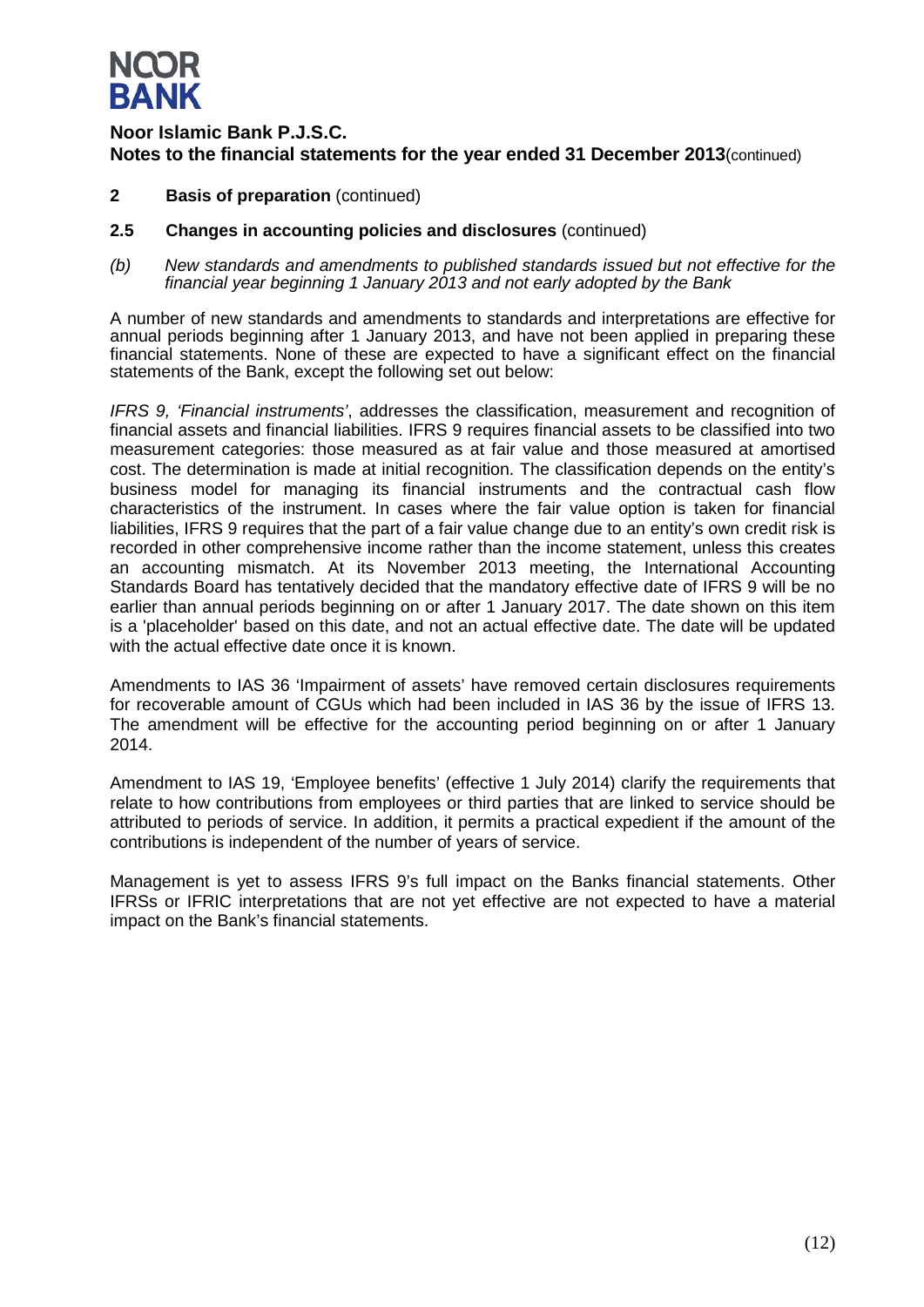

### **3 Significant accounting policies**

The significant accounting policies set out below have been applied consistently to all periods presented in these financial statements:

### **3.1 Foreign currency translation**

Foreign currency transactions are translated into the functional currency using the exchange rates prevailing at the dates of the transactions or valuation where items are re-measured. Foreign exchange gains and losses resulting from the settlement of such transactions and from the translation at year-end exchange rates of monetary assets and liabilities denominated in foreign currencies are recognized in the income statement, as part of other customer related trading income under "fee and other income, net of charges".

### **3.2 Cash and cash equivalents**

For the purpose of the statement of cash flows, cash and cash equivalents include cash on hand, money in current and call accounts and placements with original maturity of less than three months, excluding statutory deposits required to be maintained with the UAE Central Bank.

### **3.3 Due from banks**

Amounts due from banks are initially recognised at fair value and subsequently measured at amortised cost less any amounts written off and provision for impairment, if any. Impairment of amounts due from banks is assessed as outlined in the accounting policy of impairment of financial assets (Note 3.8).

### **3.4 Investments in Islamic financing instruments**

Investments in Islamic financing instruments are non-derivative financial assets originated or acquired by the Bank with fixed or determinable payments that are not quoted in an active market.

Investments in Islamic financing instruments are initially measured at fair value including acquisition charges associated with the investments in Islamic financing instruments, if any.

Investments in Islamic financing instruments are subsequently measured at amortised cost using the effective profit rate method.

Following the initial recognition, subsequent transfers between the various classes of investments in Islamic financing instruments is not ordinarily permissible.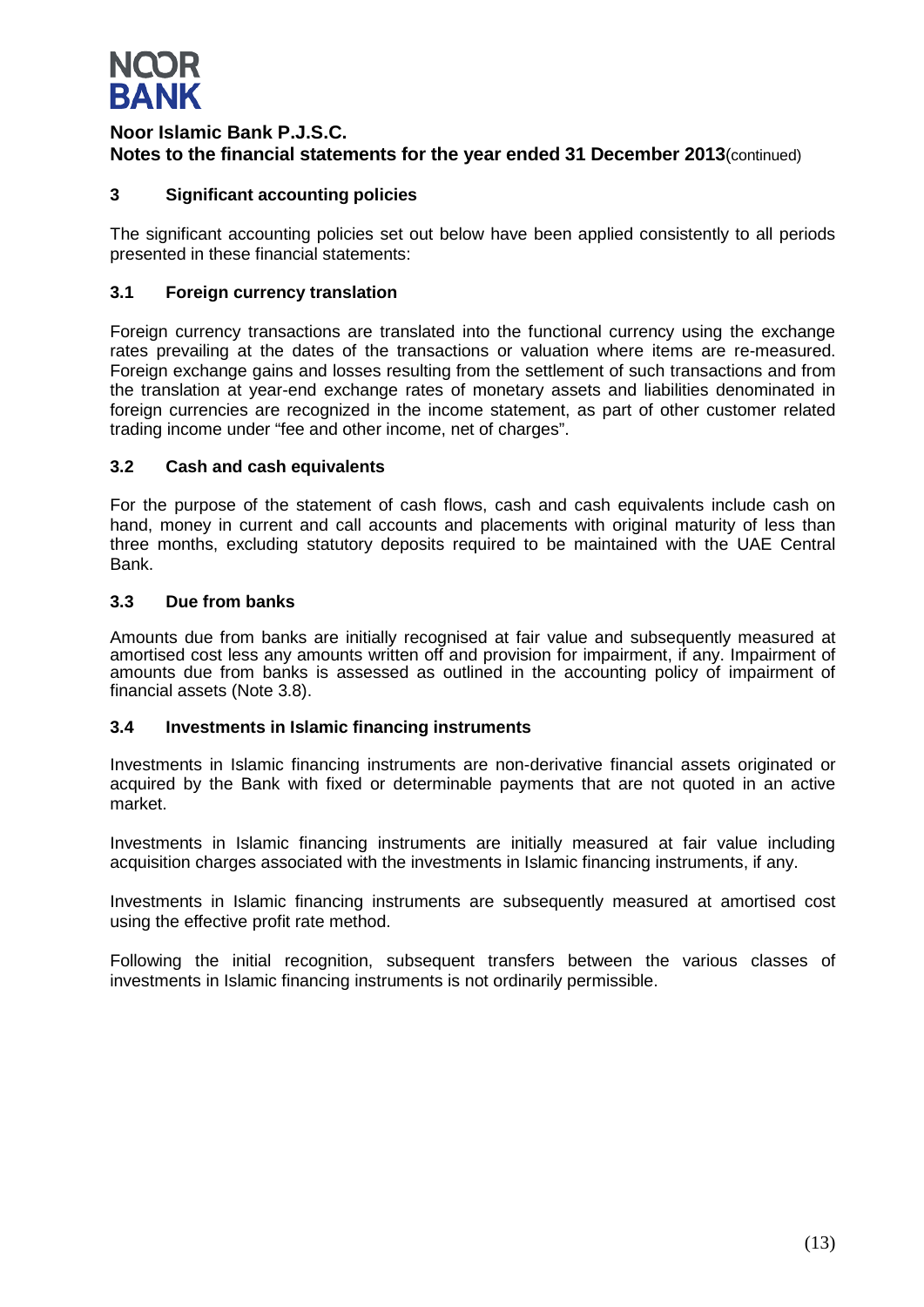

**3 Significant accounting policies** (continued)

### **3.5 Investments in Islamic sukuk**

### **3.5.1 Classification**

The Bank classifies its investments in Islamic sukukin the following categories: Held-to-Maturity ("HTM")investments in Islamic sukuk, Available-For-Sale ("AFS") investments in Islamic sukukand financial assets at fair value through income statement ("FVTPL"). Management determines the classification of its investments at initial recognition.

### *Held-to-maturity*

Investments in Islamic sukukat HTM are non-derivative financial assets with fixed or determinable payments and a fixed maturity that the Bank's management has the positive intention and ability to hold to maturity. If the Bank were to sell other than an insignificant amount from the HTM category, the entire category would be reclassified as AFS.

### *Available-for-sale*

Investments in Islamic sukukat AFS are those non-derivative financial assets that are designated as AFS or are not classified as (a) investments in Islamic financing instruments, (b) HTM investments or (c) financial assets at fair value through income statement.

### *Financial assets and financial liabilities at fair value through theincome statement*

Investments in Islamic sukuk at FVTPL are financial assets held for trading. A financial asset is classified in this category if acquired principally for the purpose of selling in the short term.

### **3.5.2 Recognition and measurement**

Regular-way purchases and sales are recognized on trade-date – the date on which the Bank commits to purchase or sell the asset. Investments in Islamic sukuk are initially recognized at fair value plus transaction costs for all financial assets not carried at fair value through income statement. Financial assets carried at fair value through income statement are initially recognized at fair value, and transaction costs are expensed in the income statement. Financial assets are derecognized when the rights to receive cash flows from the investments in Islamic sukuk have expired or have been transferred and the Bank has transferred substantially all risk and rewards of ownership. AFS and FVTPL financial assets are subsequently measured at fair value. HTM financial assets are subsequently carried at amortized cost using the effective profit rate method. Impairment on investments in Islamic sukukclassified as HTM is assessed as outlined in the accounting policy of impairment of financial assets.

Gains and losses arising from changes in the fair value of AFS financial assets are recognised in other comprehensive income, until the investments in Islamic sukukis derecognised or impaired. At this time, the cumulative gain or loss previously recognised in equity through other comprehensive income is recognized in the income statement.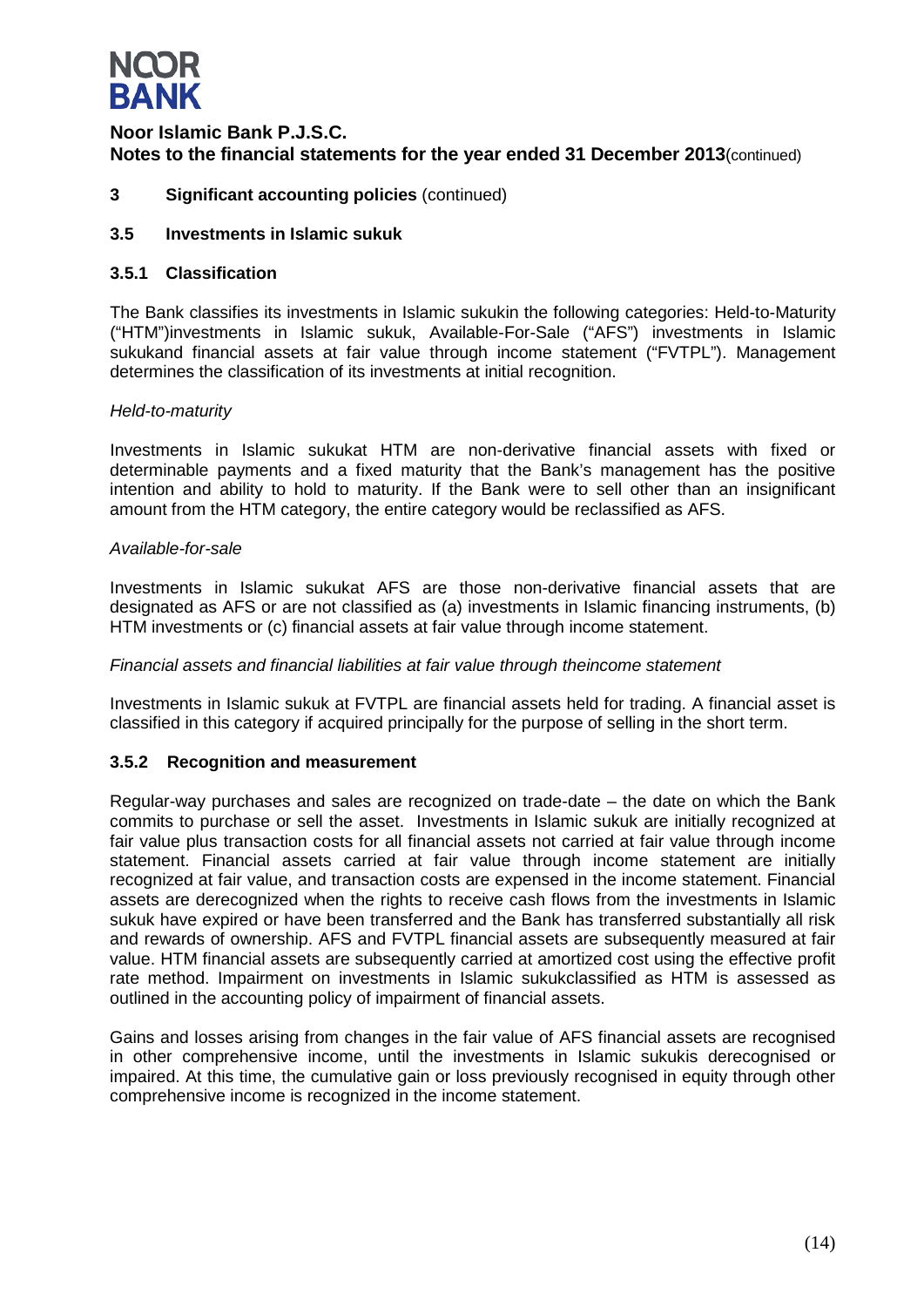

### **3 Significant accounting policies** (continued)

### **3.5 Investments in Islamic sukuk**(continued)

### **3.5.2 Recognition and measurement** (continued)

Gains or losses arising from changes in the fair value of the FVTPL category are presented in the income statement within gain on investments in Islamic sukuk in the period in which they arise.

Foreign currency gains and losses arising on AFS monetary financial assets are directly recognised in the income statement.

Fair value is the price that would be received to sell an asset or paid to transfer a liability in an orderly transaction between market participants at the measurement date. Consequently, differences can arise between the carrying values and fair value estimates of financial assets and liabilities. The fair values of quoted investments in active markets are based on current bid prices, as the Bank considers the bid to be most representative of fair value, if the market for a financial asset is not active (and for unlisted securities), the Bank establishes fair value by using valuation techniques. In rare cases when the fair value of unlisted securities cannot be determined reliably, the securities are carried at cost less impairment.

Profit earned whilst holding investments in Islamic sukuk is reported as part of income from Islamic financing andsukuk in the income statement.

The Bank assesses at each reporting date whether there is objective evidence thatinvestmentsin Islamic sukukare impaired. In the case of equity investments classified as AFS, a significant or prolonged decline in the fair value of the security below its cost is considered in determ loss on that financial asset previously recognised in income statement – is removed from equity and recognised in the income statement. Impairment losses recognised in the income statement on equity instruments are not reversed through the income statement if there are subsequent increases in fair value. If, in a subsequent period, the fair value of a sukukinstrument classified as AFS increases and the increase can be objectively related to an event occurring after the impairment loss was recognised in the income statement, the impairment is reversed through the income statement.

### **3.6 Property and equipment**

Property and equipment are stated at cost less accumulated depreciation except for land and buildings, which are carried at fair value based on periodic valuations by an external independent valuer, less subsequent depreciation on buildings.

Historical cost includes expenditure that is directly attributable to the acquisition of the items. Subsequent costs are included in the asset's carrying amount or recognized as a separate asset, as appropriate, only when it is probable that future economic benefits associated with the item will flow to the Bank and the cost of the item can be measured reliably.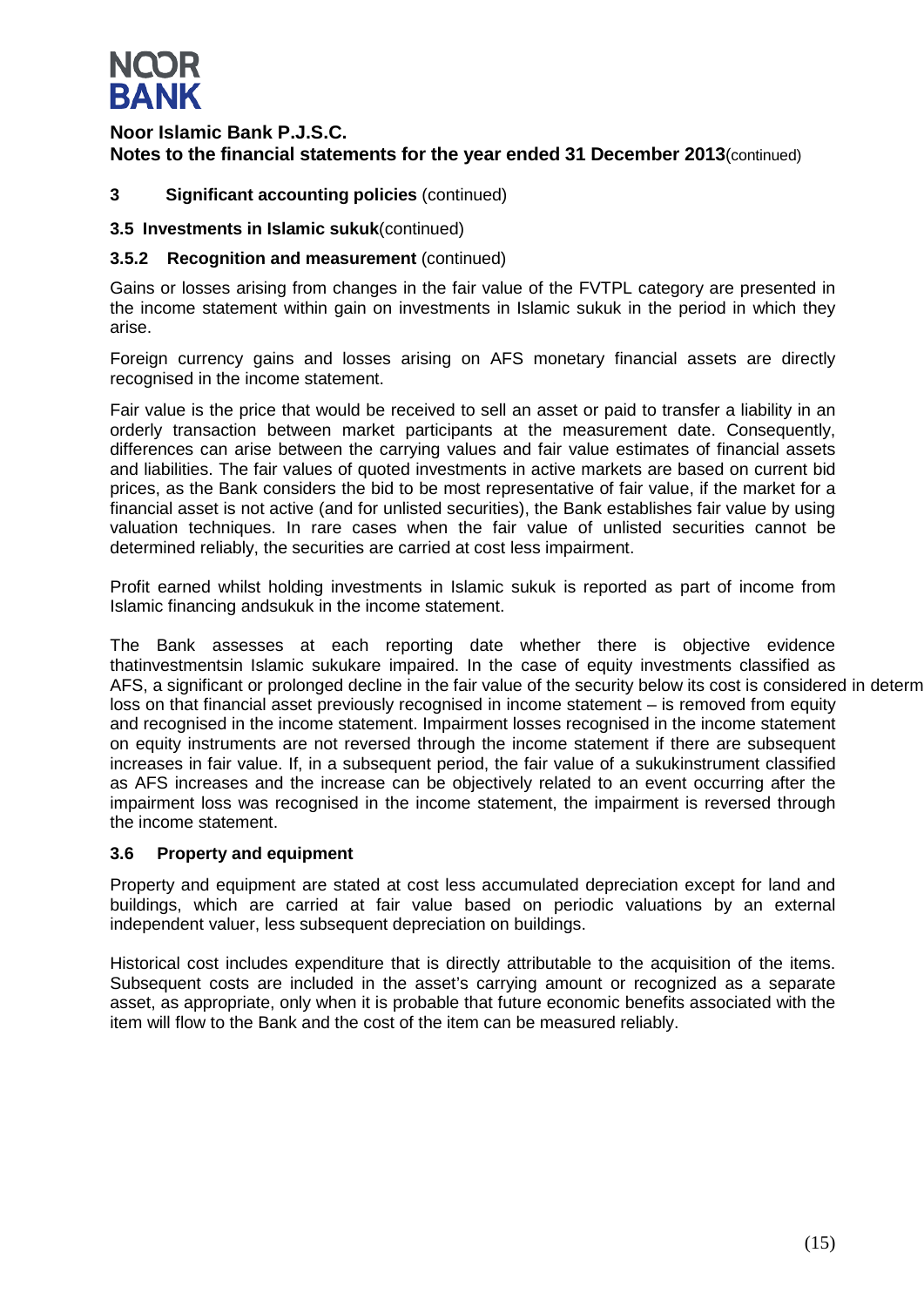# **NQOR BANK**

### **Noor Islamic Bank P.J.S.C. Notes to the financial statements for the year ended 31 December 2013**(continued)

### **3 Significant accounting policies** (continued)

### **3.6 Property and equipment** (continued)

Increases in the carrying amount arising on revaluation of land and buildings are recognised in the statement of other comprehensive income. Increases that offset previous decreases of the same asset arerecognised in the income statement to the extent that it reverses a revaluation decrease of the sameasset previously recognised in the income statement. Decreases that offset previous increases of the same asset are charged against revaluation reserves directly in the statement of other comprehensive income; all other decreases are charged to the income statement. Each year, the difference between the depreciation charge based on the revalued carrying amount of the asset and depreciation charge based on the asset's original cost or previous revalued amount is transferred from the revaluation reserve to retained earnings.

Land is not depreciated but is tested for impairment (Note 3.9). Depreciation on other fixed assets is calculated on the straight-line method to write down the cost of assets to their estimated residual values over their expected useful economic lives as follows:

| <b>Buildings</b>                  | 25    |
|-----------------------------------|-------|
| Leasehold improvements            | 10    |
| Furniture, fittings and equipment | 5     |
| <b>Vehicles</b>                   | 5     |
| Computer equipment and software   | $3-5$ |

The asset's residual values and useful lives are reviewed, and adjusted if appropriate, at each statement of financial position date. An asset's carrying amount is written down immediately to its recoverable amount if the asset's carrying amount is greater than its estimated recoverable amount. Gains and losses on disposals are determined by comparing the proceeds with the carrying amount and are recognised in the income statement. When revalued assets are sold, the amounts included in the revaluation reserve are transferred to retained earnings.

Capital work in progress is stated at cost incurred from the date of commencement of the project to the date on which it is commissioned. When commissioned, capital work in progress is transferred to the appropriate category of property and equipment and depreciated in accordance with the Bank's accounting policies.

### **3.7 Investment property**

Investment property comprises property held for rental yields and for capital appreciation. It is not held for purposes of the Bank's own use as part of property and equipment. Investment property is initially recognized at cost, including transaction expenses. Subsequent to initial recognition, investment property is carried at fair value.

Fair value of the investment property is determined on the basis of valuation undertaken by an independent valuer who holds a recognised and relevant qualification and has recent experience in the location and category of the investment property being valued. Gains and losses arising from changes in the fair value are recognized in the income statement in the period in which they arise.

Years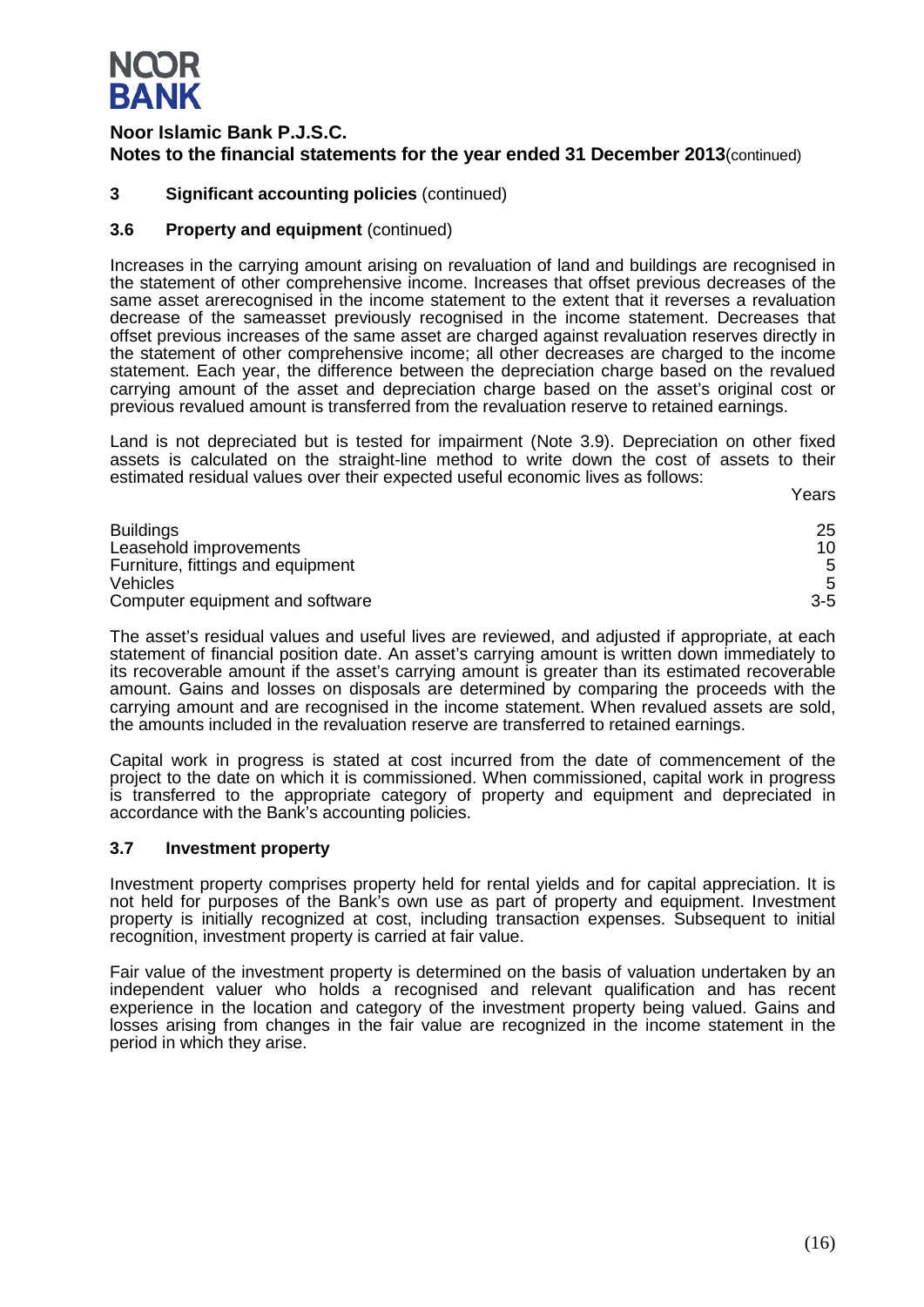# **NQOR BANK**

### **Noor Islamic Bank P.J.S.C. Notes to the financial statements for the year ended 31 December 2013**(continued)

### **3 Significant accounting policies** (continued)

### **3.8 Impairment of investments in Islamic financing instruments**

The Bank first assesses whether objective evidence of impairment exists individually for financial assets that are individually significant, and individually or collectively for financial assets that are not individually significant. If the Bank determines that no objective evidence of impairment exists for an individually assessed financial asset, whether significant or not, it includes the asset in a group of financial assets with similar credit risk characteristics and collectively assesses them for impairment. Assets that are individually assessed for impairment and for which an impairment loss is or continues to be recognised are not included in a collective assessment of impairment.

The amount of the loss is measured as the difference between the asset's carrying amount and the present value of estimated future cash flows (excluding future credit losses that have not been incurred) discounted at the financial asset's original effective profit rate. The carrying amount of the asset is reduced through the use of an allowance account and the amount of the loss is recognised in the income statement. If Islamic financing instrumenthas a variable profit rate, the discount rate for measuring any impairment loss is the current effective profit rate determined under the contract.

The calculation of the present value of the estimated future cash flows of a collateralised financial asset reflects the cash flows that may result from foreclosure less costs for obtaining and selling the collateral, whether or not foreclosure is probable.

For the purposes of a collective evaluation of impairment, financial assets are grouped on the basis of similar credit risk characteristics (i.e. on the basis of the Bank's grading process that considers asset type, industry, collateral type, past-due status and other relevant factors). Those characteristics are relevant to the estimation of future cash flows for groups of such assets by being indicative of the debtors' ability to pay all amounts due according to the contractual terms of the assets being evaluated.

Future cash flows in a group of Islamic financing instruments that are collectively evaluated for impairment are estimated on the basis of the contractual cash flows of the assets and historical loss experience for assets with similar credit risk characteristics. Historical loss experience is adjusted on the basis of current observable data to reflect the effects of current conditions that did not affect the period on which the historical loss experience is based and to remove the effects of conditions in the historical period that do not currently exist.

Estimates of changes in future cash flows for groups of assets reflect and are directionally consistent with changes in related observable data from period to period (for example, changes in unemployment rates, property prices, payment status, or other factors indicative of changes in the probability of losses and their magnitude). The methodology and assumptions used for estimating future cash flows are reviewed regularly by the Bank to reduce any differences between loss estimates and actual loss experience.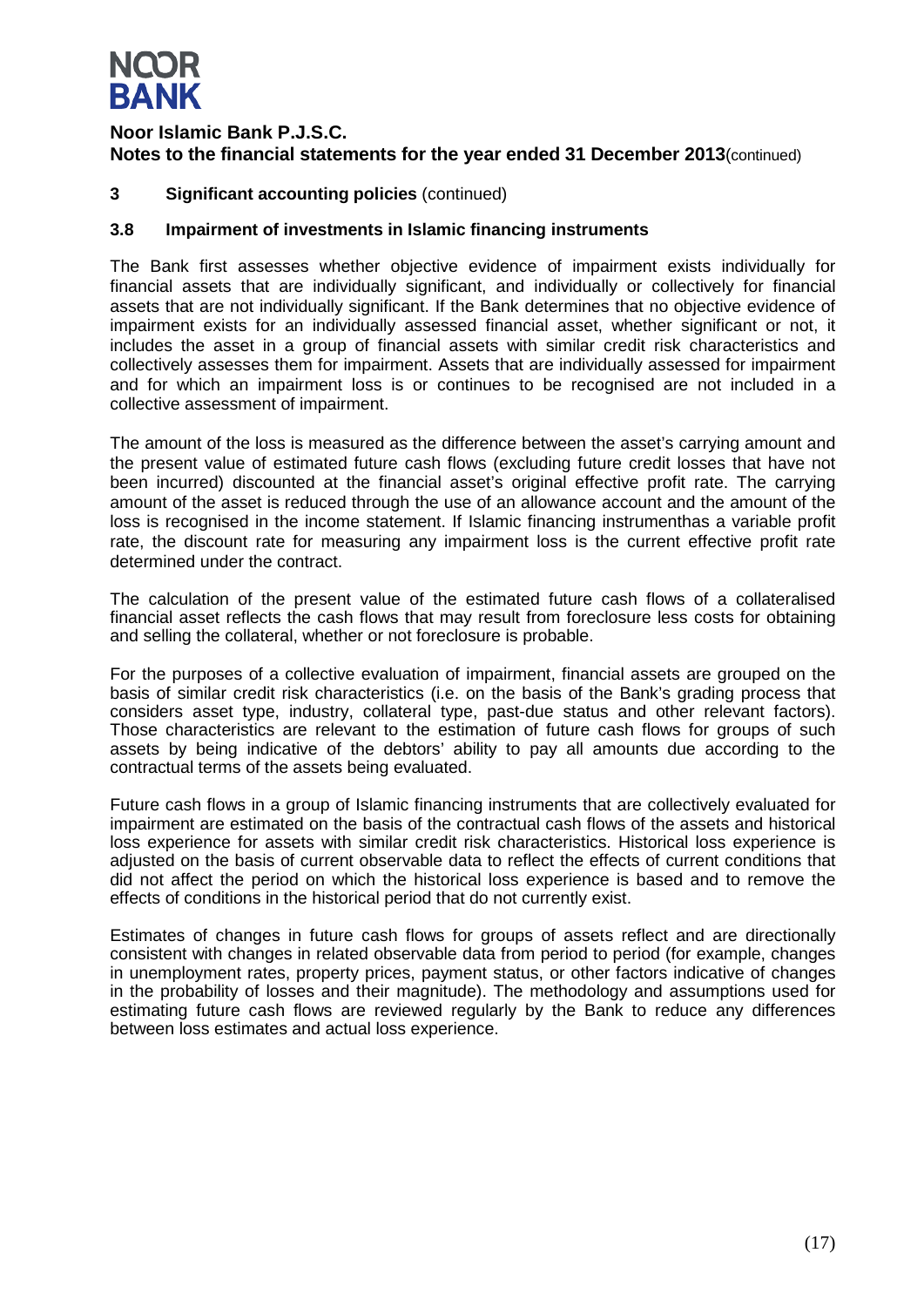

### **3 Significant accounting policies** (continued)

### **3.8 Impairment of investments in Islamic financing instruments**(continued)

When a financial asset is uncollectable, it is written off against the related provision for impairment. If no related provision exists, it is written off to the income statement. Subsequent recoveries are credited to the income statement. If the amount of impairment subsequently decreasesdue to an event occurring after the write down, the release of the provision is credited to the income statement.

When the terms and conditions of financial assets that have been classified as past due are renegotiated, the terms and conditions of the new contractual arrangement apply in determining whether the financial asset remains past due.

### **3.9 Impairment of non-financial assets**

Assets that have an indefinite useful life are not subject to amortization and are tested annually for impairment. Assets that are subject to amortization are reviewed for impairment whenever events or changes in circumstances indicate that the carrying amount may not be recoverable. An impairment loss is recognized for the amount by which the asset's carrying amount exceeds its recoverable amount. The recoverable amount is the higher of an asset's fair value less costs to sell and value in use. For the purposes of assessing impairment, assets are grouped at the lowest levels for which there are separately identifiable cash flows (cash-generating units). Nonfinancial assets other than goodwill that have suffered an impairment loss are reviewed for possible reversal of impairment at each reporting date.

### **3.10 Fiduciary activities**

Assets and the income arising on the Bank's fiduciary activities, where it acts in a fiduciary capacity such as nominee, trustee or agent, are excluded from these financial statements. Income earned by the Bank from its fiduciary services is recognised in accordance with the accounting policy on fees and other income (Note 3.15).

### **3.11 Depositors' accountand amounts due to banks**

Depositors' accountand amounts due to banks are initially recognized at fair value less transaction costs. Subsequently, they are measured at amortized cost using the effective profit rate method. Amortized cost is calculated by taking into account any discount or premium on settlement.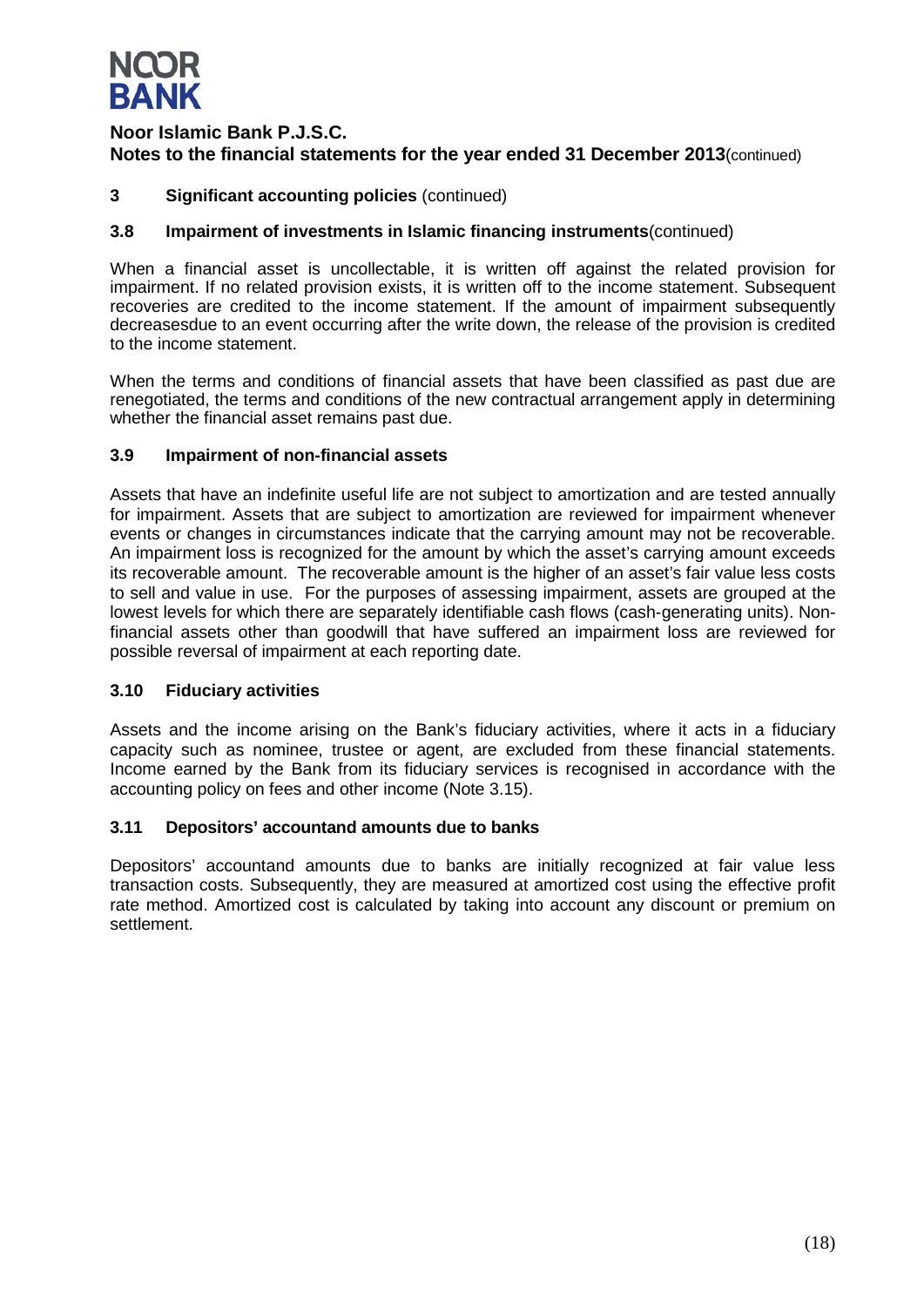

### **3 Significant accounting policies** (continued)

### **3.12 Employee benefits**

i) Defined contribution plan

A defined contribution plan is a post-employment benefit plan under which an entity pays fixed contributions into a separate entity and will have no legal or constructive obligation to pay further amounts. Obligations for contributions to defined contribution pension plans are recognised as an employee benefit expense in the income statement in the periods during which services are rendered by employees.

Pension contributions are made in respect of UAE national employees to the UAE General Pension and Social Security Authority in accordance with the UAE Federal Law No (7), 1999 for Pension and Social Security.

ii) Defined benefit plan

The provision for defined benefit obligation for the end of service benefits due to non-UAE nationals in accordance with the UAE Labour Law is calculated annually using the projected unit credit method. The present value of the defined benefit obligation is determined by discounting the estimated future cash outflows using profit rates on high-quality corporate bonds that are denominated in the currency in which the benefits will be paid, and that have terms to maturity approximating to the terms of the related pension obligation.

The provision arising is disclosed as 'provision for employee's end of service benefits' in the statement of financial position.

### **3.13 Provisions**

Provisions are recognized when the Bank has a present legal or constructive obligation as a result of past events and it is probable that an outflow of resources embodying economic benefits will be required to settle the obligation, and a reliable estimate of the amount of the obligation can be made.

### **3.14Revenue recognition on investments in Islamic financing instruments**

Income from Islamic financing and sukuk and Depositors' share of profitare recognized in the income statement for all profit-bearing Islamic financing instruments below using the effective profit rate method.

The effective profit rate method is a method of calculating the amortised cost of a financing asset or liability and of allocating the income from Islamic financing and sukuk and depositors' share of profit. The effective profit rate is the rate that exactly discounts the estimated future cash payments over the expected life of the instrument or, when appropriate, a shorter period, to the net carrying amount of the financing asset or liability.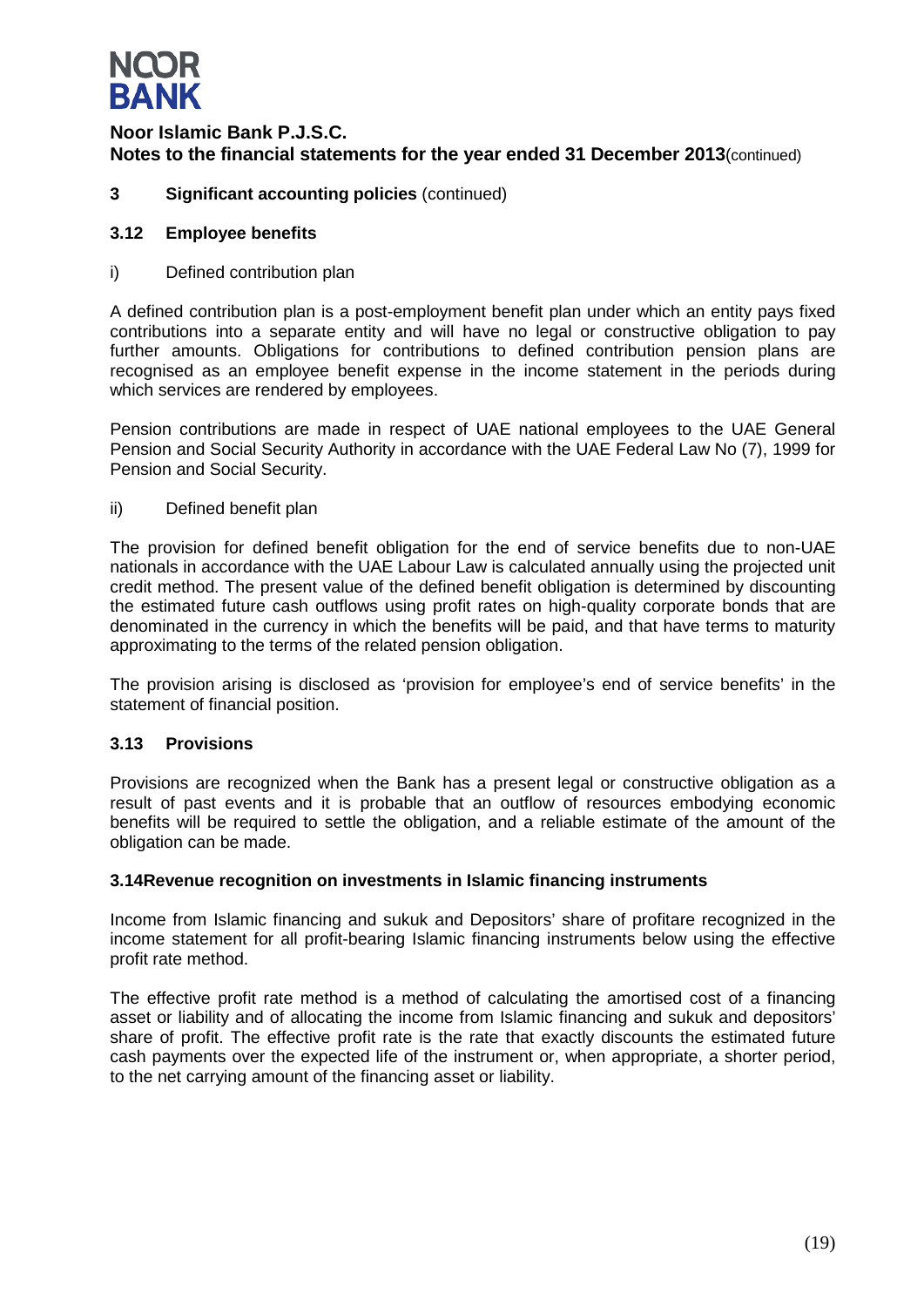

### **3 Significant accounting policies** (continued)

### **3.14Revenue recognition on investments in Islamic financing instruments**(continued)

### **3.14.1 Murabahah**

### *Definition*

An agreement whereby the Bank sells to a customer a physical asset, commodity, goods, or shares, which the Bank has purchased and acquired, based on a promise received from the customer to buy the item purchased according to specific terms and conditions. The selling price comprises the cost of the commodity and an agreed profit margin. The settlement specified in the agreement is normally either on deferred lump sum basis or an instalment basis.

#### *Revenue recognition*

Income on Murabahah financing is recognized on a time apportioned basis over the period of the Murabahah contract, using the effective profit rate method.

### **3.14.2 Ijarah**

### *Definition*

An agreement whereby the Bank (lessor) leases to a customer (lessee) a service or the usufruct of an owned or rented physical asset which either exists currently or is to be constructed in future (forward lease), for a specific period of time and against certain rental instalments. The ownership of the leased asset remains in the hands of the Bank throughout the lease period. The Ijarah could end by transferring the ownership of the asset to the lessee through an independent mode at the end of the agreement.

### *Revenue recognition*

Income from Ijarah investments are recognized on a time apportioned basis over the lease term, using the effective profit rate method.

### **3.14.3 Mudarabah**

### *Definition*

An agreement between the Bank and its customer where one of them provides the funds and is called Rab al-Mal and the other provides efforts and expertise and is called the Mudarib. The Mudarib is responsible for investing such funds in a specific enterprise or activity in return for a pre-agreed percentage of the Mudarabahprofit. The Mudarib is responsible for all losses arising from misconduct, negligence or violation of the conditions of the agreement. In all other instances, the losses are borne by the Rab-al-Mal.

### *Revenue recognition*

Income or losses on Mudarabah investments, where the Bank is the Rab-al-Mal are recognized on an accruals basis if they can be reliably estimated. Otherwise, income is recognized on distribution by the Mudarib, whereas the losses are charged to income on their declaration by the Mudarib.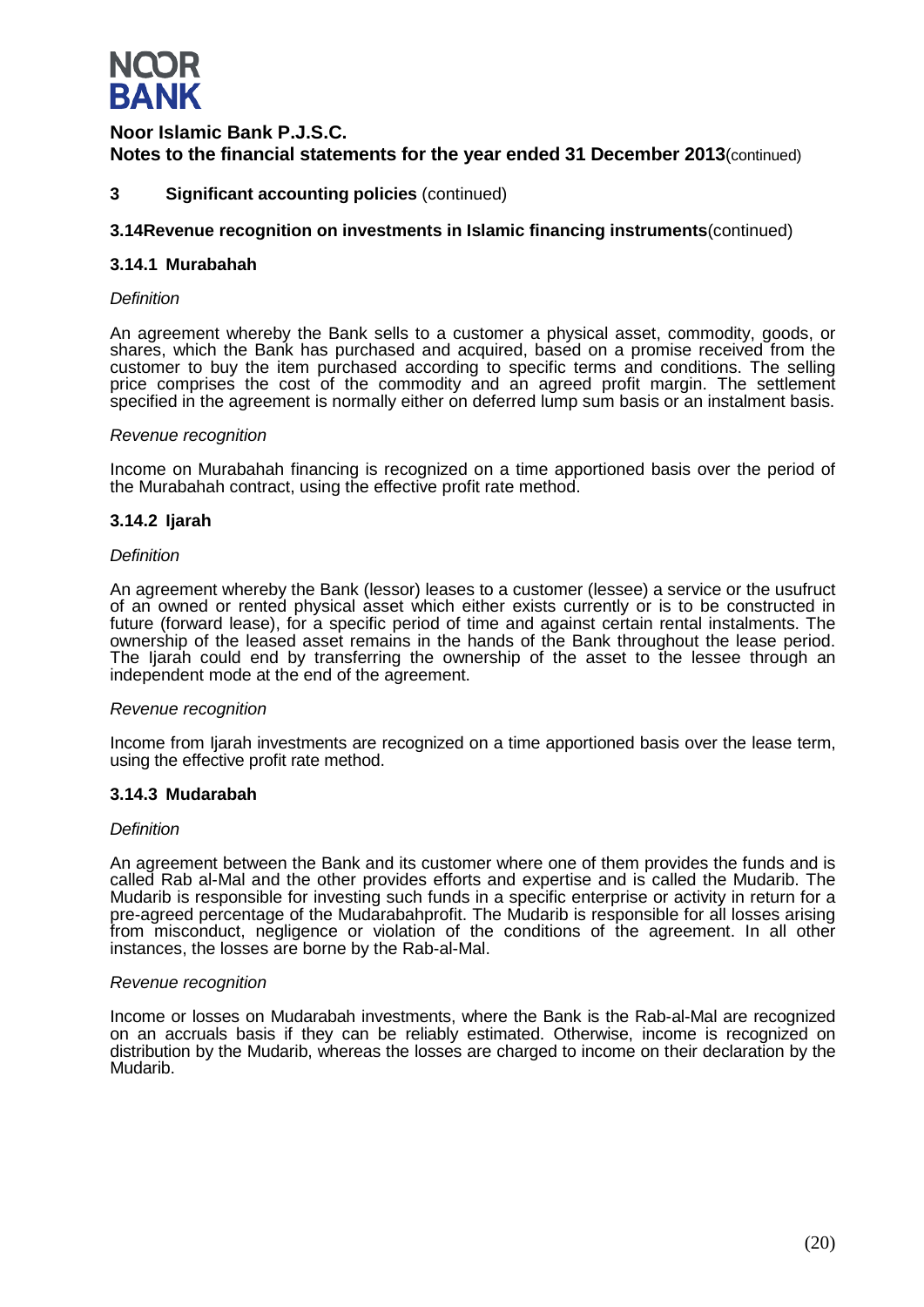

### **3 Significant accounting policies** (continued)

### **3.14Revenue recognition on investments in Islamic financing instruments** (continued)

### **3.14.4 Wakalah**

### *Definition*

An agreement whereby the Bank provides a certain sum of money to an agent who invests it according to specific conditions in return for a fee (a lump sum of money or a percentage above the anticipated profits).

### *Revenue recognition*

The estimated income from a Wakalah is recognized on an accrual basis over the period of the investment, adjusted by the actual income when received.

### **3.14.5 Tawarruq**

### *Definition*

An agreement between two parties, whereby the Bank will, directly or indirectly, buy an asset and immediately sell it to a customer on a deferred payment basis. The Bank on behalf of the immediately sell it to a customer on a deferred payment basis. customer then sells the same asset to a third party for immediate delivery and payment. The customer is given the sales proceeds and has a deferred payment obligation at a marked-up price to the Bank.

### *Revenue recognition*

Income or losses on Tawarruq financing are recognized on an accruals basis.

### **3.14.6 Istisna'**

### *Definition*

An agreement whereby the Bank (Al-Saane') sells an asset to be developed using its own materials to a customer (Al-Mustasne') according to pre-agreed specification, at a specific price, and date. The asset can be developed directly by the Bank or another party on completion and is delivered to the customer on the agreed date.

### *Revenue recognition*

Istisna' revenue and the associated profit margin (difference between the cash price of the asset sold to the customer and the Bank's total Istisna' cost) is accounted for on a time apportioned basis.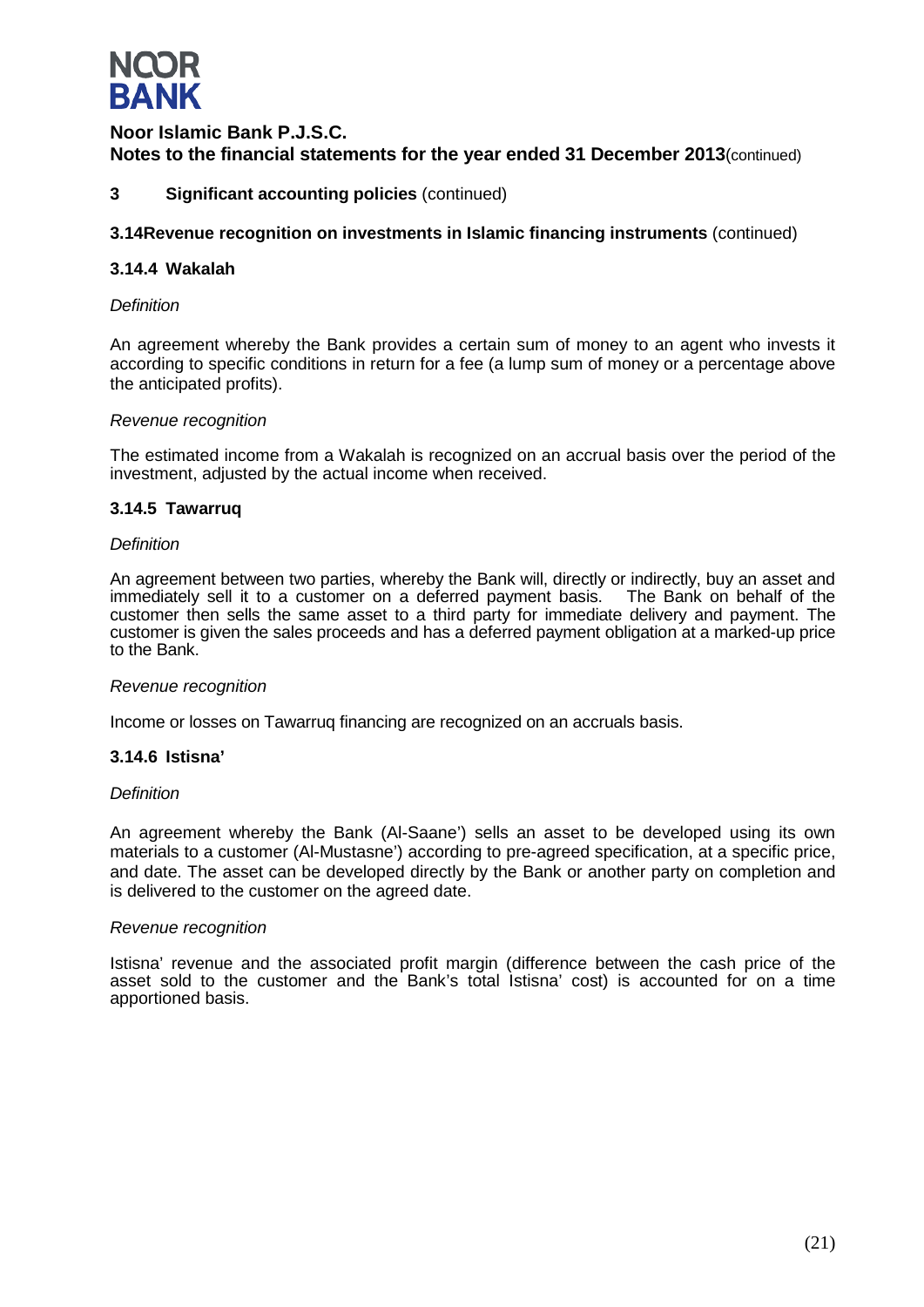

### **3 Significant accounting policies** (continued)

### **3.15 Fees and other income**

Fees and other income from banking services provided are recognized on an accrual basis when the service has been provided.

Foreign exchange income is recognised as and when the underlying customer related exchange transactions are completed.

### **3.16 Zakat**

Zakat is computed in accordance with the Bank's Fatwa and Shari'a Supervisory Board decisions and it is the Bank's shareholders' responsibility to pay the Zakat on their respective share.

### **3.17 Allocation of profit**

Allocation of profits between depositors and shareholders is calculated according to the Bank's standard procedures and is approved by the Bank's Fatwa and Shari'a Supervisory Board.

### **3.18 Financial guarantees**

Financial guarantees are initially recognized in the financial statements at fair value in other liabilities, being the value of the premium received. Subsequent to the initial recognition, the Bank's liability under each guarantee is measured at the higher of the amortized premium and the best estimate of expenditure required to settle any financial obligation arising as a result of the guarantee. The premium received is recognized in the income statement over the life of the guarantee.

### **3.19 Government grants**

Non-monetary grants in the form of land received from the government are initially recognized at fair value and credited to the income statement when there is reasonable assurance that the grant will not be revoked.

### **3.20 Repossessed property**

In certain circumstances, property is repossessed following the foreclosure on Islamic financings that are in default. When the Bank acquires a property that was originally pledged as collateral in full and final settlement against Islamic financing, the property is measured at the lower of its carrying amount and fair value less costs to sell, if sale of the property is highly probable, management is committed to a plan to sell the asset, and an active programme to locate a buyer and complete the plan is initiated. If there is no such intention, the property is classified as investment property (Note 3.7).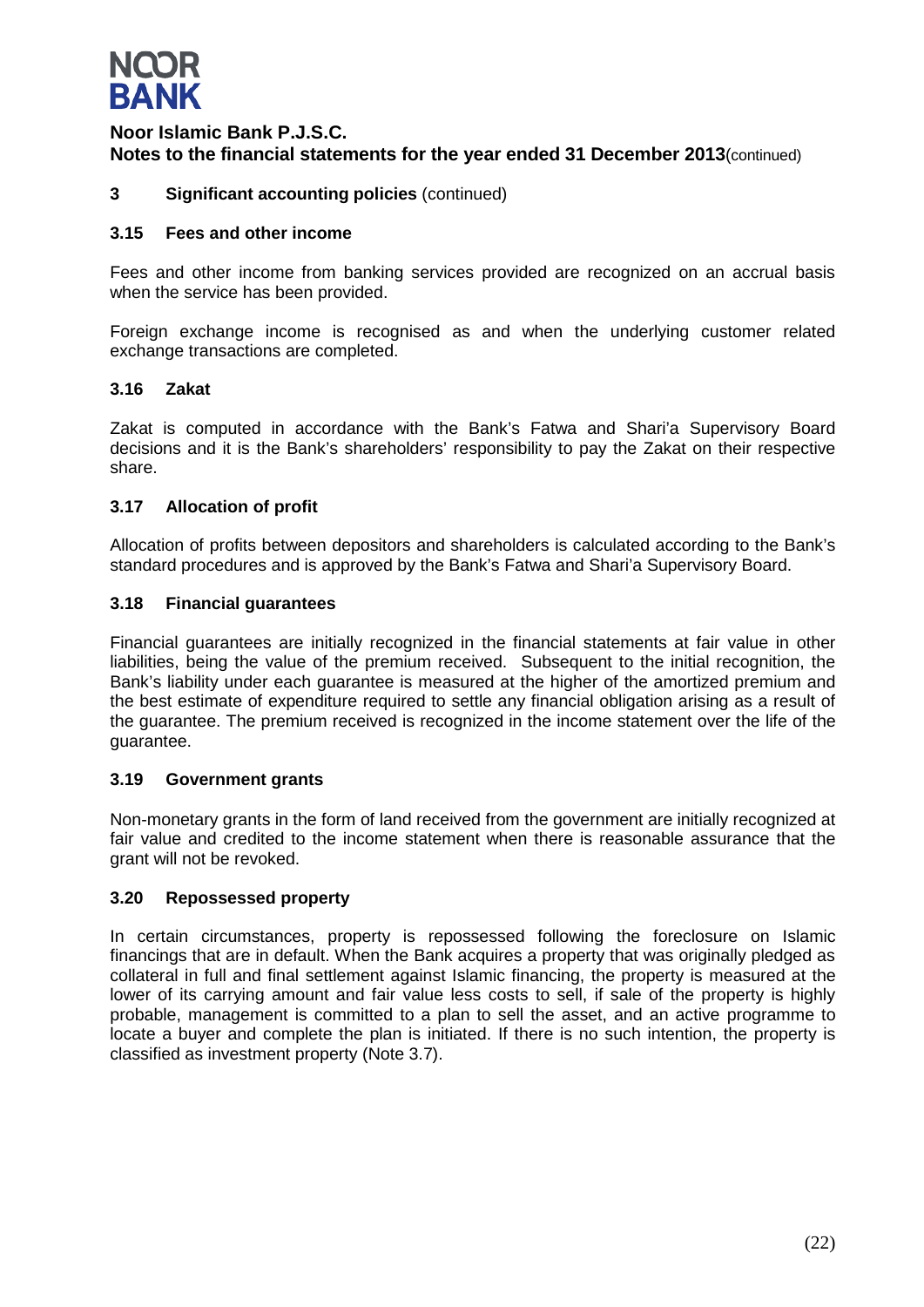

**3 Significant accounting policies** (continued)

### **3.21 Islamic derivative financing instruments**

### **a) Promise to Buy or Sell Currencies**

Promises to buy or sell currencies are promises to either buy or sell a specified currency at a specified price and date in the future. The actual transactions are executed on the value dates, by exchanging the purchase or sell offers and acceptances between the counterparties.

### **b) Islamic swaps**

Islamic swaps are based on a Waa'd (promise) structure between two parties to buy a specified Shari'a compliant commodity at an agreed price on the relevant date in future. It is a conditional promise to purchase a commodity through a unilateral purchase undertaking. Islamic swaps comprise profit rate swaps and currency swaps. In case of profit rate swaps, counterparties generally exchange fixed and floating rate profit payments by executing the purchase / sale of commodity under "Murabahah Sale Agreement" in a single currency. In case of Islamic currency swaps, fixed or floating profit payments as well as cost of underlying commodity are exchanged in different currencies, by executing the purchase or sale of commodities under "Murabahah Sale Agreements".

Islamic derivatives financing instruments are initially recognised at fair value on the date on which a derivative contract is entered into and are subsequently remeasured at their fair value. Fair values are obtained from quoted market prices in active markets, including recent market transactions. All derivatives are carried as assets when fair value is positive and as liabilities when fair value is negative.

### **4 Cash and balances with the UAE Central Bank**

|                                                           | 2013       | 2012      |
|-----------------------------------------------------------|------------|-----------|
|                                                           | AED'000    | AED'000   |
| Cash in hand                                              | 82,185     | 100,520   |
| Current account with the UAE Central Bank                 | 606,699    | 94,710    |
| Certificate of deposits with the UAE Central Bank         | 2,000,000  | 705,000   |
| Statutory deposit with the UAE Central Bank               | 803,012    | 473,518   |
|                                                           |            |           |
|                                                           | 3,491,896  | 1,373,748 |
| Less: Certificate of deposits having original maturity of |            |           |
| more than 3 months                                        |            | (100,000) |
| Less: Statutory deposit with the UAE Central Bank         | (803, 012) | (473,518) |
| Cash and cash equivalents                                 | 2,688,884  | 800,230   |
|                                                           |            |           |

The statutory deposit with the UAE Central Bank is not available to finance the day to day operations of the Bank, except in crisis situation. Cash in hand, current account balances and statutory deposit with the UAE Central Bank are non-profit bearing. Certificates of deposit with the UAE Central Bank carry a profit rate of 0% - 0.08% (2012: 0% - 0.5%) per annum.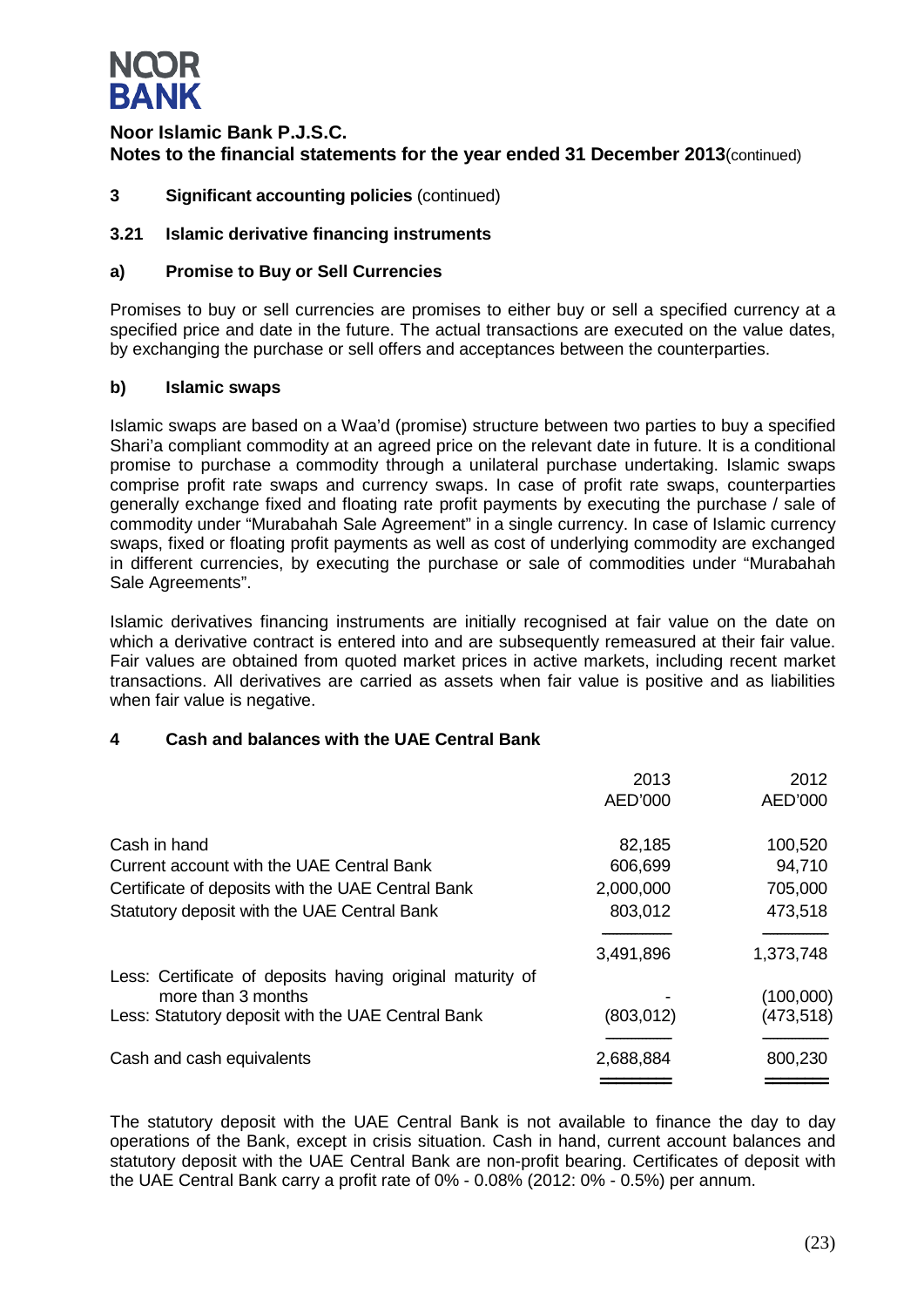

### **5 Due from banks**

|                                                                                      | 2013<br>AED'000                                  | 2012<br>AED'000                                  |
|--------------------------------------------------------------------------------------|--------------------------------------------------|--------------------------------------------------|
| Deposits with banks<br>Current accounts with banks<br><b>Export bills</b>            | 904,565<br>171,190<br>1,264,902                  | 2,638,441<br>91,562<br>286,711                   |
|                                                                                      | 2,340,657                                        | 3,016,714                                        |
| 6<br><b>Investments in Islamic financing instruments</b>                             |                                                  |                                                  |
| Wakalah<br>Tawarruq<br>ljarah<br>Murabahah                                           | 4,315,070<br>1,674,046<br>3,085,525<br>6,695,150 | 4,105,511<br>1,218,141<br>3,118,688<br>4,050,208 |
| Gross investments in Islamic financing instruments<br>Less: allowance for impairment | 15,769,791<br>(1,424,576)                        | 12,492,548<br>(1,615,634)                        |
| Net investments in Islamic financing instruments                                     | 14,345,215                                       | 10,876,914                                       |
| Movement in allowance for impairment:                                                |                                                  |                                                  |
| At 1 January<br>Charge for the year (refer Note (i) below)                           | 1,615,634<br>43,850                              | 1,464,092<br>166,394                             |
|                                                                                      | 1,659,484                                        | 1,630,486                                        |
| Written off during the year                                                          | (234, 908)                                       | (14, 852)                                        |
| At 31 December                                                                       | 1,424,576                                        | 1,615,634                                        |

(i) Charge for the year is recovery/releaseamounting to AED 240 million.

Investments in Islamic financing instruments that have been restructured or are in the process of restructuring are set out below:

|                             |                      | Year ended 31 December |  |
|-----------------------------|----------------------|------------------------|--|
|                             | 2013<br>AED'000      | 2012<br>AED'000        |  |
| Corporate and SME<br>Retail | 2,391,616<br>111,573 | 2,040,724<br>129,658   |  |
|                             | 2,503,189            | 2,170,382              |  |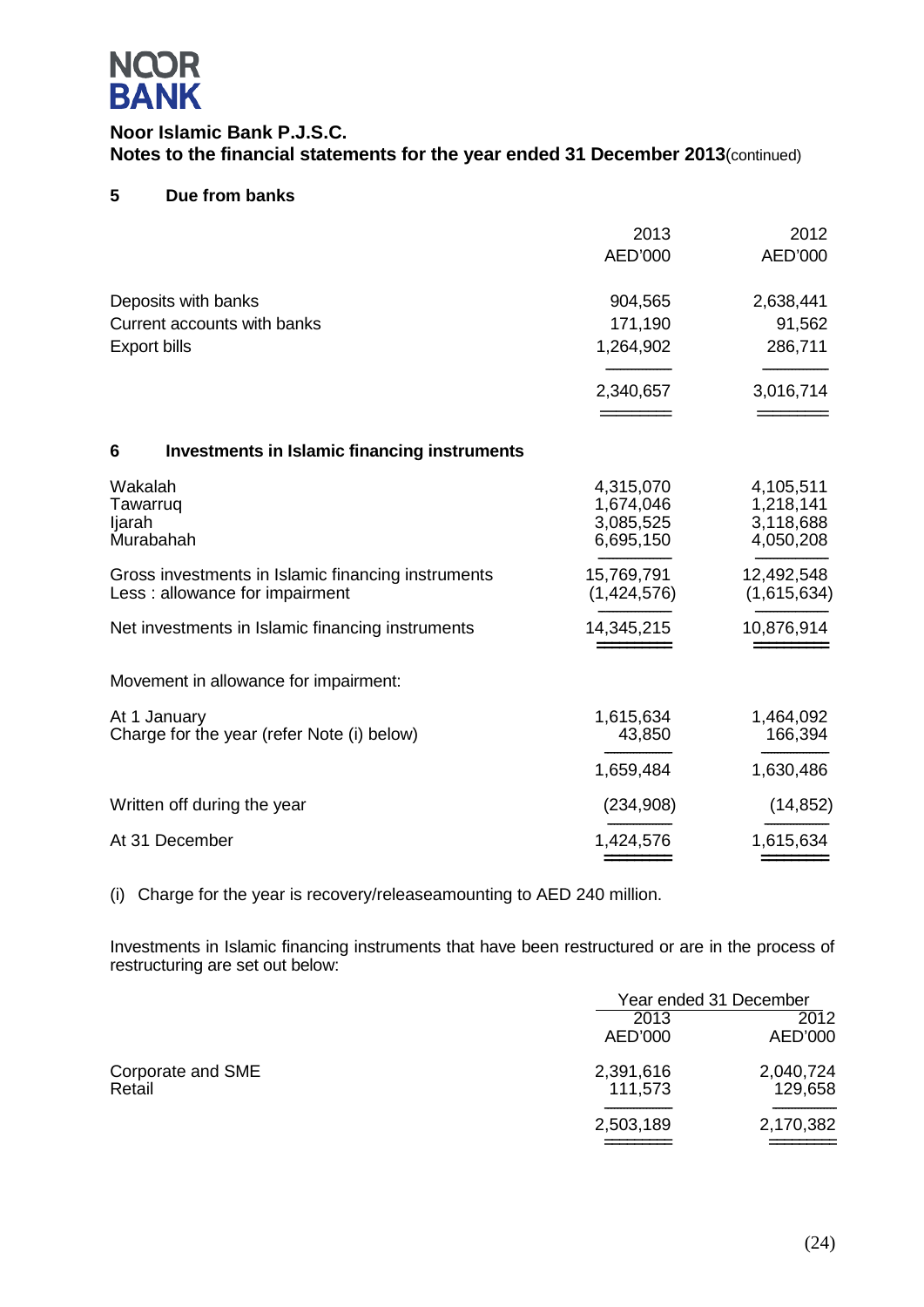

### **6 Investments in Islamic financing instruments** (continued)

The investments in Islamic financing instruments are summarised as follows:

|                                                                                      | 2013<br>AED'000                       | 2012<br>AED'000                       |
|--------------------------------------------------------------------------------------|---------------------------------------|---------------------------------------|
| Performing<br>Past due but not impaired<br>Impaired                                  | 13,930,644<br>339,901<br>1,499,246    | 8,370,145<br>1,016,505<br>3,105,898   |
| Gross investments in Islamic financing instruments<br>Less: allowance for impairment | 15,769,791<br>(1,424,576)             | 12,492,548<br>(1,615,634)             |
| Net investments in Islamic financing instruments                                     | 14,345,215                            | 10,876,914                            |
| Below isthe analysis of impaired balances:                                           |                                       |                                       |
|                                                                                      | 2013<br>AED'000                       | 2012<br>AED'000                       |
| Impaired but not past due<br>Past due and impaired                                   | 89,630<br>1,409,616                   | 222,878<br>2,883,020                  |
|                                                                                      | 1,499,246                             | 3,105,898                             |
| Summary of past due but not impaired:                                                |                                       |                                       |
|                                                                                      | 2013<br>AED'000                       | 2012<br>AED'000                       |
| $0 - 29$ days<br>$30 - 59$ days<br>$60 - 89$ days<br>90 days and above               | 230,018<br>70,609<br>23,674<br>15,600 | 398,891<br>39,881<br>5,151<br>572,582 |
|                                                                                      | 339,901                               | 1,016,505                             |
|                                                                                      |                                       |                                       |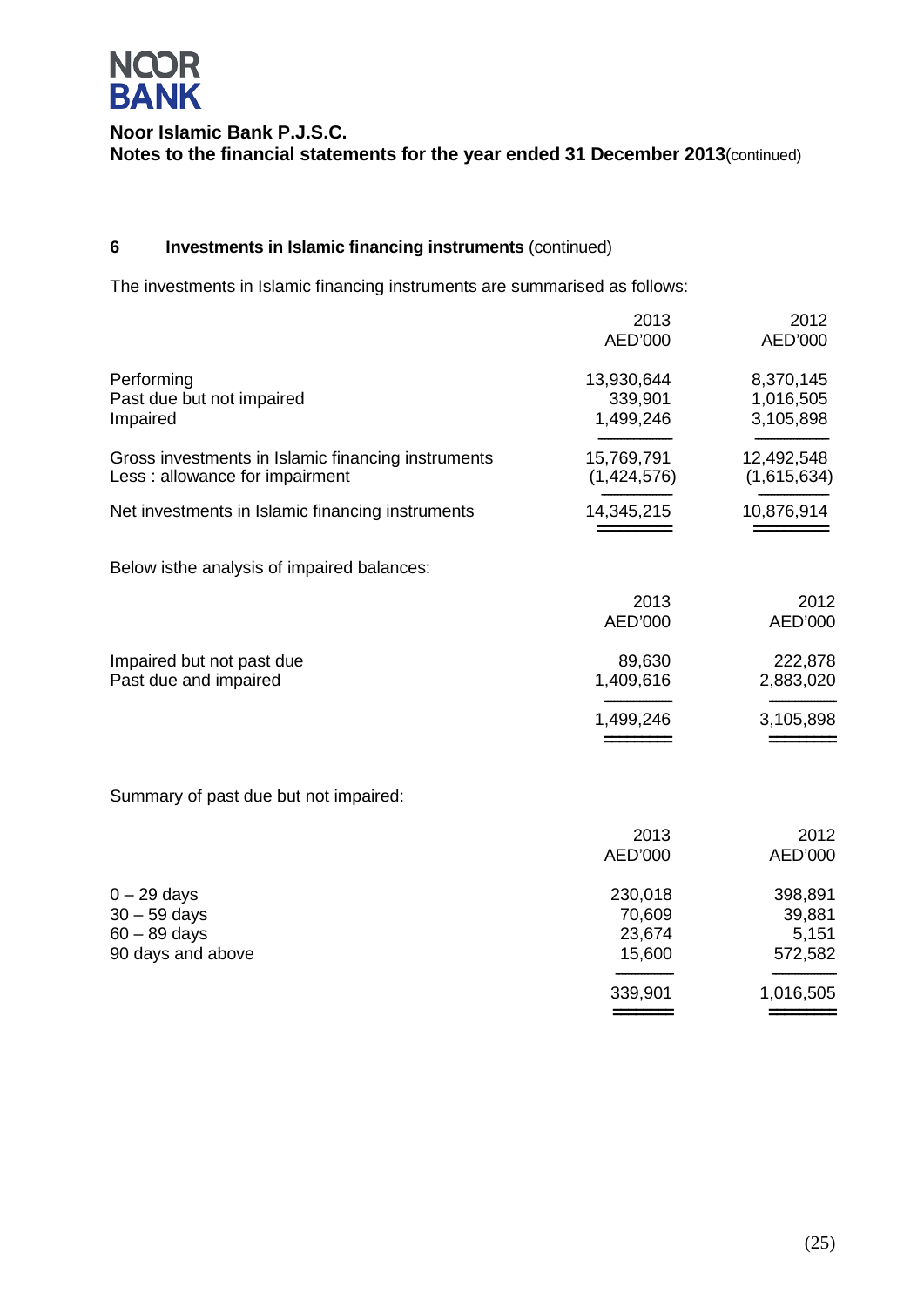# **NQOR BANK**

### **Noor Islamic Bank P.J.S.C. Notes to the financial statements for the year ended 31 December 2013**(continued)

### **6 Investments in Islamic financing instruments** (continued)

Economic sector risk concentration (refer to note 24for related party credit risk concentration)of investments in Islamic financing instruments is as follows:

|                                                    | 2013        | 2012        |
|----------------------------------------------------|-------------|-------------|
|                                                    | AED'000     | AED'000     |
| Agriculture and allied activities                  | 220,938     | 147,813     |
| Construction & real estate                         | 1,829,896   | 1,978,032   |
| <b>Financial Institutions</b>                      | 4,153,021   | 4,127,085   |
| Manufacturing                                      | 319,626     | 467,344     |
| Consumer financings and credit cards               | 3,347,520   | 2,916,549   |
| Trade                                              | 2,786,053   | 1,251,525   |
| Transport, storage and communication               | 1,782,856   | 1,034,165   |
| Mining and quarrying                               | 5,118       | 10,831      |
| Other services                                     | 1,324,763   | 559,204     |
| Gross investments in Islamic financing instruments | 15,769,791  | 12,492,548  |
| Less: allowance for impairment                     | (1,424,576) | (1,615,634) |
| Net investments in Islamic financing instruments   | 14,345,215  | 10,876,914  |
|                                                    |             |             |

### **7 Investments in Islamic sukuk**

|                                                            | 2013<br>AED'000                 | 2012<br>AED'000               |
|------------------------------------------------------------|---------------------------------|-------------------------------|
| Available-for-sale<br>Held to maturity<br>Held for trading | 1,270,574<br>327,104<br>213,611 | 859,632<br>673,295<br>183,355 |
|                                                            | 1,811,289                       | 1,716,282                     |

At 31 December 2013, the fair value of the held to maturity Islamic sukukportfolio was AED 332 million (2012: AED 681 million).

At 31 December 2013, the Bank recognised anet fair value loss on available-for-sale investments in Islamic sukuk of AED 3.2 million (2012: loss of AED 0.09 million) in other comprehensive income under "cumulative changes in fair value of available-for-sale investments in Islamic sukuk".

At 31 December 2012, Islamic sukuk with amarket value of AED 283 millionwere pledged as collateral against a Wakalah deposit from a bank (Note 12).

The Bank holds certain Islamic sukuk in a fiduciary capacity on behalf of customers without recourse to itself and, accordingly, these sukuk are not included in the Bank's Islamic sukuk portfolio as at 31 December 2013 (Note 23).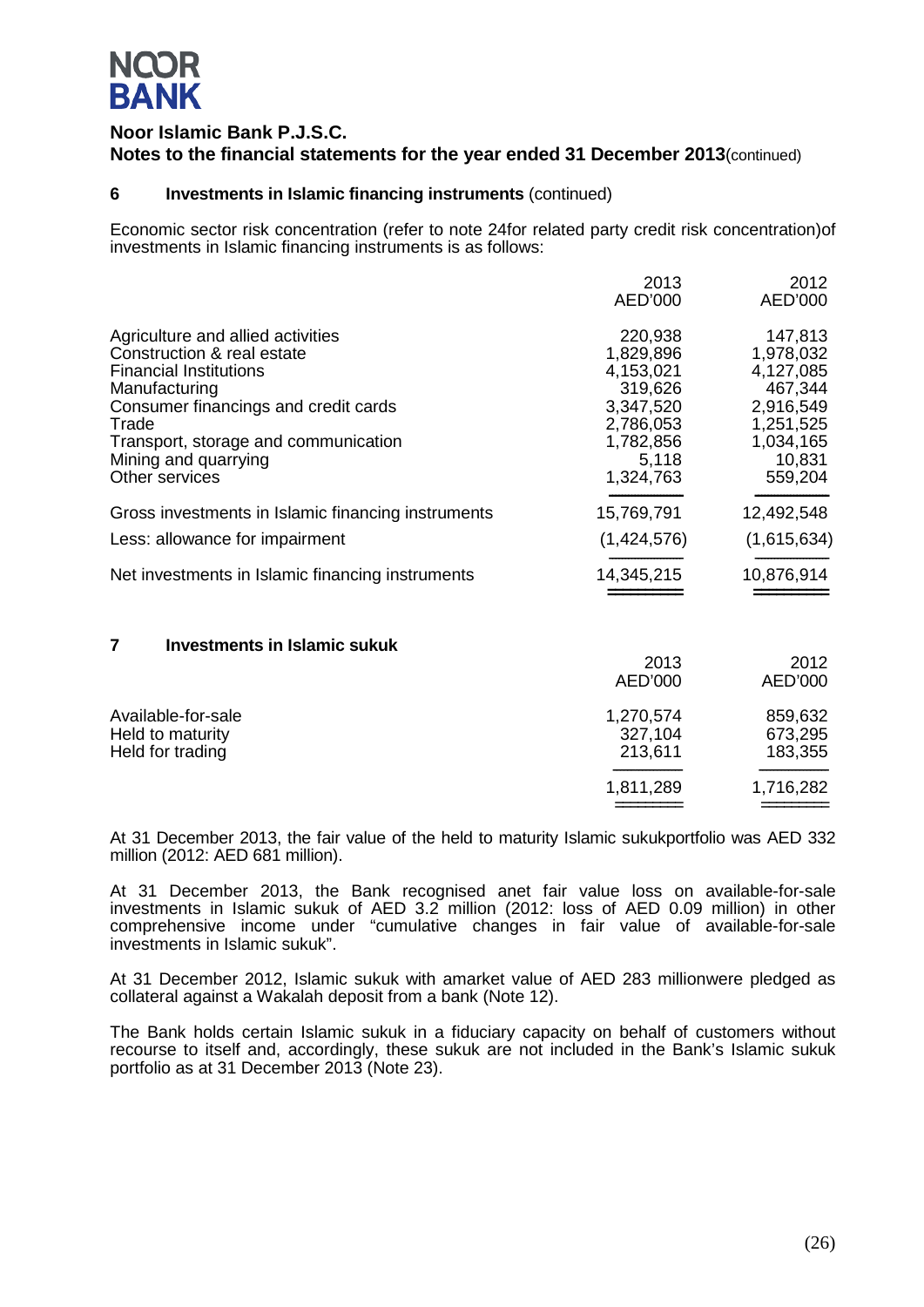

### **8 Investment properties**

|                                                                                   | 2013<br>AED'000            | 2012<br>AED'000           |
|-----------------------------------------------------------------------------------|----------------------------|---------------------------|
| At 1 January<br>Additions during the year<br>Change in fair value during the year | 83,948<br>124,000<br>5,852 | 18,073<br>60,585<br>5,290 |
| At 31 December                                                                    | 213,800                    | 83,948                    |

The carrying value of investment propertiesrepresents their fair value as determined by an independent valuation expert in accordance with relevant appraisal and valuation standards issued by the Royal Institute of Chartered Surveyors ("RICS").

### **9 Other assets**

|                                                                                                                                            | 2013<br>AED'000  | 2012<br>AED'000  |
|--------------------------------------------------------------------------------------------------------------------------------------------|------------------|------------------|
| Accrued income from Islamic financing and sukuk<br>Due from related parties (Note 24)<br>Equity investments in related companies (Note (i) | 137,590<br>9,659 | 129,759<br>9,063 |
| below)                                                                                                                                     | 26,530           | 26,530           |
| Prepayments andadvances                                                                                                                    | 5,956            | 8,329            |
|                                                                                                                                            | 179,735          | 173,681          |
|                                                                                                                                            |                  |                  |

(i) Equity investments in related companies at 31 December 2013 and 31 December 2012, held as available-for-sale financial assets, represent the Bank's share of its investment in the following entities:

|                               | Shareholding structure     |                                  |  |
|-------------------------------|----------------------------|----------------------------------|--|
|                               | Noor Islamic Bank P.J.S.C. | <b>Noor Investment Group LLC</b> |  |
|                               |                            | (Note 1)                         |  |
| Noor Takaful Family P.J.S.C.  | 10%                        | 90%                              |  |
| Noor Takaful General P.J.S.C. | 10%                        | $90\%$                           |  |
| <b>Premium Marketing LLC</b>  | 10%                        | $90\%$                           |  |
| Noor BPO LLC                  | 30%                        | 70%                              |  |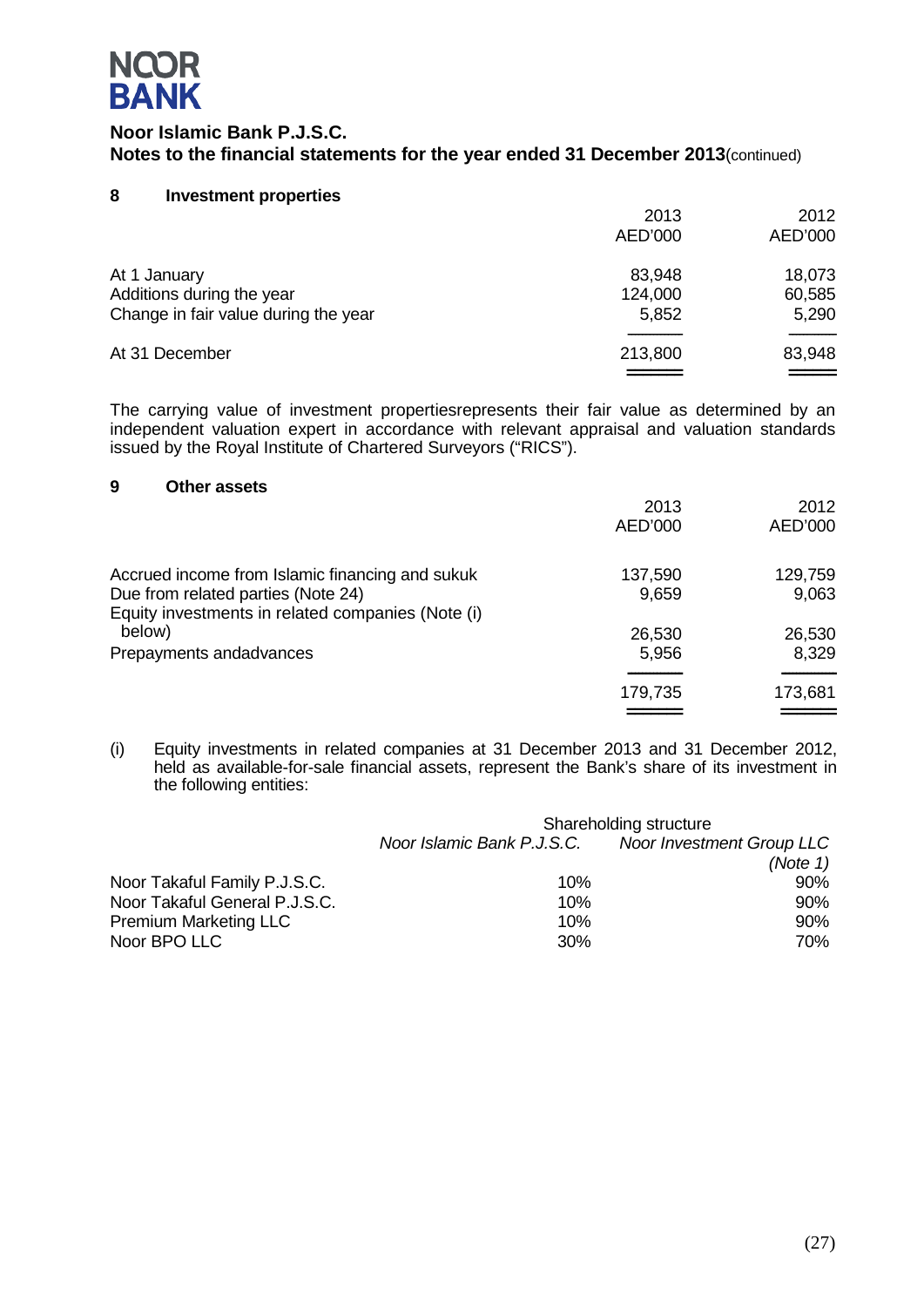### **Noor Islamic Bank P.J.S.C. Notes to the financial statements for the year ended 31 December 2013**(continued)

### **10 Property and equipment**

|                            |         |                  | Leasehold    |          | Computer<br>and office | Capital work |         |
|----------------------------|---------|------------------|--------------|----------|------------------------|--------------|---------|
|                            | Land    | <b>Buildings</b> | improvements | Vehicles | equipment              | in progress  | Total   |
|                            | AED'000 | AED'000          | AED'000      | AED'000  | AED'000                | AED'000      | AED'000 |
| <b>Cost/fair value</b>     |         |                  |              |          |                        |              |         |
| At 1 January 2013          | 573,453 | 103,616          | 35,273       | 1,670    | 149,973                | 6,534        | 870,519 |
| <b>Revaluation surplus</b> | 47,739  | 14,819           |              |          |                        |              | 62,558  |
| Additions during the year  |         |                  | 967          | 325      | 4,498                  | 11,161       | 16,951  |
| Transfers                  |         |                  | 10           |          | 5,734                  | (5,744)      |         |
| Disposals and write-offs   |         |                  |              | (250)    |                        | (8)          | (258)   |
| At 31 December 2013        | 621,192 | 118,435          | 36,250       | 1,745    | 160,205                | 11,943       | 949,770 |
| <b>Depreciation</b>        |         |                  |              |          |                        |              |         |
| At 1 January 2013          |         | 13,614           | 14,639       | 806      | 128,167                |              | 157,226 |
| Charge for the year        |         | 4,539            | 3,592        | 283      | 15,481                 |              | 23,895  |
| Disposals and write-offs   |         |                  |              | (250)    |                        |              | (250)   |
|                            |         |                  |              |          |                        |              |         |
| At 31 December 2013        |         | 18,153           | 18,231       | 839      | 143,648                |              | 180,871 |
| Net book value             |         |                  |              |          |                        |              |         |
| At 31 December 2013        | 621,192 | 100,282          | 18,019       | 906      | 16,557                 | 11,943       | 768,899 |
|                            |         |                  |              |          |                        |              |         |

The fair value of the Bank's land and buildings was determined by an independent valuation expert in accordance with relevant appraisal and valuation standards issued by the Royal Institute of Chartered Surveyors ("RICS") and as reduced by factors attributed to management's assessment. Upon revaluation, an amount of AED 7.6 million has been recognised in the revaluation reserve under "other comprehensive income" and anamount of AED 55 million has been recognised in the income statement,which represents reversal of impairment loss is on land and buildings previously recognised in theincome statement.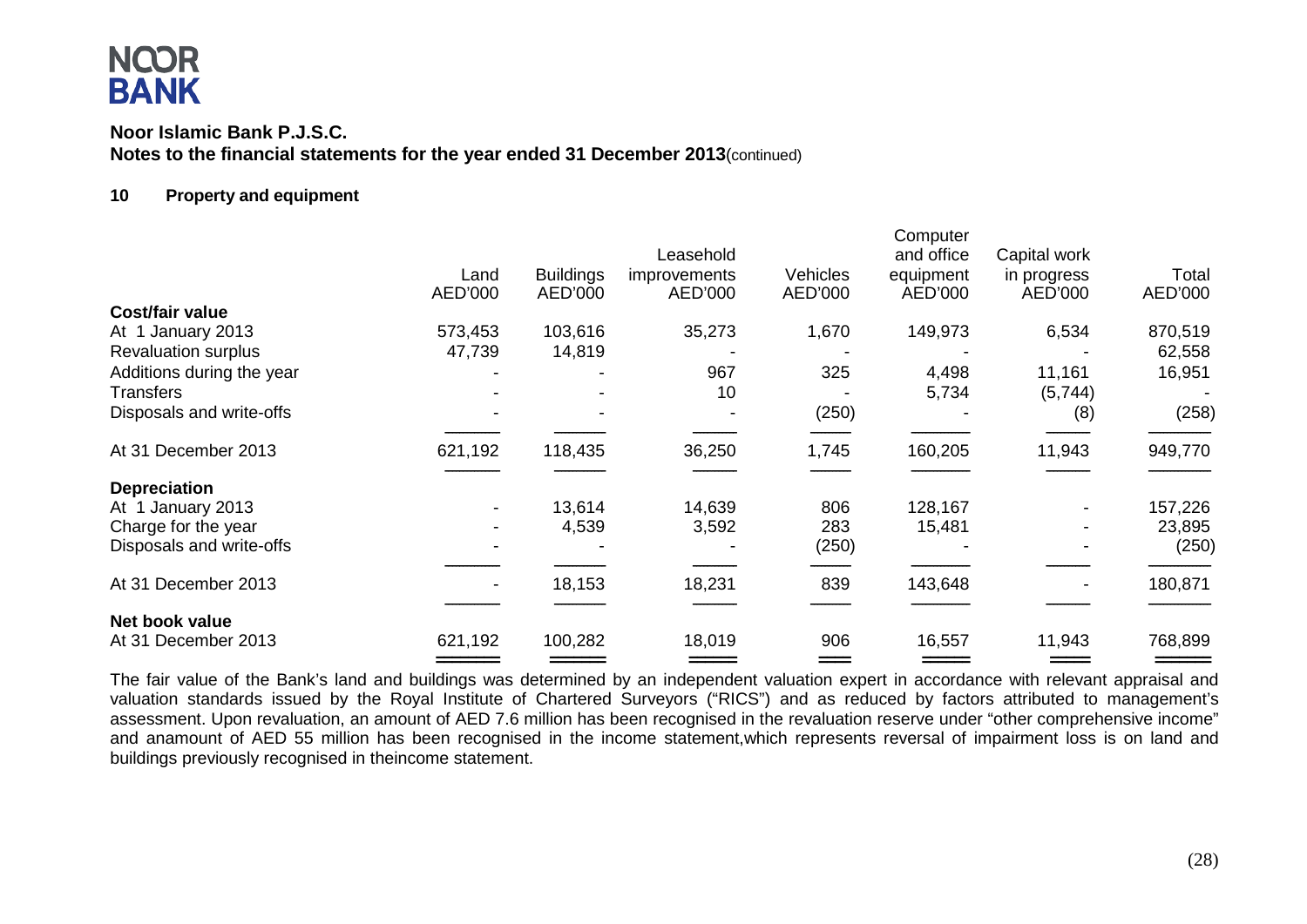### **Noor Islamic Bank P.J.S.C. Notes to the financial statements for the year ended 31 December 2013**(continued)

### **10 Property and equipment** (continued)

|                           | Land    | <b>Buildings</b> | Leasehold<br><i>improvements</i> | <b>Vehicles</b> | Computer<br>and office<br>equipment | Capital work<br>in progress | Total    |
|---------------------------|---------|------------------|----------------------------------|-----------------|-------------------------------------|-----------------------------|----------|
|                           | AED'000 | AED'000          | AED'000                          | AED'000         | AED'000                             | AED'000                     | AED'000  |
| Cost / fair value         |         |                  |                                  |                 |                                     |                             |          |
| At 1 January 2012         | 573,453 | 103,616          | 35,110                           | 1,465           | 148,888                             | 3,325                       | 865,857  |
| Additions during the year |         |                  | 163                              | 855             | 1,890                               | 3,316                       | 6,224    |
| <b>Transfers</b>          |         |                  |                                  |                 | 107                                 | (107)                       |          |
| Disposals and write-offs  |         |                  |                                  | (650)           | (912)                               |                             | (1, 562) |
| At 31 December 2012       | 573,453 | 103,616          | 35,273                           | 1,670           | 149,973                             | 6,534                       | 870,519  |
| <b>Depreciation</b>       |         |                  |                                  |                 |                                     |                             |          |
| At 1 January 2012         |         | 9,076            | 11,118                           | 1,211           | 103,550                             |                             | 124,955  |
| Charge for the year       |         | 4,538            | 3,521                            | 245             | 25,422                              |                             | 33,726   |
| Disposals and write-offs  |         |                  |                                  | (650)           | (805)                               |                             | (1, 455) |
| At 31 December 2012       |         | 13,614           | 14,639                           | 806             | 128,167                             |                             | 157,226  |
| Net book value            |         |                  |                                  |                 |                                     |                             |          |
| At 31 December 2012       | 573,453 | 90,002           | 20,634                           | 864             | 21,806                              | 6,534                       | 713,293  |
|                           |         |                  |                                  |                 |                                     |                             |          |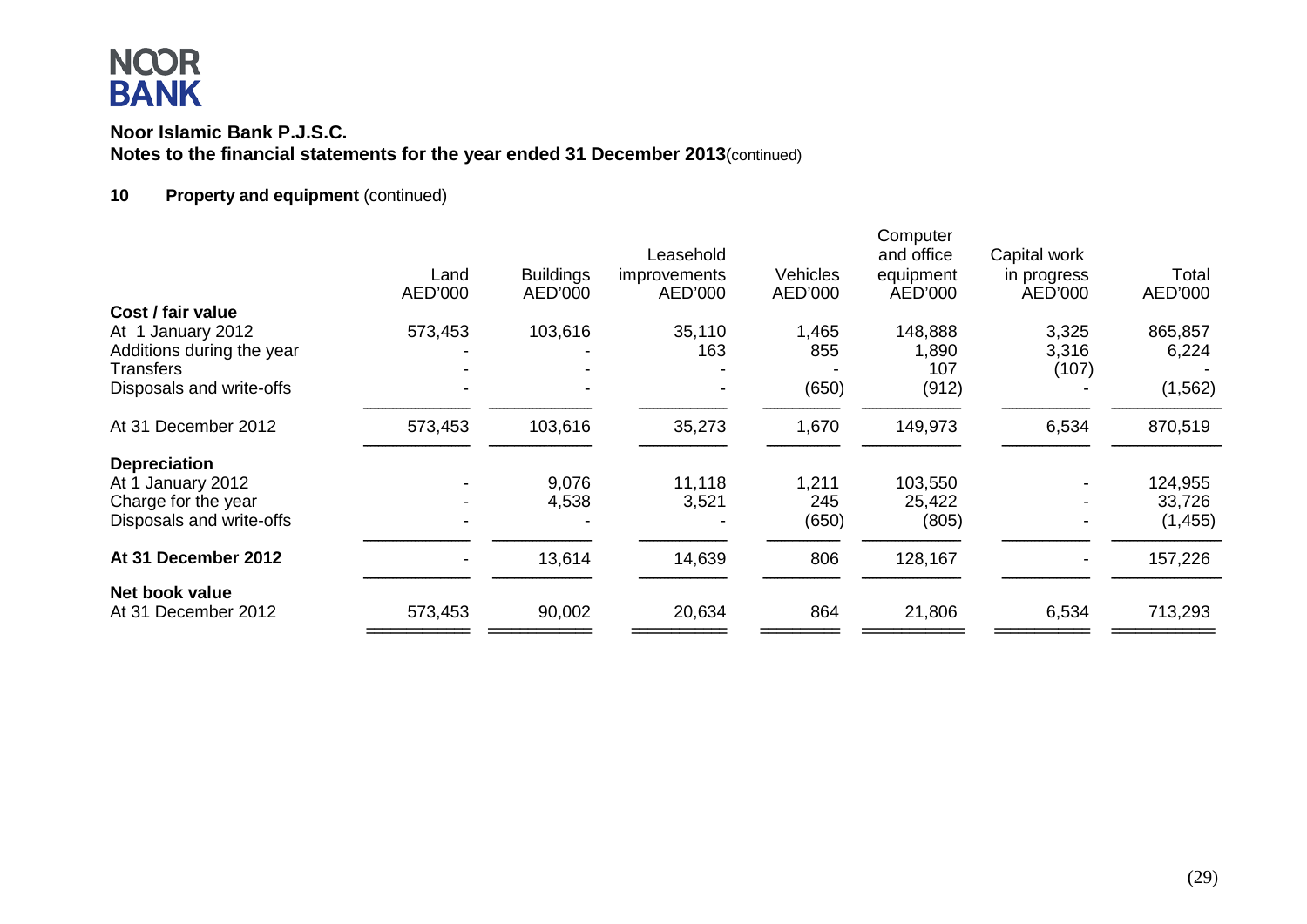

- **10 Property and equipment** (continued)
- (i) Buildings are located at Emaar Square, Dubai, and are used as the Bank's Head Office premises;
- (ii) Land comprises certain vacant plots granted by the Government of Dubai to the Bank at various locations in Dubai and areintended to be held for future use by the Bank.

### **11 Depositors' account**

|                                 | 2013<br>AED'000 | 2012<br>AED'000 |
|---------------------------------|-----------------|-----------------|
| Wakalah deposits                | 13,209,617      | 11,834,900      |
| Mudarabah - savings             | 2,038,453       | 1,039,375       |
| Mudarabah-term                  | 304,713         | 290,098         |
| Margin accounts                 | 35,518          | 19,452          |
| Qard-E-Hasan (escrow accounts)  | 923,487         | 19,396          |
| Qard-E-Hasan (current accounts) | 2,922,714       | 1,619,891       |
|                                 | 19,434,502      | 14,823,112      |
|                                 |                 |                 |

Wakalah deposits include an amount of AED 771 million (2012: AED 771 million) received from theMinistry of Finance during the period ended 31 December 2008. During the year ended 31 December 2009, the Bank entered into an agreement with the Ministry of Finance to convert the medium term Wakalah deposit into Tier II capital effective 31 December 2009 for the purpose of regulatory capital calculations. In accordance with the agreement, the deposit is due for maturity on 31 December 2016 and has ananticipated profit rate for each year until maturity. The agreement also contains provisions that the Wakalah deposit shall be converted into Tier I capital, in the event of any default by the Bank.

### **12 Due to banks**

|                                         | 2013<br>AED'000    | 2012<br>AED'000   |
|-----------------------------------------|--------------------|-------------------|
| Investment deposits<br>Current accounts | 576,661<br>276,557 | 610,078<br>15,357 |
|                                         | 853,218            | 625,435           |

At 31 December 2012, Islamic sukuk with a market value of AED 283 million were pledged as collateral against a Wakalah deposit of AED 186 million obtained from a bank (Note 7).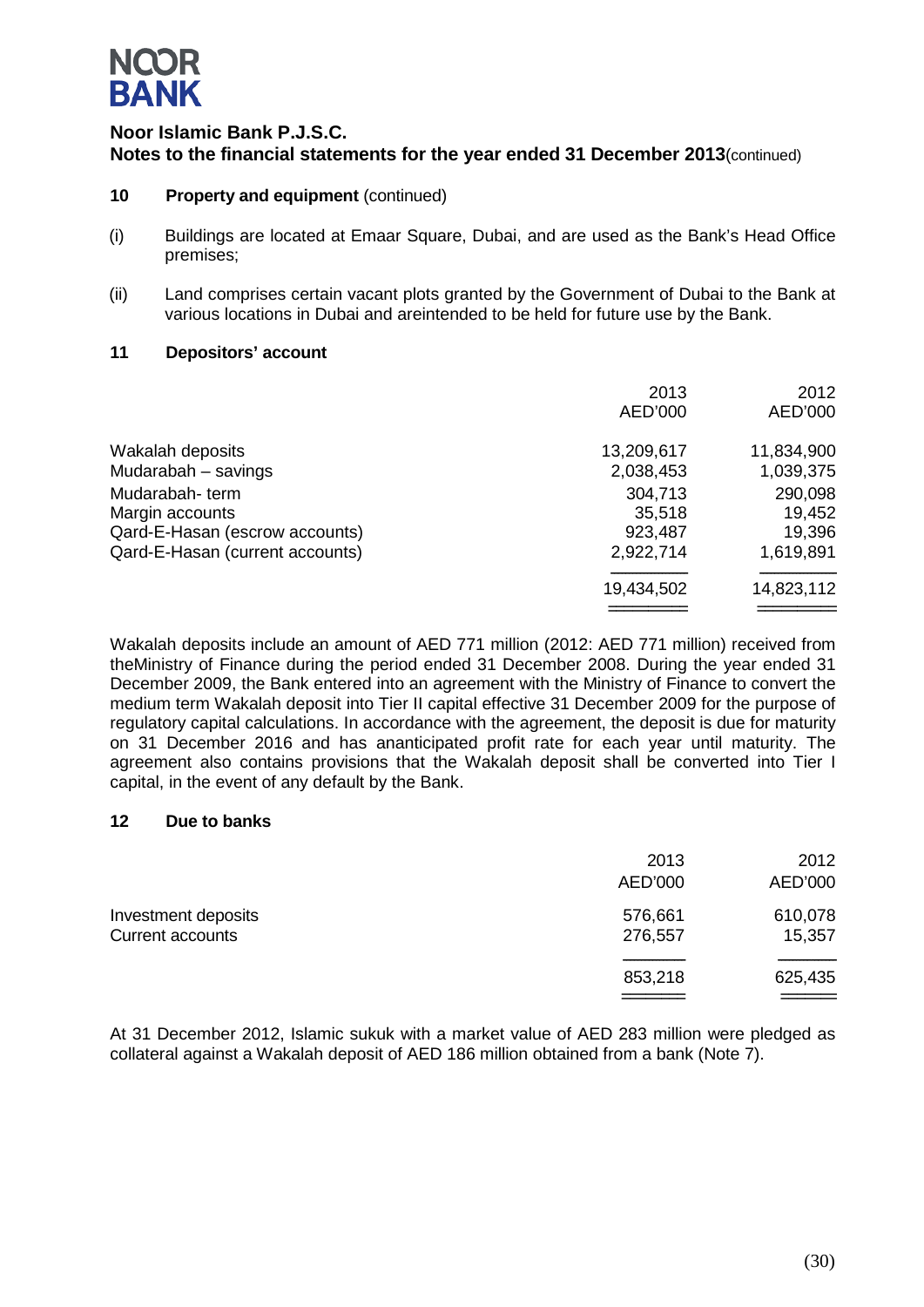

### **13 Other liabilities**

|                                                                                                  | 2013<br>AED'000  | 2012<br>AED'000  |
|--------------------------------------------------------------------------------------------------|------------------|------------------|
| Accrued expenses                                                                                 | 100,466          | 73,927           |
| Sundry disbursements payable<br>Accrued depositors' share of profit                              | 66,637<br>62,896 | 26,035<br>93,293 |
| Managers cheques                                                                                 | 57,549           | 23,270           |
| Employees' end of service benefits (Note 22)<br>Deferred income from Islamic financing and sukuk | 17,612<br>11,120 | 13,662<br>12,629 |
| Late payment amount collected (Note (i) below)<br>Switch fee payable                             | 5,589<br>4,133   | 7,996<br>3,749   |
| Promise to buy or sell currency (Note (ii) below)<br>Other payables                              | 641<br>93,874    | 1,236<br>66,798  |
|                                                                                                  | 420,517          | 322,595          |
|                                                                                                  |                  |                  |

- (i) Late payment amount collected pertains to the delay in payments by customers. The Fatwa and Shari'a Supervisory Board decides on an amount allowable to be taken by the Group to cover the actual cost due to the delay in payment by the customers. The remaining amount and any such additional income received, which the Fatwa and Shari'a Supervisory Board determines to be non-Shari'a compliant, is donated to charity under its supervision.
- (ii) Represents mark-to-market fair valuation of Promise to buy or sell currency contracts held by the Group for its currency risk management purposes. The outstanding commitments on such contracts amounted to AED 1.4 billion at 31 December 2013 (31 December 2012: AED 1.7 billion).

### **14 Share capital**

|                                                                                                                                                           | 2013<br>AED'000 | 2012<br>AED'000      |
|-----------------------------------------------------------------------------------------------------------------------------------------------------------|-----------------|----------------------|
| Authorised, issued and fully paid up share capital:<br>3,307.9 million shares (2012: 3,157.9 million shares)<br>of AED 1 each<br>Subscribed share capital | 3,307,895       | 3,157,895<br>150,000 |
|                                                                                                                                                           | 3,307,895       | 3,307,895            |

The subscribed share capital at 31 December 2012 had been subscribed to by NIG (Note 1) at par value in 2012 for the purpose of holding the shares, when issued, as trustee for the beneficial interest of the Employee Share Scheme granted to key management personnel of the Bank. The subscribed share capital was fully paid up and approved by the Board of Directors of the Bank and the UAE Central Bank. During the year, the subscribed share capital has been converted into the statutory share capital of the Bank upon completion of the necessary administrative and legal formalities.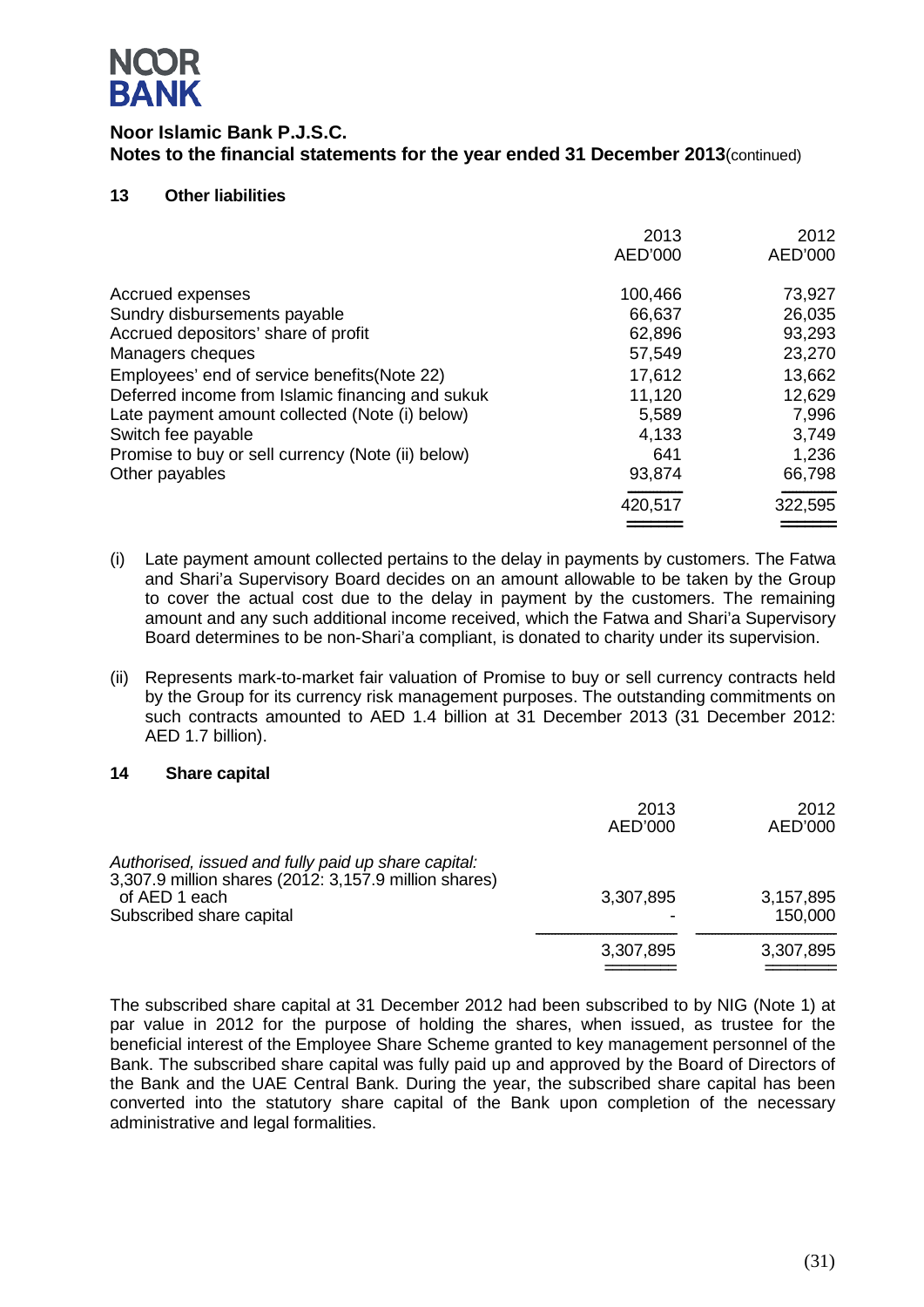

### **14 Share capital** (continued)

The Employee Share Scheme has been established for certain key management personnel of the Bank for services provided to NIG and its subsidiaries and, accordingly, any expense resulting from grants of awards under the Employee Share Scheme isborne by NIG.

### **15 Statutory reserve**

The UAE Federal Law No. 8 of 1984 (as amended), and the UAE Union Law No. 10 of 1980 (as amended) and the Articles of the Bank, require that 10% of the net profit for the year should be transferred to a statutory reserve until such time as the balance in the reserve equals 50% of the issued share capital. Accordingly, an amount of AED 25.5 million (2012: 7.6 million) has been transferredto the statutory reserve for the year ended 31 December 2013.This reserve is not available for distribution.

### **16 Income from Islamic financing and sukuk**

|                                            |                                                                                                                                        | 2013<br>AED'000                          | 2012<br>AED'000                         |
|--------------------------------------------|----------------------------------------------------------------------------------------------------------------------------------------|------------------------------------------|-----------------------------------------|
| Tawarruq<br>Wakalah<br>ljarah<br>Murabahah |                                                                                                                                        | 148,350<br>158,116<br>120,465<br>170,369 | 123,733<br>145,183<br>99,389<br>162,796 |
|                                            | Profit income on Islamic sukuk                                                                                                         | 597,300<br>81,386                        | 531,101<br>61,062                       |
|                                            | Total income from Islamic financing and sukuk                                                                                          | 678,686<br>______                        | 592,163                                 |
| 17                                         | Depositors' share of profit                                                                                                            |                                          |                                         |
| Murabahah                                  | Wakalah deposits<br>Mudarabah deposits<br>Mudarabah accounts                                                                           | 256,762<br>4,336<br>9,832                | 278,422<br>6,829<br>6,648<br>1,116      |
|                                            |                                                                                                                                        | 270,930                                  | 293,015                                 |
| 18                                         | Fee and other income, net of charges                                                                                                   |                                          |                                         |
|                                            | Facility arrangement and processing fees<br>Trade services related fees<br>Fees from credit cards<br>Foreign exchange and other income | 105,960<br>38,684<br>10,800<br>56,202    | 66,337<br>33,216<br>15,056<br>90,446    |
|                                            |                                                                                                                                        | 211,646                                  | 205,055                                 |
| 19                                         | Gain on investments in Islamic sukuk                                                                                                   |                                          |                                         |
|                                            | Held for trading<br>Available-for-sale - realised gains                                                                                | 5,957<br>1,354                           | 13,594<br>28,854                        |
|                                            |                                                                                                                                        | 7,311                                    | 42,448                                  |
|                                            |                                                                                                                                        |                                          |                                         |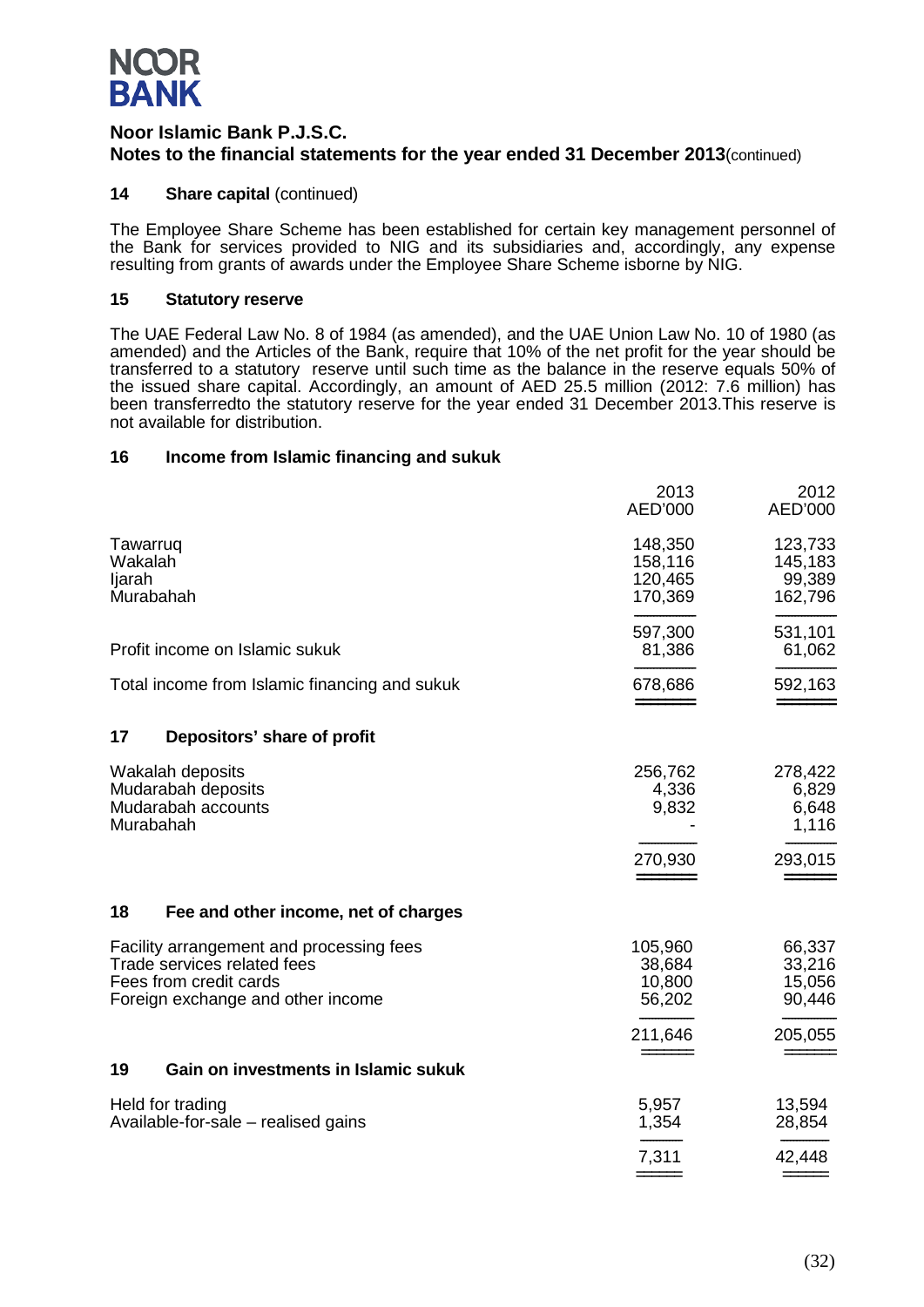

|                                                                                                                                                                                         | 2013<br>AED'000                                                  | 2012<br>AED'000                                                 |
|-----------------------------------------------------------------------------------------------------------------------------------------------------------------------------------------|------------------------------------------------------------------|-----------------------------------------------------------------|
| 20<br><b>General and administrative expenses</b>                                                                                                                                        |                                                                  |                                                                 |
| Facilities management<br><b>Outsourced services</b><br>Marketing and advertisement<br>Legal and professional<br><b>Communication costs</b><br>Printing and stationery<br>Other expenses | 46,980<br>60,105<br>39,759<br>10,536<br>7,476<br>5,538<br>10,903 | 38,861<br>50,254<br>12,820<br>8,989<br>7,849<br>4,809<br>10,064 |
|                                                                                                                                                                                         | 181,297                                                          | 133,646                                                         |
| 21<br><b>Staff costs</b>                                                                                                                                                                |                                                                  |                                                                 |
| Salaries and allowances<br>Provision for employees' end of service benefits<br>(Note 22)                                                                                                | 164,004<br>4,487                                                 | 125,975<br>5,637                                                |
| <b>Others</b>                                                                                                                                                                           | 14,581                                                           | 10,987                                                          |
|                                                                                                                                                                                         | 183,072                                                          | 142,599                                                         |
| 22<br>Provision for employees' end of service benefits                                                                                                                                  |                                                                  |                                                                 |
| At 1. January                                                                                                                                                                           | 13.662                                                           | 12.652                                                          |

| At 1 January             | 13.662 | 12,652                                     |
|--------------------------|--------|--------------------------------------------|
| Provided during the year | 4.487  | 5,637                                      |
| Paid during the year     | (537)  | (4,627)                                    |
| At 31 December           | 17.612 | 13,662                                     |
|                          |        | $\qquad \qquad \overbrace{\qquad \qquad }$ |

In accordance with the provisions of IAS 19, management has carried out an exercise to assess the present value of its obligations at the reporting date, using the projected unit credit method, in respect of employees' end of service benefits payable under the UAE Labour Law.The expected liability at the date of leaving the service has been discounted to net present value using a discount rate of 4.48% (2012: 3%). Management has assumed average annual increment/promotion costs of 3% (2012: 5%). The present value of the obligation as at 31 December 2013 is not materially different from the provision computed in accordance with the UAE Labour Law.

### **23 Fiduciary assets**

At 31 December 2013, the Bank heldIslamic sukukwith a market value of AED 684million (2012: AED 284 million) in a fiduciary capacity on behalf of customers' without recourse to itself. Accordingly, then Islamic sukuk are not included as part of the Bank's own Islamic sukuk portfolio (Note 7).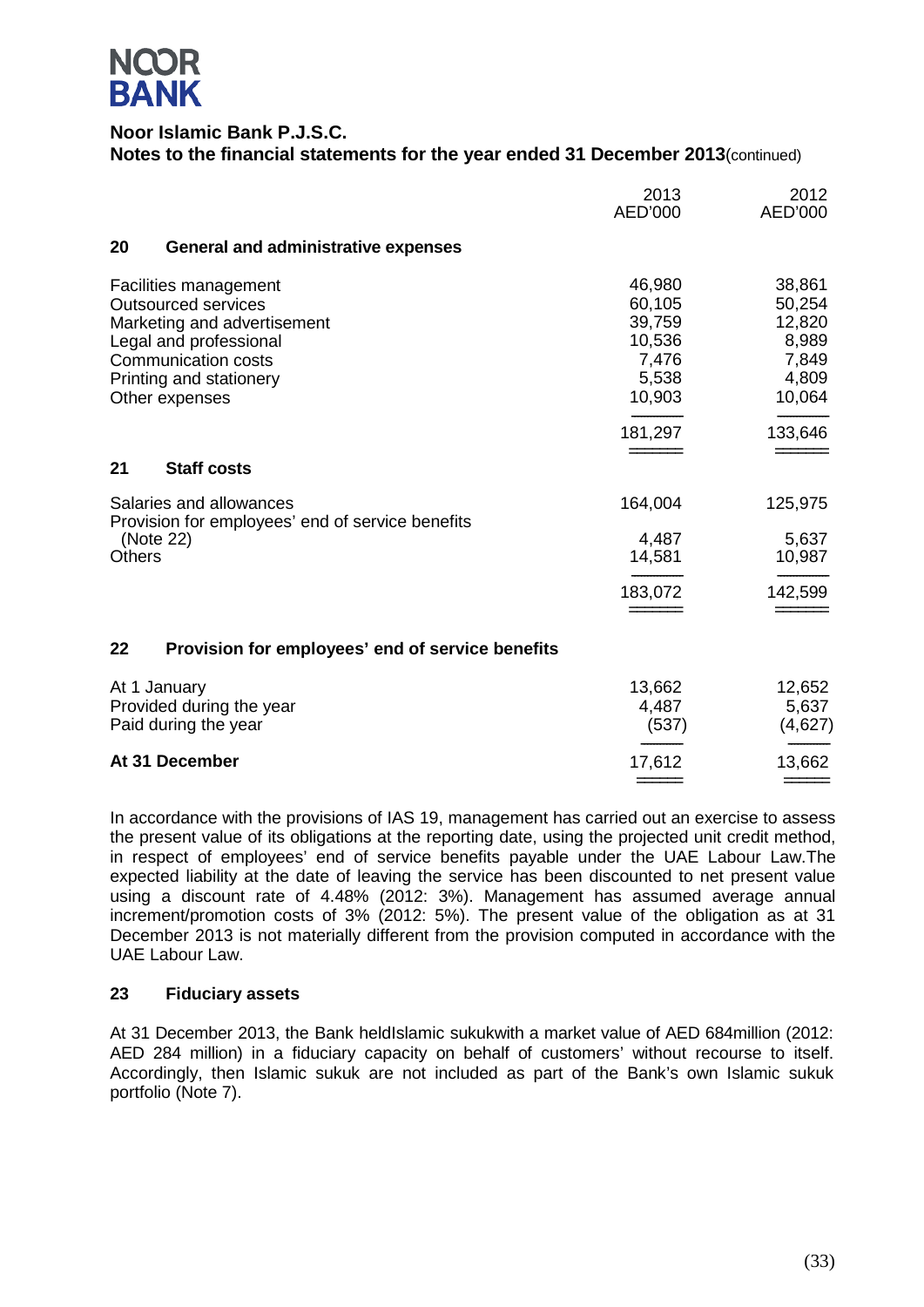### **Noor Islamic Bank P.J.S.C. Notes to the financial statements for the year ended 31 December 2013**(continued)

### **24 Related party balances and transactions**

The Bank, in the normal course of business, enters into transactions with individuals and other business enterprises that fall within the definition of a related party as defined in IAS 24, Related party Disclosures. Significant balances and transactions with related parties are as follows:

### Related party balances:

|                                                                        |                                                         | 31 December 2013                          |                  | 31 December 2012                                        |                                           |                  |
|------------------------------------------------------------------------|---------------------------------------------------------|-------------------------------------------|------------------|---------------------------------------------------------|-------------------------------------------|------------------|
|                                                                        | Shareholders and<br>other related<br>parties<br>AED'000 | Key<br>management<br>personnel<br>AED'000 | Total<br>AED'000 | Shareholders and<br>other related<br>parties<br>AED'000 | Key<br>management<br>personnel<br>AED'000 | Total<br>AED'000 |
| Investments in Islamic financing<br>instruments, net, comprising Dubai |                                                         |                                           |                  |                                                         |                                           |                  |
| Government related entities                                            | 3,956,570                                               | 4,894                                     | 3,961,464        | 4,154,111                                               | 14,993                                    | 4,169,104        |
| Depositors' account                                                    | 777,489                                                 | 36,928                                    | 814,417          | 496,410                                                 | 47,177                                    | 543,587          |
| Due from related parties and other assets<br>(Note 9)                  | 36,189                                                  |                                           | 36,189           | 35,593                                                  |                                           | 35,593           |
| Accrued income from Islamic financing<br>instruments (Note 9)          | 13,932                                                  | 4                                         | 13,936           | 29,792                                                  | 6                                         | 29,798           |
| Accrued depositors' share of profit<br>(Note 13)                       | 7,432                                                   | 47                                        | 7,479            | 9,025                                                   | 388                                       | 9,413            |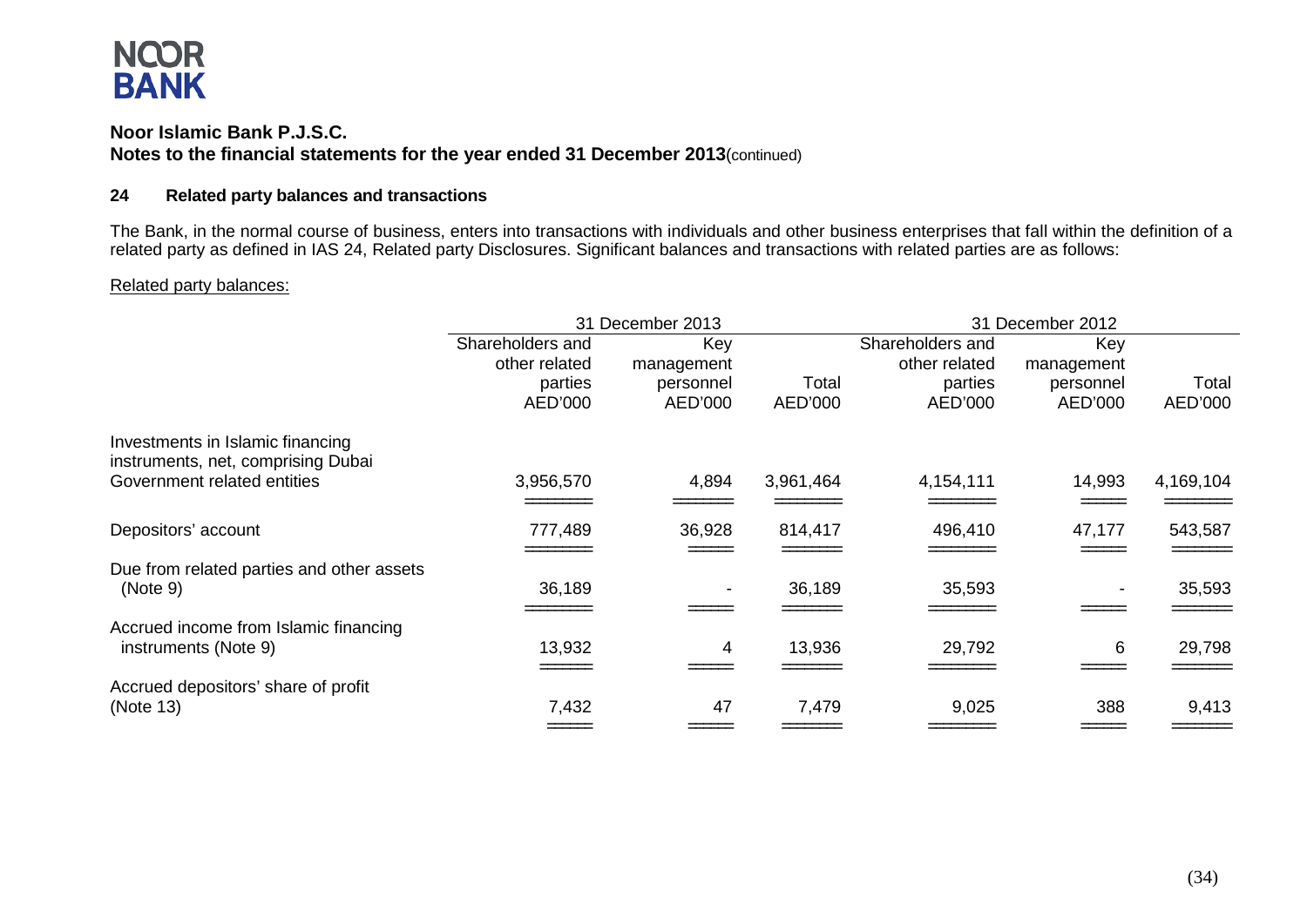### **Noor Islamic Bank P.J.S.C. Notes to the financial statements for the year ended 31 December 2013**(continued)

### **24 Related party balances and transactions** (continued)

### Related party transactions:

|                                             | Year ended 31 December 2013       |                      |                  | Year ended 31 December 2012       |                      |                       |  |
|---------------------------------------------|-----------------------------------|----------------------|------------------|-----------------------------------|----------------------|-----------------------|--|
|                                             | Shareholders and<br>other related | Key<br>management    |                  | Shareholders and<br>other related | Key<br>management    |                       |  |
|                                             | parties<br>AED'000                | personnel<br>AED'000 | Total<br>AED'000 | parties<br>AED'000                | personnel<br>AED'000 | Total<br>AED'000      |  |
| Income from Islamic financing and<br>sukuk  | 75,958                            | 124                  | 76,082           | 48,999                            | 150                  | 49,149                |  |
|                                             |                                   |                      |                  |                                   |                      | =====                 |  |
| Depositors' share of profit                 | 5,673                             | 52                   | 5,725            | 5,059                             | 29                   | 5,088<br><b>_____</b> |  |
| General and administration                  |                                   |                      |                  | 47,091                            |                      |                       |  |
| expenses recharged                          | 58,425                            |                      | 58,425           |                                   |                      | 47,091                |  |
| Remuneration to key management<br>personnel |                                   | 20,190               | 20,190           |                                   | 21,001               | 21,001                |  |
|                                             |                                   |                      |                  |                                   |                      | ======                |  |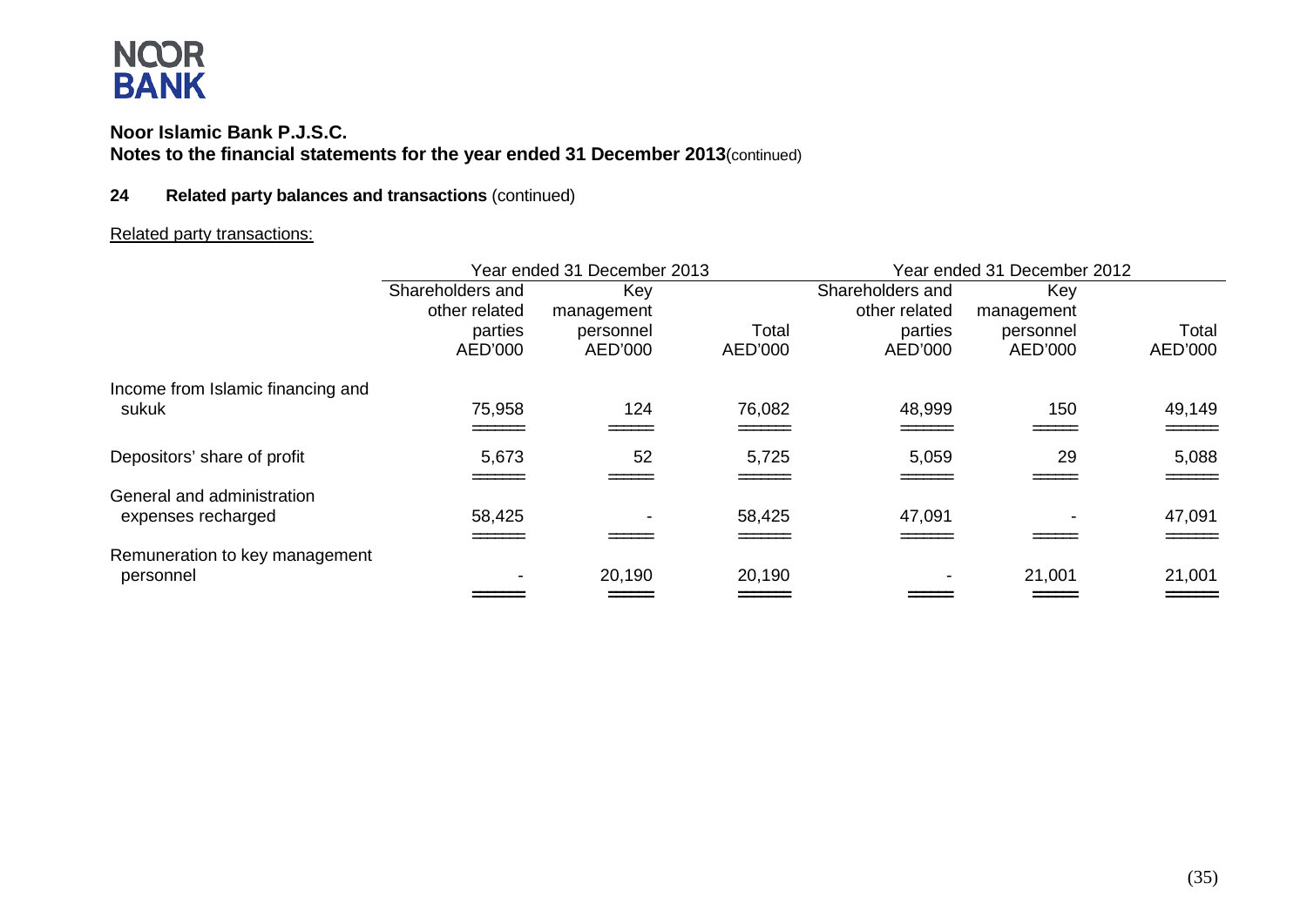

### **25 Commitments and contingent liabilities**

*(a) Contingent liabilities*

|                                                               | 2013<br>AED'000                   | 2012<br>AED'000                 |
|---------------------------------------------------------------|-----------------------------------|---------------------------------|
| Letters of credit<br>Guarantees<br>Undrawn credit commitments | 641,678<br>2,134,249<br>3,731,128 | 727,682<br>925,198<br>3,656,760 |
| Total                                                         | 6,507,055                         | 5,309,640                       |

Guarantees and standby letters of credit, which represent irrevocable assurances that the Bank will make payments in the event that a customer cannot meet his obligations to third parties, carry the same credit risk as financings. Documentary and commercial letters of credit, which are written undertakings by the Bank on behalf of a customer authorising a third party to draw drafts on the Bank up to a stipulated amount under specific terms and conditions, are collateralised by the underlying shipments of goods to which they relate and therefore have significantly less risk. Cash requirements under guarantees and standby letters of credit are considerably less than the amount of the commitment because the Bank does not generally expect the third party to draw funds under the agreement.

Undrawn credit commitments represent unused portions of authorisations to extend credit in the form of financing, guarantees or letters of credit. With respect to credit risk on commitments to extend credit, the Bank is potentially exposed to loss for an amount equal to the total unused commitments. However, the likely amount of loss, though not easy to quantify, is considerably less than the total unused commitments since most commitments to extend credit are contingent upon customers' maintaining specific credit standards. While there is some credit risk associated with the remainder of commitments, the risk is viewed as modest, since it results from the possibility of unused portions of finance authorisations being drawn by the customer and, second, from these drawings subsequently not being paid as due. The Bank monitors the term to maturity of the credit commitments because longer term commitments generally have a greater degree of credit risk than the shorter term commitments. The total outstanding contractual amount of the commitments to extend credit does not necessarily represent future cash requirements, since many of these commitments will expire or terminate without being funded.

### *(b) Capital commitments*

At 31 December 2013, the bank has capital commitments of AED 35 million (2012: AED 32 millionmainly relating to purchase of office units)mainly relating to purchase of furniture, fixtures, computer equipment and development/up-gradating of software.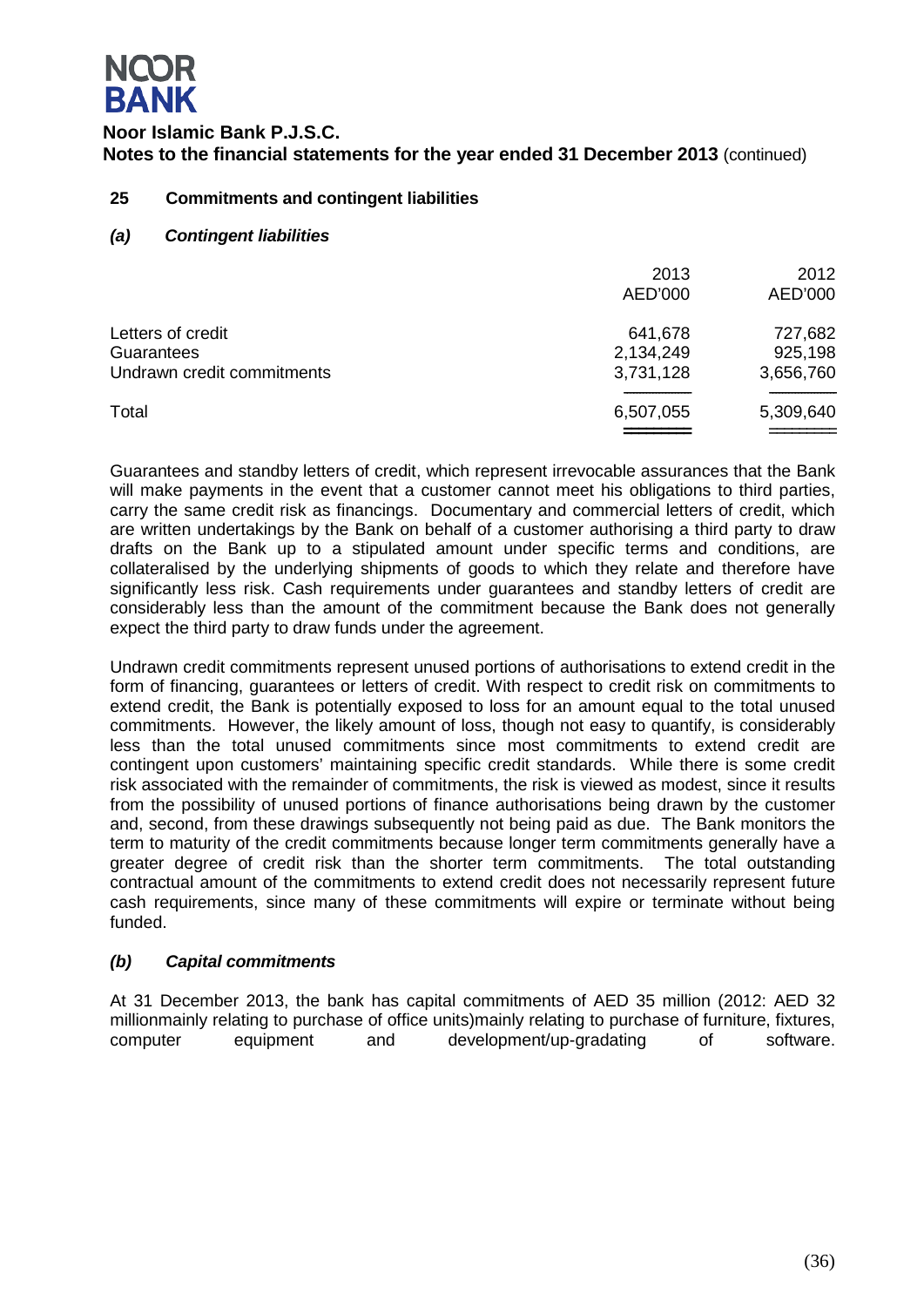# **NQOR BANK**

### **Noor Islamic Bank P.J.S.C. Notes to the financial statements for the year ended 31 December 2013** (continued)

### **26 Risk management**

The Bank takes financial risk under the following categories in its day to day operations:

- Credit risk
- Liquidity risk
- Market risks
- Operational risk

This note presents information about the Bank's exposure to each of the above risks, the Bank's objectives, policies and processes for measuring and managing risk, and the Bank'smanagement of capital.

### **Risk management philosophy and framework**

The Bank's activities expose it to a variety of financial risks and those activities involve the analysis, evaluation, acceptance and management of some degree of risk or combination of risks. The Bank's aim is to achieve an appropriate balance between risk and return and minimise potential adverse effects on the Bank's financial performance.

The Bank's risk management policies are established to identify and analyse the risks faced by the Bank, to set appropriate risk limits and controls, and to monitor risks and adherence to limits. Risk management policies and systems are reviewed regularly to reflect changes in market conditions, emerging best practices and products and services offered. The Bank, through its training and management standards and procedures, aims to develop a disciplined and constructive control environment, in which all employees understand their roles and obligations.

The Board of Directors of the Bank has overall responsibility for the establishment and oversight of the Bank's risk management framework. The Board has established the following committees, which are responsible for overseeing, developing and monitoring the Bank`s risk management policies in their specified areas:

### *Executive Committee*

The Executive Committee is responsible for ensuring that the Bank has an adequate and appropriate system of risk management and internal controls with the support of the Audit Committee and Risk Committee.

### *Risk Committee*

The Risk Committee is responsible for providing an oversight on the health of the Bank's credit portfolio as well as for compliance with overall risk management policies and procedures established within the Bank. The Risk Committee comprises of at least three members (including at least one non-executive director and one 'risk expert' as determined by the Board of Directors) and the Chief Risk Officer is a permanent invitee.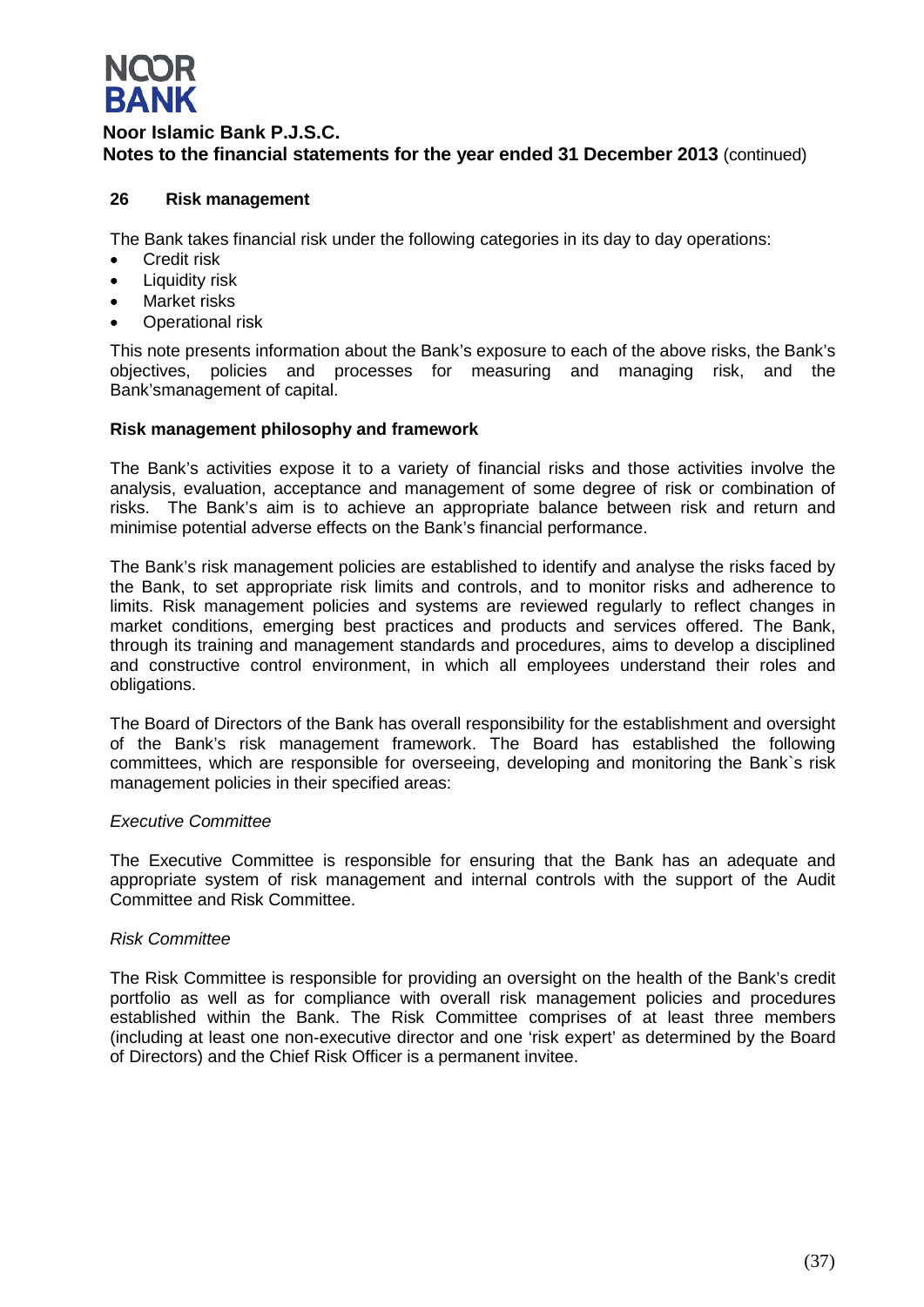

### **26 Risk management** (continued)

### **Risk management philosophy and framework** (continued)

### *Audit Committee*

The Audit Committee is responsible for monitoring compliance with the Bank's risk management policies and procedures, compliance with laws and regulations, compliance with code of conduct and for reviewing the adequacy of the risk management framework in relation to the risks faced by the Bank. The Audit Committee is assisted in these functions by Internal Audit. Internal Audit undertakes both regular and ad-hoc reviews of risk management controls and procedures, the results of which are reported to the Audit Committee.

### *Credit Committee*

The Credit Committee is responsible for taking credit decisions, recommending credit policies, and the future direction of the credit activities in the Bank. The Board of Directors has delegated its authority to Credit Committee to approve, sub-delegate, direct, monitor and review the Bank's financing activities, and to ensure that the credit policies are adhered to, and credit operations are conducted in the most effective manner.

### *Operational Risk Committee*

The Operational Risk Committee is responsible for overseeing, managing and ensuring that all aspects of Operational Risk policies and standards are effectively implemented, and the framework to monitor and report Operational Risk issues is functioning effectively to protect the interests of the Bank and promotes high level Operational Risk management culture in the Bank.

### *Management Committee*

The Management Committee is responsible for overseeing and managing day-to-day business to attain sustained performance excellence, by conscientiously taking into account the prevalent and future risk environment, consistent with the Bank's vision, mission and strategy in accordance with good corporate governance principles, and in line with the significant stakeholders' expectations.

### *Asset Liability Committee ("ALCO")*

The responsibility of ALCO is to actively monitor and manage committed and outstanding assets and liabilities, and to recommend appropriate funding, investment, and hedging strategies. In addition, the ALCO is also responsible for ensuring continuous liquidity required for growth while complying with the regulatory requirements.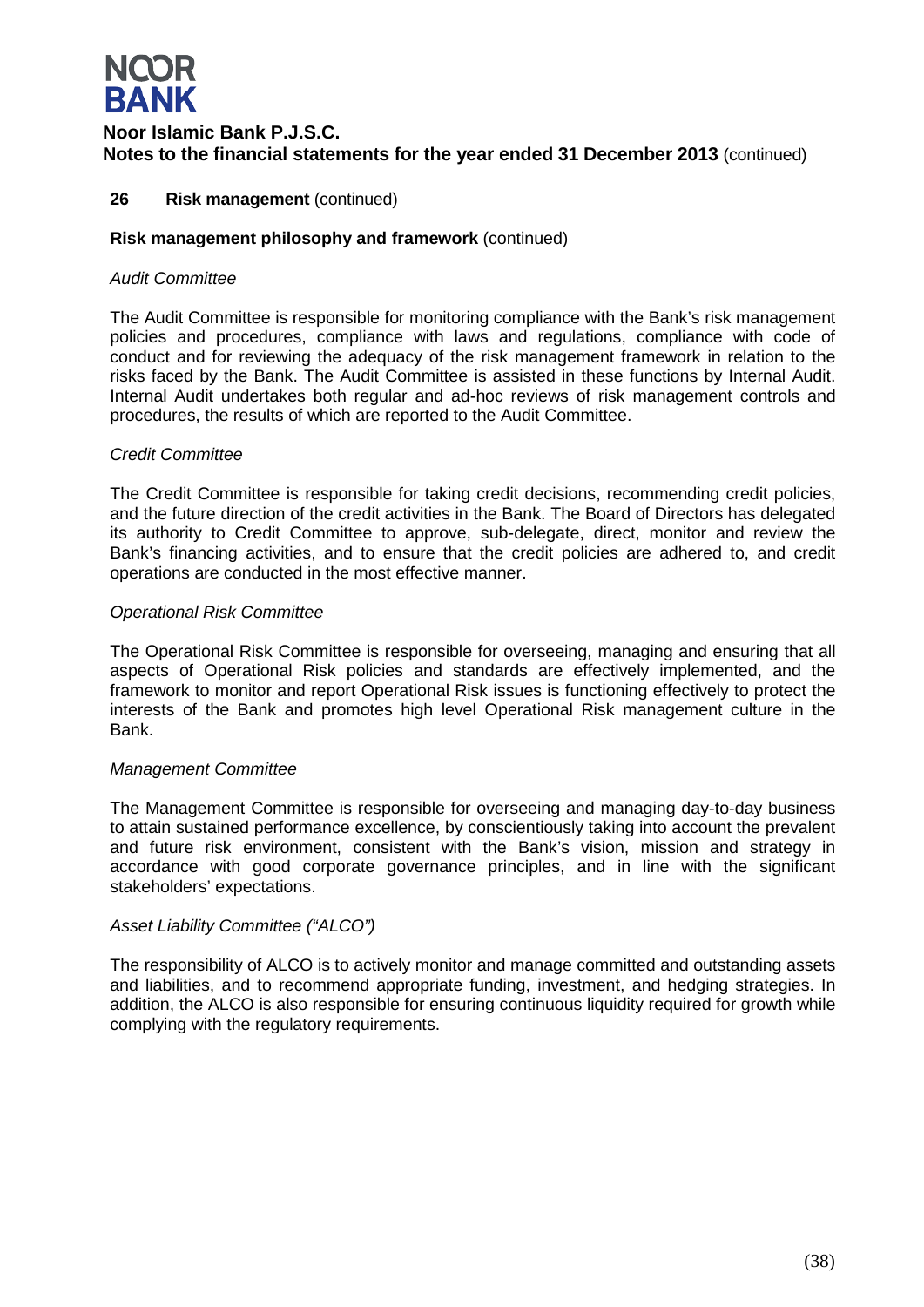### **NQOR BANK**

### **Noor Islamic Bank P.J.S.C. Notes to the financial statements for the year ended 31 December 2013** (continued)

### **26 Risk management** (continued)

### **26.1 Credit risk**

Credit risk is the risk emanating when a counter party of the Bank does not fulfil its contractual obligation or the quality of an issuer deteriorates. It arises principally from financing, trade finance and treasury activities. The credit process is consistent for all forms of credit risk to a single obligor. Overall exposure is evaluated on an ongoing basis to ensure a broad diversification of credit risk. Potential concentrations by country, product, industry, and risk grade are regularly reviewed to avoid excessive exposure and ensure a broad diversification.

The Bank's total credit portfolio and therefore the maximum exposure to credit risk before collateral held or other credit enhancements is as follows:

|                                                                              | 2013       | 2012       |
|------------------------------------------------------------------------------|------------|------------|
|                                                                              | AED'000    | AED'000    |
| Credit risk exposures relating to on-balance sheet<br>assets are as follows: |            |            |
| Due from banks                                                               | 2,340,657  | 3,016,714  |
| Investments in Islamic financing instruments                                 | 14,345,215 | 10,876,914 |
| Investments in Islamic sukuk                                                 | 1,811,289  | 1,716,282  |
| Other assets                                                                 | 173,779    | 165,352    |
|                                                                              | 18,670,940 | 15,775,262 |
|                                                                              |            |            |
| Credit risk exposures relating to off-balance sheet<br>items are as follows: |            |            |
| Contingencies and commitments                                                | 6,507,055  | 5,309,640  |
|                                                                              |            |            |

The above table represents a worst case scenario of credit risk exposure of the Bank at the reporting date without taking into account any collateral held or other credit enhancements attached. For on-balance-sheet assets, the exposures set out above are based on net carrying amounts as reported in the statement of financial position at the reporting date.

At 31 December 2013, 77% (2012: 69%) of the total maximum exposure arises from investments in Islamic financing instruments for which credit quality and risk concentration are disclosed in Note 6. Balances due from banks are held with reputable organisations within and outside UAE, where the risk of default is considered low.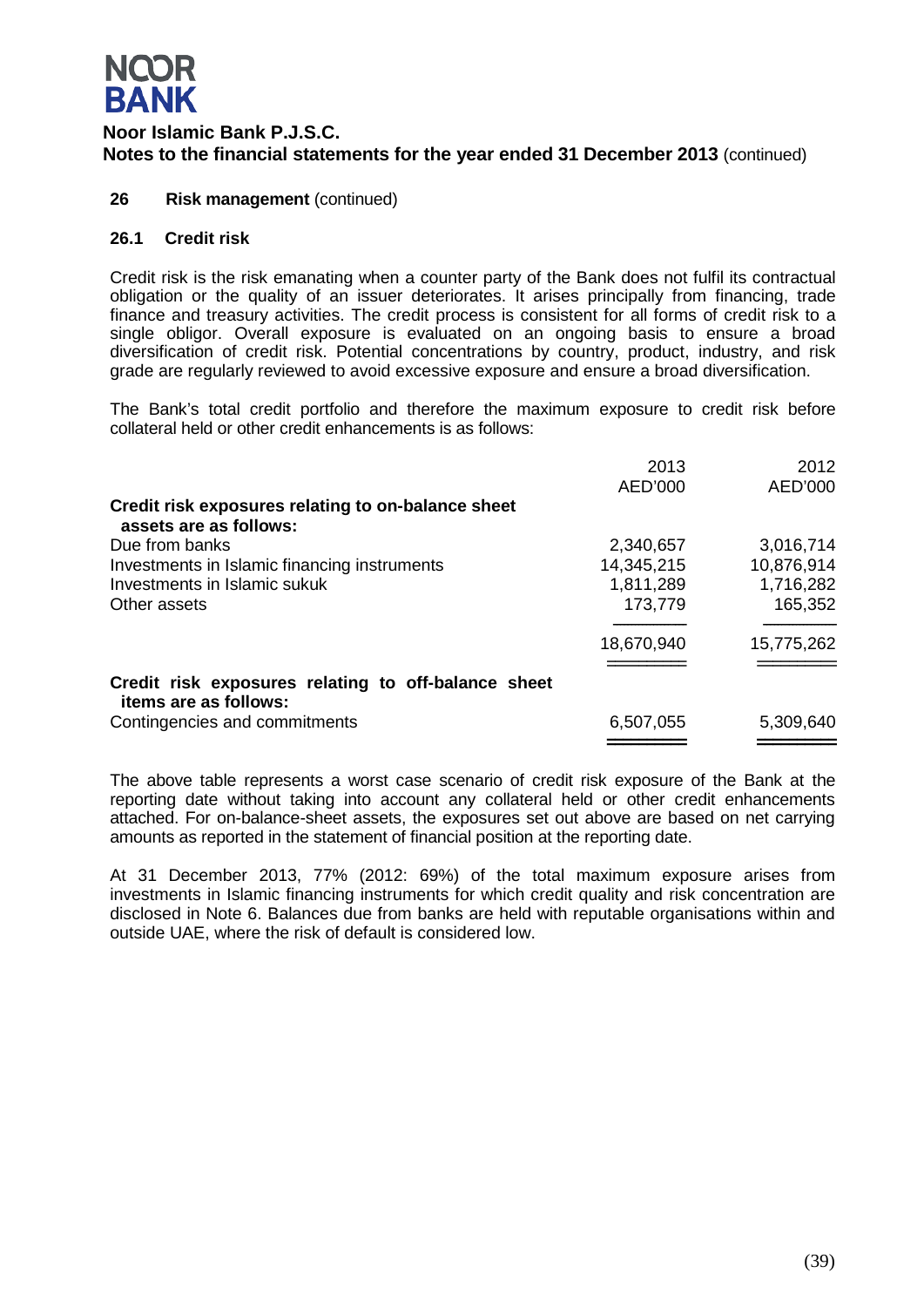

### **26 Risk management** (continued)

### **26.1 Credit risk** (continued)

The table below presents an analysis of the investments in Islamic sukuk based on ratings obtained from external rating agencies:

|              | 2013      | 2012      |
|--------------|-----------|-----------|
|              | AED'000   | AED'000   |
| AA- to AA    | 513,500   | 441,653   |
| B+ to BBB+   | 821,176   | 968,336   |
| Unrated      | 476,613   | 306,293   |
|              |           |           |
| <b>Total</b> | 1,811,289 | 1,716,282 |
|              |           |           |

The unrated investments in Islamic sukuk is with the Government of Dubai and local reputed companies.

Following are the risk management policies adopted by the Bank to ensure credit quality and minimise the risk of concentration.

### *(a) Credit rating and measurement*

The risk rating system is the basis for determining the credit risk of the Bank's asset portfolio(except the consumer assets) and thus asset pricing, portfolio management, determining finance loss provisions and reserves and the basis for credit approval authority delegation. A standard numeric credit risk-grading system is being used by the Bank which is based on the Bank's internal estimate of probability of default, with customers or portfolios assessed against a range of quantitative and qualitative factors, including taking into account the counterparty's financial position, past experience and other factors.

Performing clients are rated on a scale of NRR1 to NRR7, each grade being associated with a Probability of Default ("PD"). Non-performing clients are rated NP-1, NP-2 and NP-3, corresponding to the Substandard, Doubtful and Loss classifications as per *Clarifications and Guidelines Manual for Circular No. 28/2012* issued by the UAE Central bank. The Bank's internal credit grades have also been mapped to external agency ratings for better comparison.

### *(b) Credit approval*

Major credit exposures to individual counterparties, groups of connected counterparties and portfolios of retail exposures are reviewed and approved by the Bank's Credit Committee ("CC") within the authorities delegated by the Board of Directors.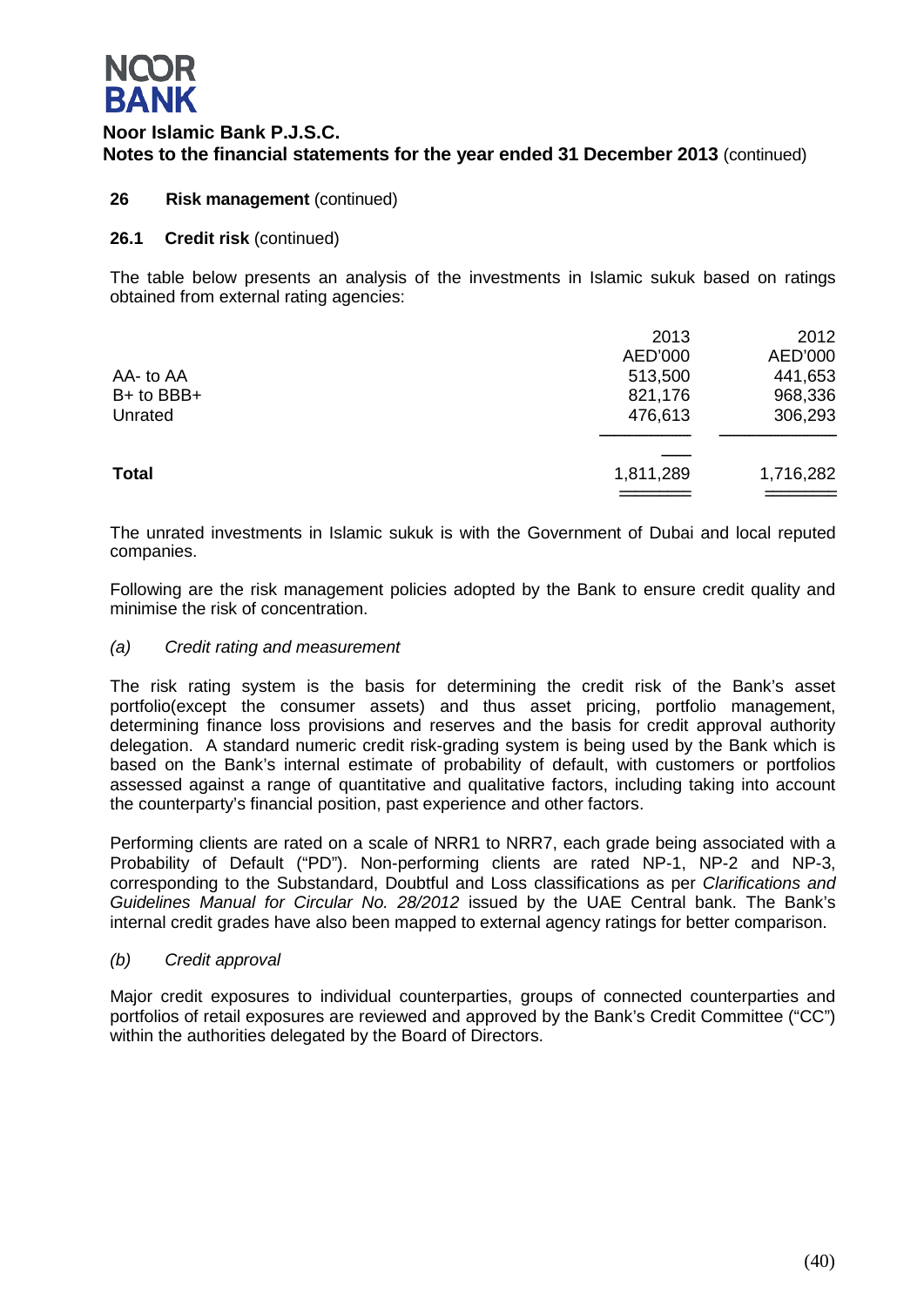

- **26 Risk management** (continued)
- **26.1 Credit risk** (continued)
- *(c) Credit monitoring*

The Bank regularly monitors credit exposures and external trends which may impact risk management outcomes. Internal risk management reports are presented to the Chief Risk Officer and Board Risk Committee, containing information on key variables; portfolio delinquency and financing impairment performance.

All Corporate exposures accounts are monitored carefully for performance and reviewed formally on an annual basis or earlier. Bank has robust policies for client visits and monitoring of accounts to make sure that any concerns on the quality of the accounts are addressed well in time. An exposure is categorised as watch list or non-performing as per UAE Central Bank guidelines.

All non performing accounts are monitored closely by the Remedial Management Unit of the Bank directly reporting to the Chief Risk Officer. Such accounts are re-evaluated and remedial actions are agreed and monitored. Remedial actions include, but are not limited to, exposure reduction, security enhancement, exit of the account etc.

With respect to the Bank's consumer portfolio, asset quality is monitored closely with 30/60/90/ days past due accounts and delinquency trends are monitored continuously for each Consumer Product of the Bank. Individual customer behaviour is also tracked which forms an input for future financingdecisions. Accounts which are past due are subject to collection process, managed independently by the risk function. Write-off and provisioning of the Consumer portfolio is done strictly as per the UAE Central Bank guidelines.

### *(d) Credit mitigation*

Potential credit losses from any given account, customer or portfolio are mitigated using a range of tools. Additional support in the form of collateral and guarantee is obtained where required. The reliance that can be placed on these credit mitigation resources is carefully assessed in light of issues such as legal enforceability, market value and counterparty risk of the guarantor. Collateral types which are eligible for risk mitigation include: cash; residential, commercial and industrial property; fixed assets such as motor vehicles, aircraft, plant and machinery; marketable securities; commodities; bank guarantees; and letters of credit etc. Risk mitigation policies control the approval of collateral types.

Collateralis valued in accordance with the Bank's risk mitigation policy, which prescribes the frequency of valuation for different collateral types. The valuation frequency is driven by the level of price volatility of each type of collateral and the nature of the underlying product or risk exposure. Collateral held against impaired financings is maintained at fair value.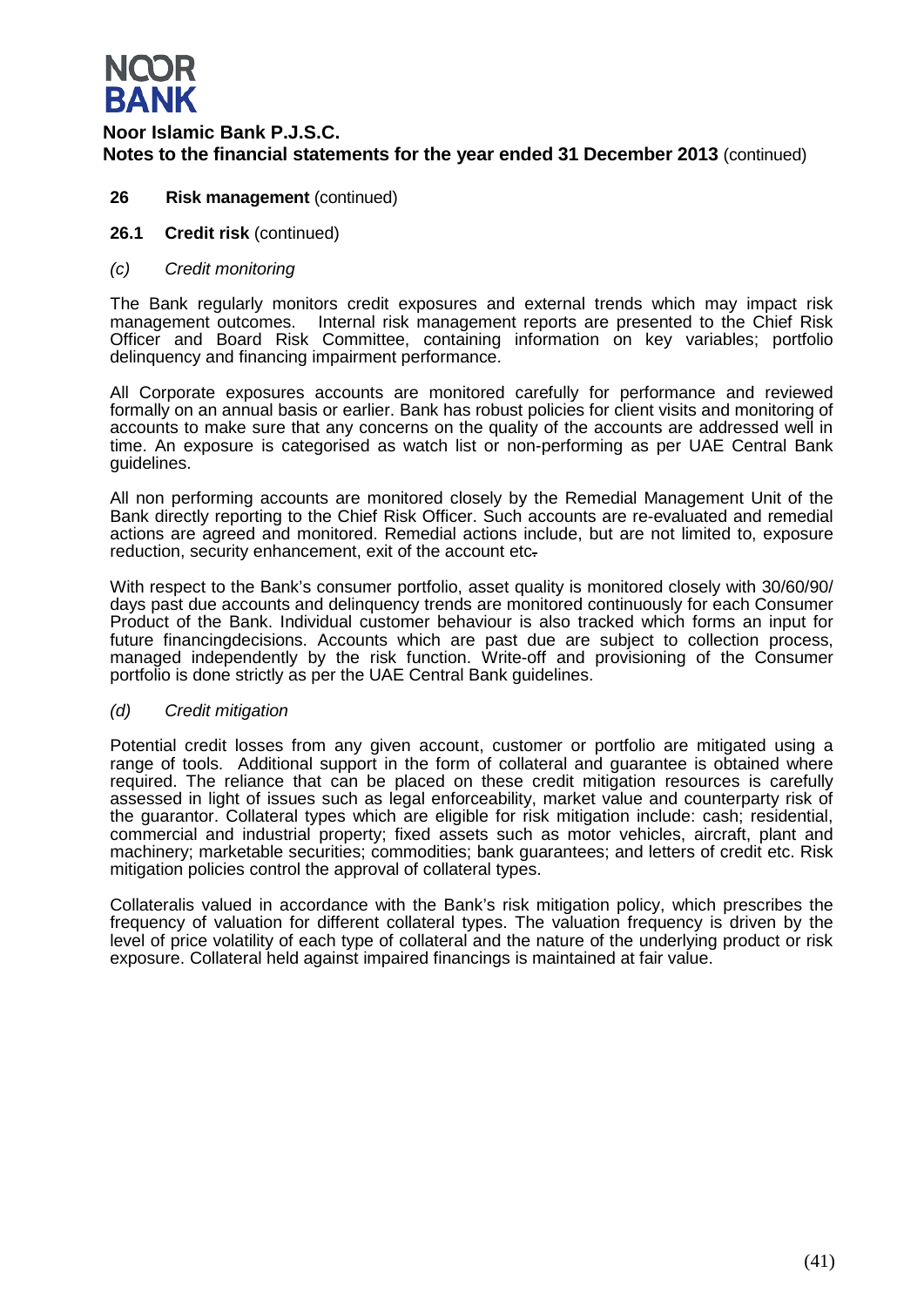# **NQOR BANK**

### **Noor Islamic Bank P.J.S.C. Notes to the financial statements for the year ended 31 December 2013** (continued)

- **26 Risk management** (continued)
- **26.1 Credit risk** (continued)
- *(d) Credit mitigation* (continued)

*Collateral and other credit enhancements possessed or called upon*

During the year, the Bank obtained assets by taking possession of collateral as follows:

|                 |         | 31 December 2013         |         |         | 31 December 2012         |         |  |  |
|-----------------|---------|--------------------------|---------|---------|--------------------------|---------|--|--|
|                 |         | Corporate                |         |         | Corporate                |         |  |  |
|                 | Retail  | and SME                  | Total   | Retail  | and SME                  | Total   |  |  |
|                 | AED'000 | AED'000                  | AED'000 | AED'000 | AED'000                  | AED'000 |  |  |
| Property        | 21,895  | 124,910                  | 146,805 | 4,546   | $\overline{\phantom{a}}$ | 4,546   |  |  |
| <b>Vehicles</b> | 1,270   | $\overline{\phantom{a}}$ | 1,270   | 792     | $\overline{\phantom{a}}$ | 792     |  |  |
|                 |         |                          |         |         |                          |         |  |  |
|                 | 23,165  | 124,910                  | 148,075 | 5,338   | $\overline{\phantom{a}}$ | 5,338   |  |  |
|                 |         |                          |         |         |                          |         |  |  |

Repossessed collateral is disposed of as per the bank's approved policy.

### *(e) Offsetting financial instruments*

The Bank has not entered in significant master netting arrangement with counterparties which enable them to settle transactions on net basis. In absence of such agreements the financial asset and liabilities are settled on gross basis.

### **26.2 Liquidity risk**

Liquidity risk is the risk to the Bank's earnings or capital arising from its inability to meet its obligations as they fall due, without incurring significant costs or losses. A bank's ability to withstand either temporary or longer-term disruptions in its ability to fund some or all of its activities in a timely manner and at a reasonable cost depends on the adequacy of its liquidity contingency plans. The Bank's Asset Liability Committee ("ALCO") actively monitors and manages all committed and outstanding assets and liabilities, to recommend appropriate funding, investment and hedging strategies. In addition to that, ALCO ensures adequate liquidity exists to sustain the growth while complying with regulatory requirements.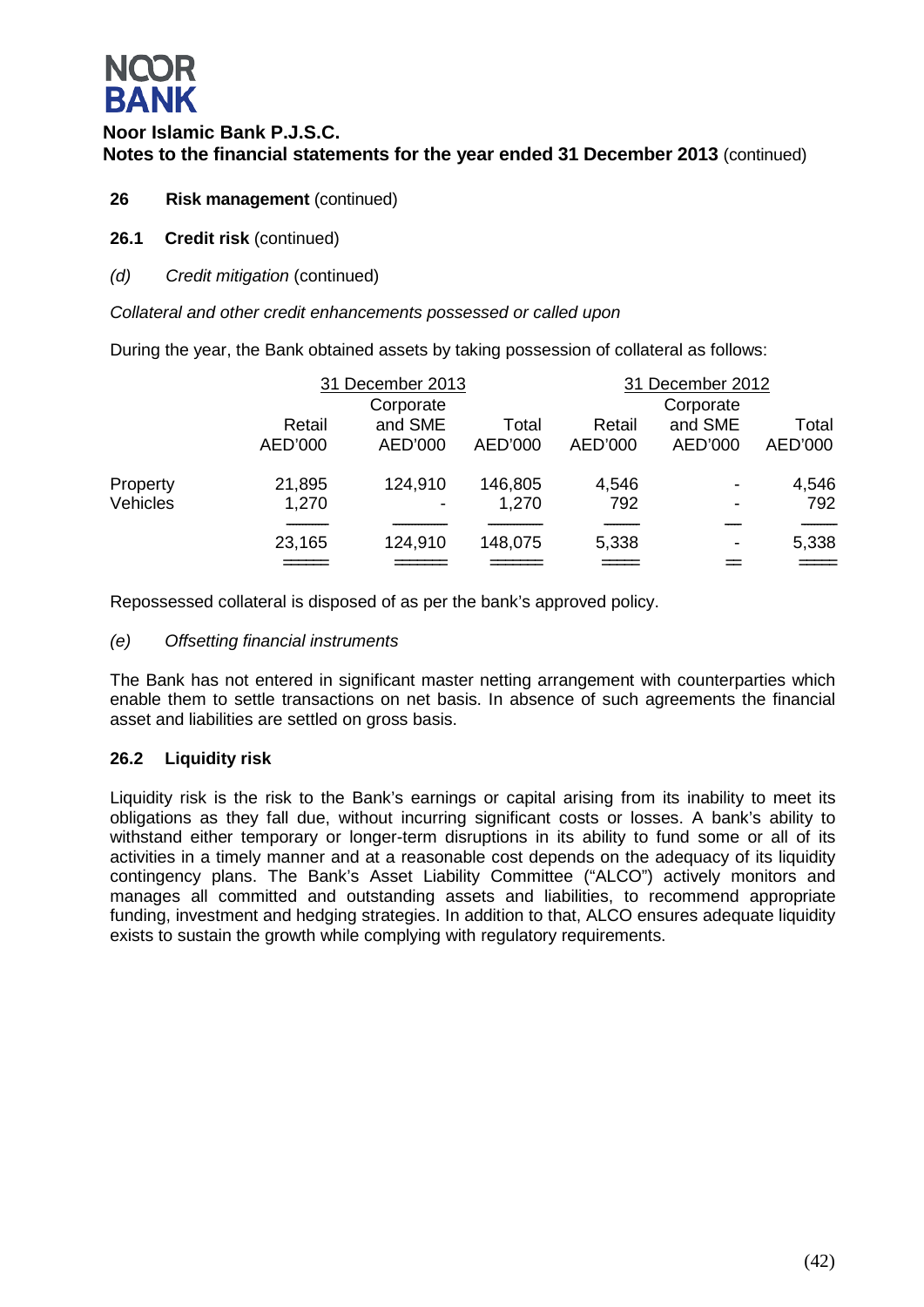**26 Risk management** (continued)

### **26.2 Liquidity risk** (continued)

*a) The following table presents the cash flow analysis of remaining contractual maturities of Bank's financial liabilities on an undiscounted basis, relating to both principal and profit payments:*

| At 31 December 2013      | Carrying<br>amount<br>AED'000 | Up to<br>3 months<br>AED'000 | 3 months<br>to 1 year<br>AED'000 | year to<br>5 years<br>AED'000 | More than<br>5 years<br>AED'000 | Total<br>AED'000 |
|--------------------------|-------------------------------|------------------------------|----------------------------------|-------------------------------|---------------------------------|------------------|
| Depositors' account      | 19,434,502                    | 10,584,996                   | 7,963,250                        | 1,136,994                     |                                 | 19,685,240       |
| Due to banks             | 853,218                       | 487,443                      |                                  | 378,484                       | $\overline{\phantom{0}}$        | 865,927          |
| <b>Other liabilities</b> | 409,397                       | 391,785                      |                                  |                               | 17,612                          | 409,397          |
|                          | 20,697,117                    | 11,464,224                   | 7,963,250                        | 1,515,478                     | 17,612                          | 20,960,564       |
| At 31 December 2012      |                               |                              |                                  |                               |                                 |                  |
| Depositors' account      | 14,823,112                    | 7,531,819                    | 6,223,961                        | 1,302,587                     | $\overline{\phantom{a}}$        | 15,058,367       |
| Due to banks             | 625,435                       | 446,573                      | 187,426                          |                               |                                 | 633,999          |
| Other liabilities        | 309,966                       | 116,563                      | 179,741                          | -                             | 13,662                          | 309,966          |
|                          | 15,758,513                    | 8,094,955                    | 6,591,128                        | 1,302,587                     | 13,662                          | 16,002,332       |
|                          |                               |                              |                                  |                               |                                 |                  |

At 31 December 2013,depositors' account, include a concentration of AED 5.6 billion (2012: AED 4.4 billion from five customers) received from five customers. Although the depositors' account due for maturity within 3 months are contractually of a short term nature, these deposits tend to be renewed on maturity and, therefore, remain with the Bank for the longer term.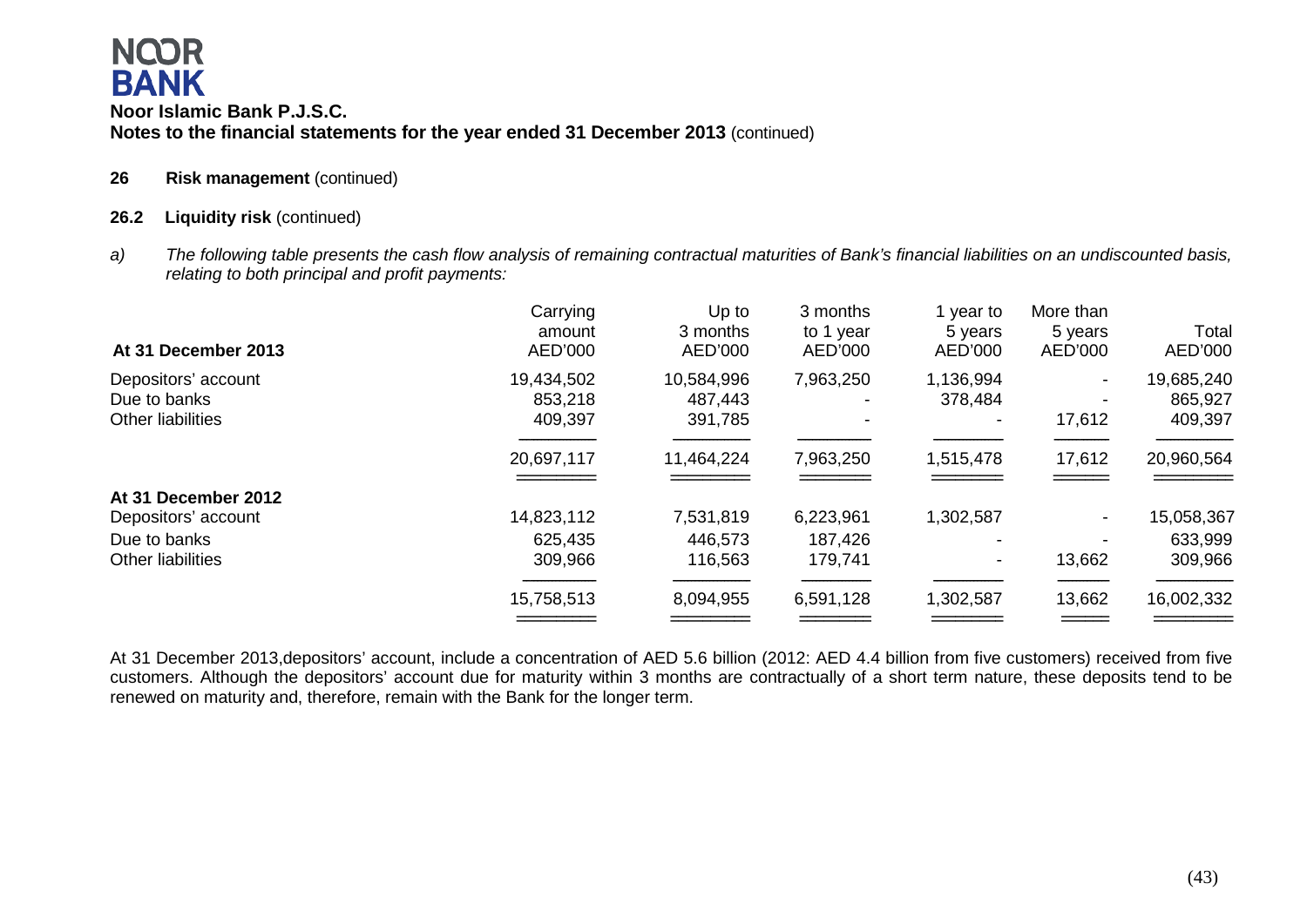### **26 Risk management** (continued)

### **26.2 Liquidity risk** (continued)

*b) Maturity profile of financial assets and financial liabilities*

|                                                               | Upto 3<br>months       | $3 - 12$<br>months | $-5$ years    | More than<br>5 years | Total                  |
|---------------------------------------------------------------|------------------------|--------------------|---------------|----------------------|------------------------|
| At 31 December 2013                                           | AED'000                | AED'000            | AED'000       | AED'000              | AED'000                |
| <b>Assets</b>                                                 |                        |                    |               |                      |                        |
| Cash and balances with the UAE Central Bank<br>Due from banks | 3,491,896<br>2,014,369 | 326,288            |               |                      | 3,491,896<br>2,340,657 |
| Investments in Islamic financing instruments                  | 1,782,923              | 3,082,841          | 5,903,449     | 3,576,002            | 14,345,215             |
| Investments in Islamic sukuk                                  | 1,484,185              | 146,376            | 180,728       |                      | 1,811,289              |
| Other assets                                                  | 173,779                |                    |               |                      | 173,779                |
| Total                                                         | 8,947,152              | 3,555,505          | 6,084,177     | 3,576,002            | 22,162,836             |
| <b>Liabilities</b>                                            |                        |                    |               |                      |                        |
| Depositors' accounts                                          | 10,508,636             | 7,051,348          | 1,874,518     |                      | 19,434,502             |
| Due to banks                                                  | 485,918                |                    | 367,300       |                      | 853,218                |
| Other liabilities                                             | 409,397                |                    |               |                      | 409,397                |
| Total                                                         | 11,403,951             | 7,051,348          | 2,241,818     |                      | 20,697,117             |
| Net liquidity gap                                             | (2,456,799)            | (3,495,843)        | 3,842,359     | 3,576,002            | 1,465,719              |
| Cumulative gap                                                | (2,456,799)            | (5,952,642)        | (2, 110, 283) | 1,465,719            |                        |
|                                                               |                        |                    |               |                      |                        |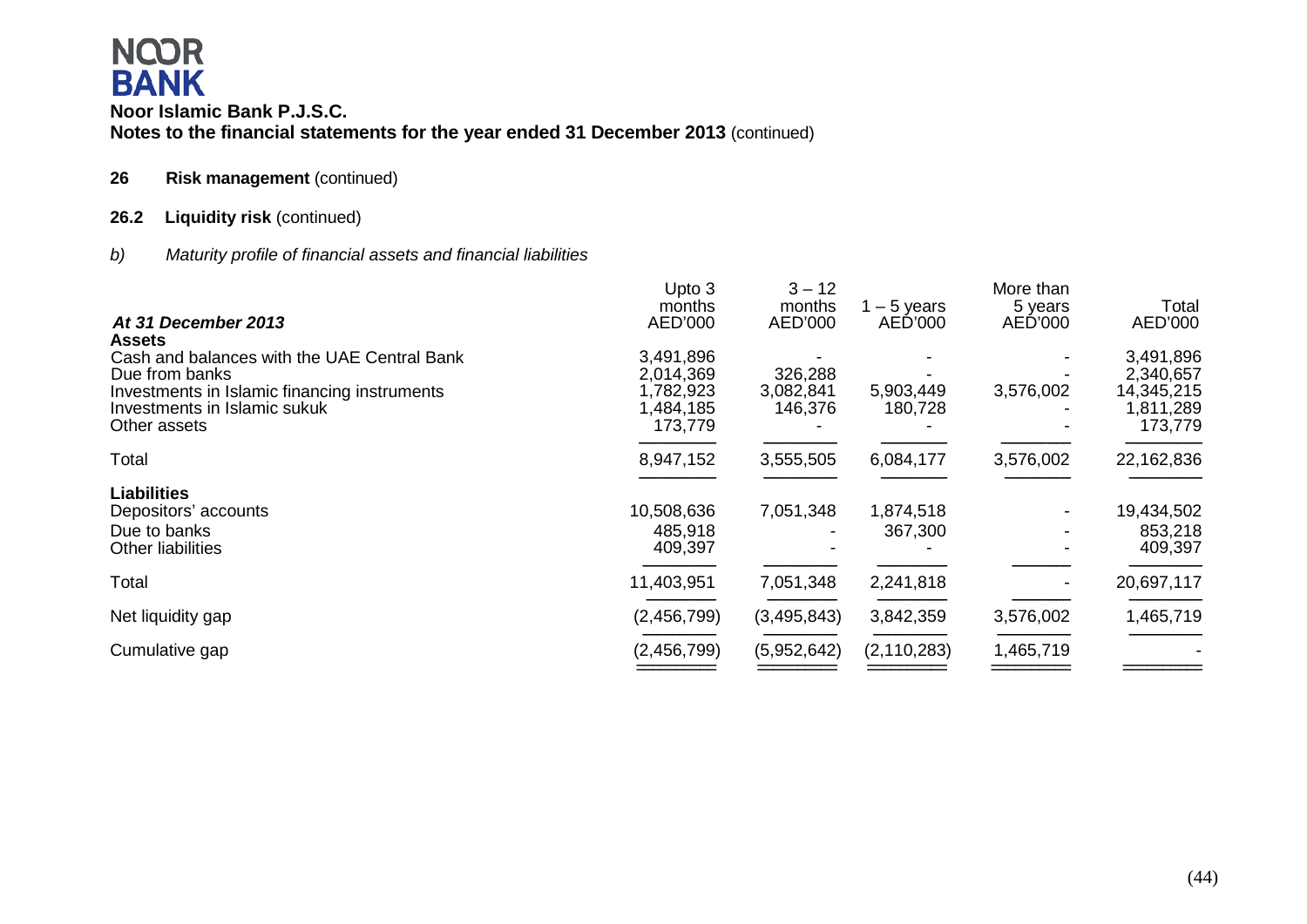### **26 Risk management** (continued)

### 26.2 Liquidityrisk (continued)

*b) Maturity profile of financial assets and financial liabilities*

|                                              | Upto 3      | $3 - 12$      | $1 - 5$    | More than |            |
|----------------------------------------------|-------------|---------------|------------|-----------|------------|
|                                              | months      | months        | years      | 5 years   | Total      |
| At 31 December 2012<br><b>Assets</b>         | AED'000     | AED'000       | AED'000    | AED'000   | AED'000    |
| Cash and balances with the UAE Central Bank  | 1,273,748   | 75,000        | 25,000     |           | 1,373,748  |
| Due from banks                               | 2,856,444   | 160,270       |            |           | 3,016,714  |
| Investments in Islamic financing instruments | 892,425     | 3,139,868     | 4,942,888  | 1,901,733 | 10,876,914 |
| Investments in Islamic sukuk                 | 1,088,833   | 479,439       | 148,010    |           | 1,716,282  |
| Other assets                                 | 165,352     |               |            |           | 165,352    |
|                                              | 6,276,802   | 3,854,577     | 5,115,898  | 1,901,733 | 17,149,010 |
| <b>Liabilities</b>                           |             |               |            |           |            |
| Depositors' account                          | 7,488,943   | 6,858,878     | 475,291    |           | 14,823,112 |
| Due to banks                                 | 441,787     | 183,648       |            |           | 625,435    |
| <b>Other liabilities</b>                     | 309,966     |               |            |           | 309,966    |
| Total                                        | 8,240,696   | 7,042,526     | 475,291    |           | 15,758,513 |
| Net liquidity gap                            | (1,963,894) | (3, 187, 949) | 4,640,607  | 1,901,733 | 1,390,497  |
| Cumulative gap                               | (1,963,894) | (5, 151, 843) | (511, 236) | 1,390,497 |            |
|                                              |             |               |            |           |            |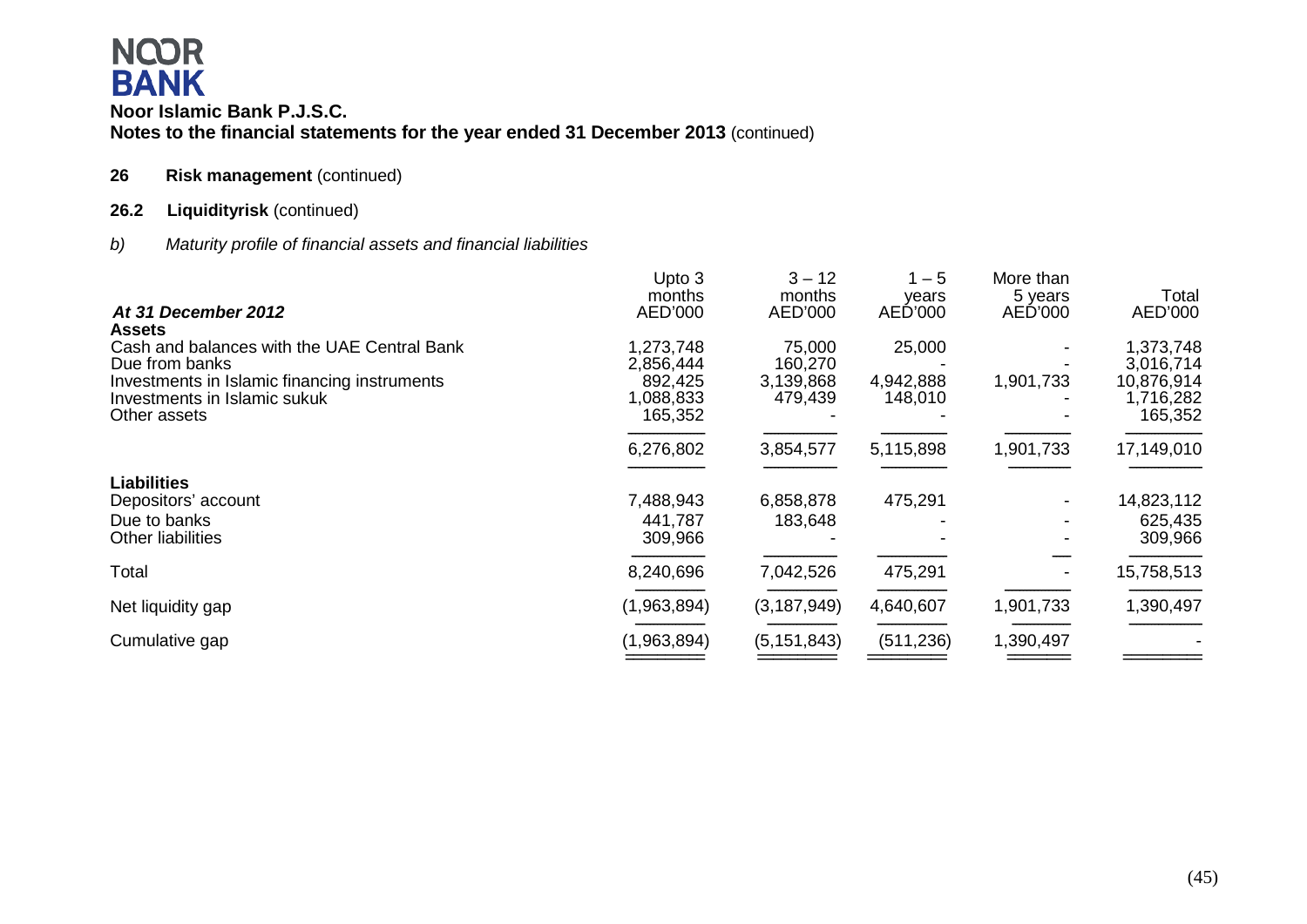### **26 Risk management** (continued)

#### **26.3 Market risk**

Market risk is the potential impact of adverse price movements such as benchmark rates, foreign exchange prices and commodity prices on the earnings/economic value of an asset held by the Bank. The exposure to market risk

#### *(a) Profit rate risk*

The following table summarises the financial assets and liabilities of the Bank, which are subject to profit rate risk, at carrying amounts categorised by the earlier of contractual re-pricing or maturity dates. The Bank i

| At 31 December 2013<br><b>Assets</b>                                                                                                          | Up to $3$<br>months<br>AED'000      | 3 months to<br>year<br>AED'000  | year to<br>5 years<br>AED'000 | More than<br>5 years<br>AED'000 | Total<br>AED'000                                  | Profit<br>rate<br>%  |
|-----------------------------------------------------------------------------------------------------------------------------------------------|-------------------------------------|---------------------------------|-------------------------------|---------------------------------|---------------------------------------------------|----------------------|
| Cash and balances with the UAE Central Bank<br>Due from banks<br>Investments in Islamic financing instruments<br>Investments in Islamic sukuk | 3,491,896<br>2,014,369<br>7,353,088 | 326,288<br>4,243,867<br>234,175 | 1,287,793<br>1,506,077        | 1,460,467<br>71,037             | 3,491,896<br>2,340,657<br>14,345,215<br>1,811,289 | 1.69<br>4.53<br>2.88 |
|                                                                                                                                               | 12,859,353                          | 4,804,330                       | 2,793,870                     | 1,531,504                       | 21,989,057                                        |                      |
| <b>Liabilities</b><br>Depositors' account<br>Due to banks                                                                                     | 10,508,637<br>485,918               | 7,822,269                       | 1,103,597<br>367,300          |                                 | 19,434,503<br>853,218                             | 1.29<br>1.49         |
|                                                                                                                                               | 10,994,555                          | 7,822,269                       | 1,470,897                     |                                 | 20,287,721                                        |                      |
| <b>Net position</b>                                                                                                                           | 1,864,798                           | (3,017,939)                     | 1,322,973                     | 1,531,504                       | 1,701,336                                         |                      |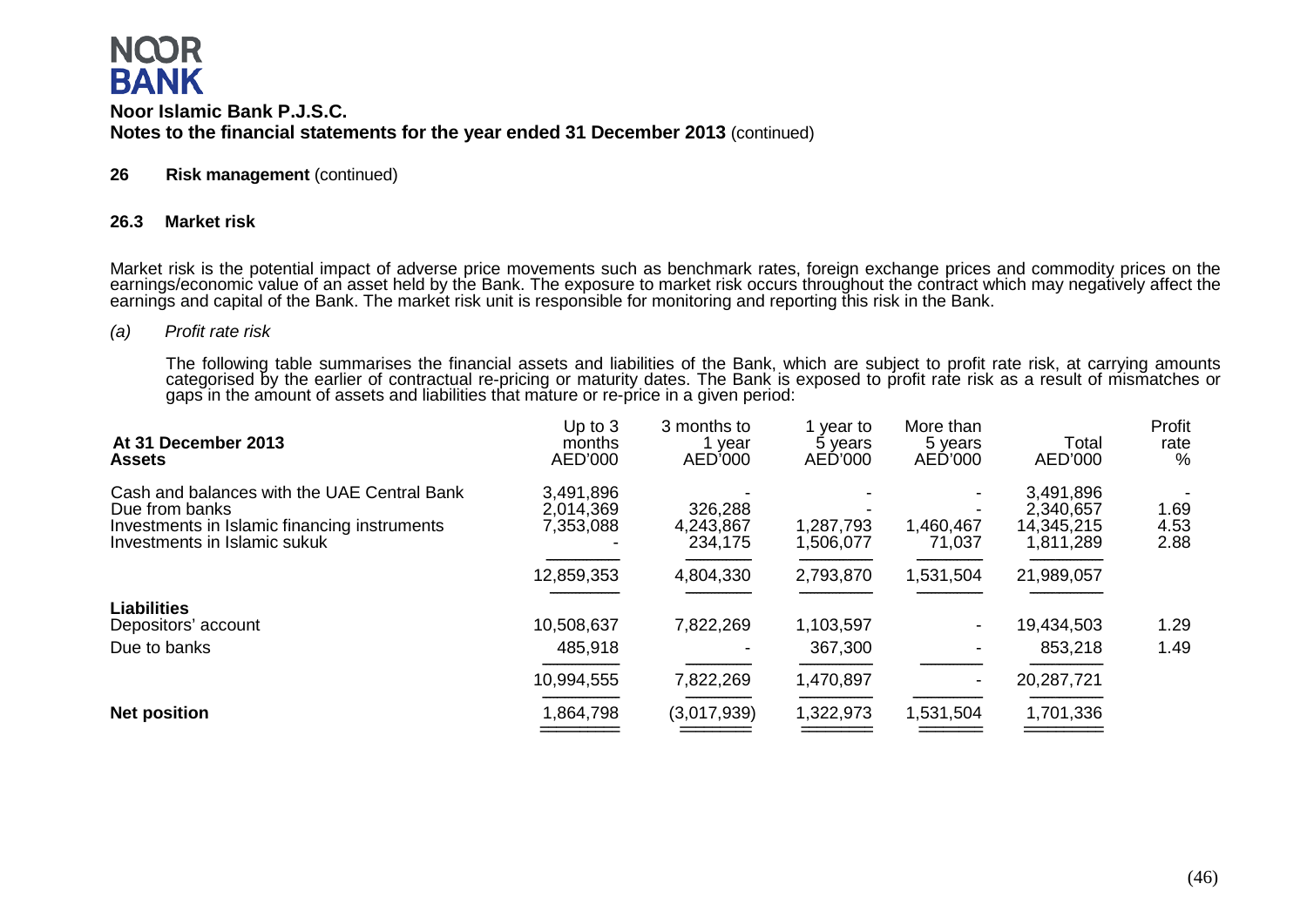### **Noor Islamic Bank P.J.S.C. Notes to the financial statements for the year ended 31 December 2013** (continued)

### **26 Risk management** (continued)

### **26.3 Market risk** (continued)

### *(a) Profit rate risk (continued)*

| At 31 December 2012                                                          | Up to $3$<br>months<br>AED'000 | 3 months<br>to 1 year<br>AED'000 | 1 year to<br>5 years<br>AED'000 | More than<br>5 years<br>AED'000 | Total<br>AED'000        | Rate of<br>return<br>$\%$ |
|------------------------------------------------------------------------------|--------------------------------|----------------------------------|---------------------------------|---------------------------------|-------------------------|---------------------------|
| <b>Assets</b>                                                                |                                |                                  |                                 |                                 |                         |                           |
| Cash and balances with the UAE Central Bank                                  | 1,273,748                      | 75,000                           | 25,000                          |                                 | 1,373,748               | 0.03<br>0.68              |
| Due from banks                                                               | 2,856,444                      | 160,270                          |                                 |                                 | 3,016,714               | 4.18                      |
| Investments in Islamic financing instruments<br>Investments in Islamic sukuk | 6,448,677<br>180,848           | 3,309,205<br>541,386             | 1,047,552<br>949,833            | 71,480<br>44,215                | 10,876,914<br>1,716,282 | 3.51                      |
|                                                                              | 10,759,717                     | 4,085,861                        | 2,022,385                       | 115,695                         | 16,983,658              |                           |
| <b>Liabilities</b>                                                           |                                |                                  |                                 |                                 |                         |                           |
| Depositors' account                                                          | 7,488,943                      | 6,858,878                        | 475,291                         |                                 | 14,823,112              | 2.02                      |
| Due to banks                                                                 | 441,787                        | 183,648                          |                                 |                                 | 625,435                 | 1.37                      |
|                                                                              | 7,930,730                      | 7,042,526                        | 475,291                         |                                 | 15,448,547              |                           |
| Net position                                                                 | 2,828,987                      | (2,956,665)                      | 1,547,094                       | 115,695                         | 1,535,111               |                           |
|                                                                              |                                |                                  |                                 |                                 |                         |                           |

The impact of an 1% increase/decrease in the profit rate of the Bank's net position is AED 17 million (2012: AED 15 million) on the Bank's equity at 31 December 2013 and income statement for the year ended 31 December 2013. The analysis is based on the assumptions that all other variables will remain constant.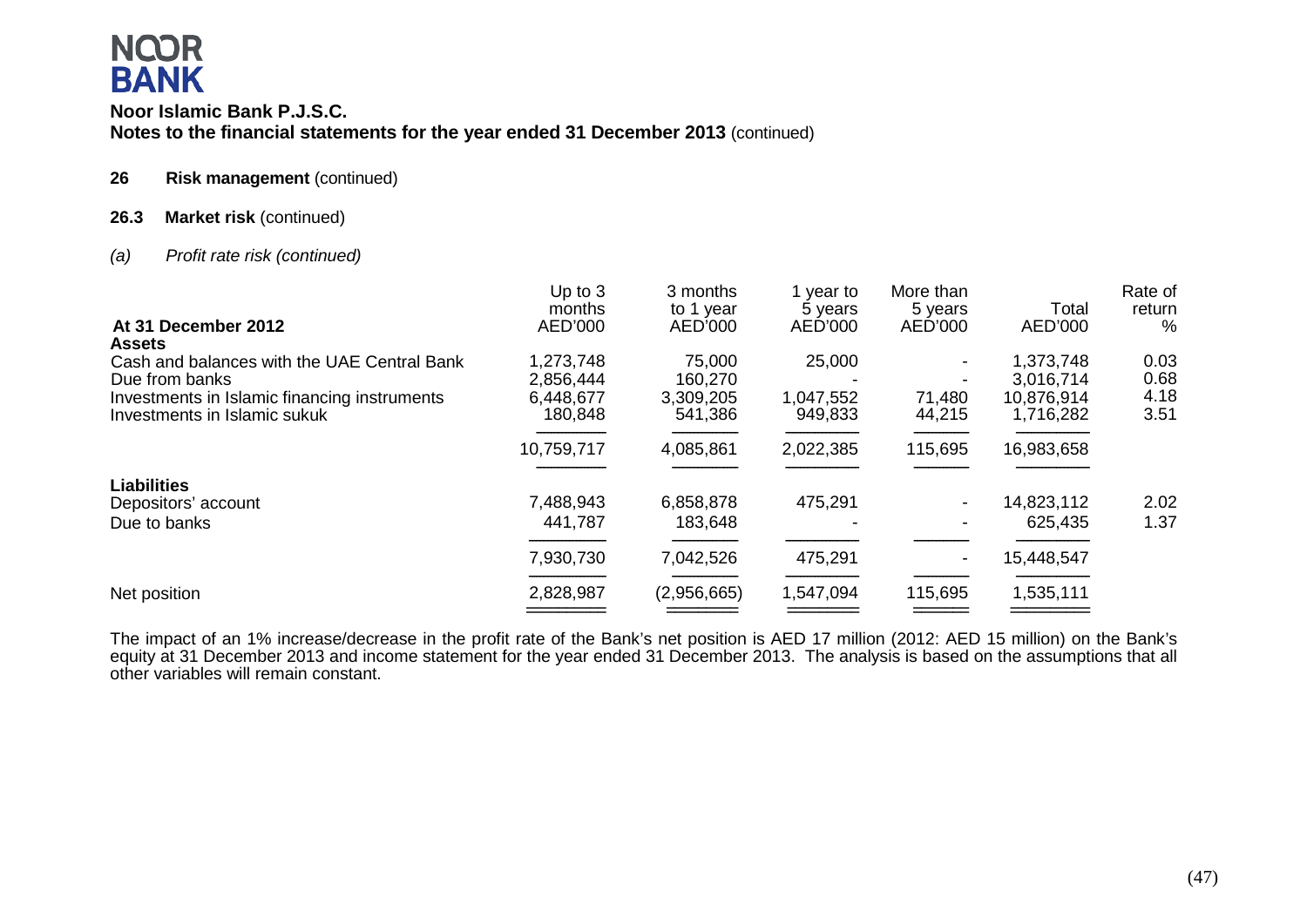### **Noor Islamic Bank P.J.S.C. Notes to the financial statements for the year ended 31 December 2013** (continued)

### **26 Risk management** (continued)

### **26.3 Market risk** (continued)

### *(b) Foreign currency risk*

Foreign currency risk represents the risk of change in the fair value of Islamic financing instruments due to changes in foreign exchange rates.The Bank manages exposure to the effects of fluctuations in prevailing foreign currency exchange rates on its financial position and cash flows through setting<br>limits on the level of exposure by currency. At the end of the year, th

| At 31 December 2013                                                            | <b>AED</b><br>AED'000            | US\$<br>AED'000                | <b>EUR</b><br>AED'000   | <b>Others</b><br>AED'000 | Total<br>AED'000                 |
|--------------------------------------------------------------------------------|----------------------------------|--------------------------------|-------------------------|--------------------------|----------------------------------|
| <b>Assets</b><br>Cash and balances with the UAE Central Bank                   | 3,355,317                        | 136,579                        |                         |                          | 3,491,896                        |
| Due from banks                                                                 | 214,766                          | 1,680,897                      | 255,761                 | 189,233                  | 2,340,657                        |
| Investments in Islamic financing instruments                                   | 12,720,685                       | 1,623,645                      | 885                     |                          | 14,345,215                       |
| Investments in Islamic sukuk                                                   | 27,929                           | 1,783,360                      |                         |                          | 1,811,289                        |
| Other assets                                                                   | 64,651                           | 107,545                        | 1,557                   | 26                       | 173,779                          |
|                                                                                | 16,383,348                       | 5,332,026                      | 258,203                 | 189,259                  | 22,162,836                       |
| <b>Liabilities</b><br>Depositors' account<br>Due to banks<br>Other liabilities | 17,657,321<br>189,839<br>338,108 | 1,420,464<br>663,353<br>21,862 | 311,570<br>26<br>49,116 | 45,147<br>311            | 19,434,502<br>853,218<br>409,397 |
|                                                                                | 18,185,268                       | 2,105,679                      | 360,712                 | 45,458                   | 20,697,117                       |
| Net on-balance sheet foreign currency exposure                                 | (1,801,920)                      | 3,226,347                      | (102, 509)              | 143,801                  | 1,465,719                        |

At 31 December 2013, the net on-balance sheet foreign currency exposure under "others" mainly relates to QAR 157 million equivalent to AED 158 million (2012: GBP 74 million equivalent to AED 439 million). In order to manag Bank has taken contracts to buy/sell QAR 200 million equivalent to AED 202 million and EUR 20 million equivalent to AED 104 million, respectively (2012: Taken contracts to sell GBP 73 million equivalent to AED 432 million)

The impact of an 1% increase/decrease in the foreign exchange rates of the Bank's net on-balance sheet items is AED 0.4 million on the Bank's equity at 31 December 2013 and income statement for the year ended 31 December 2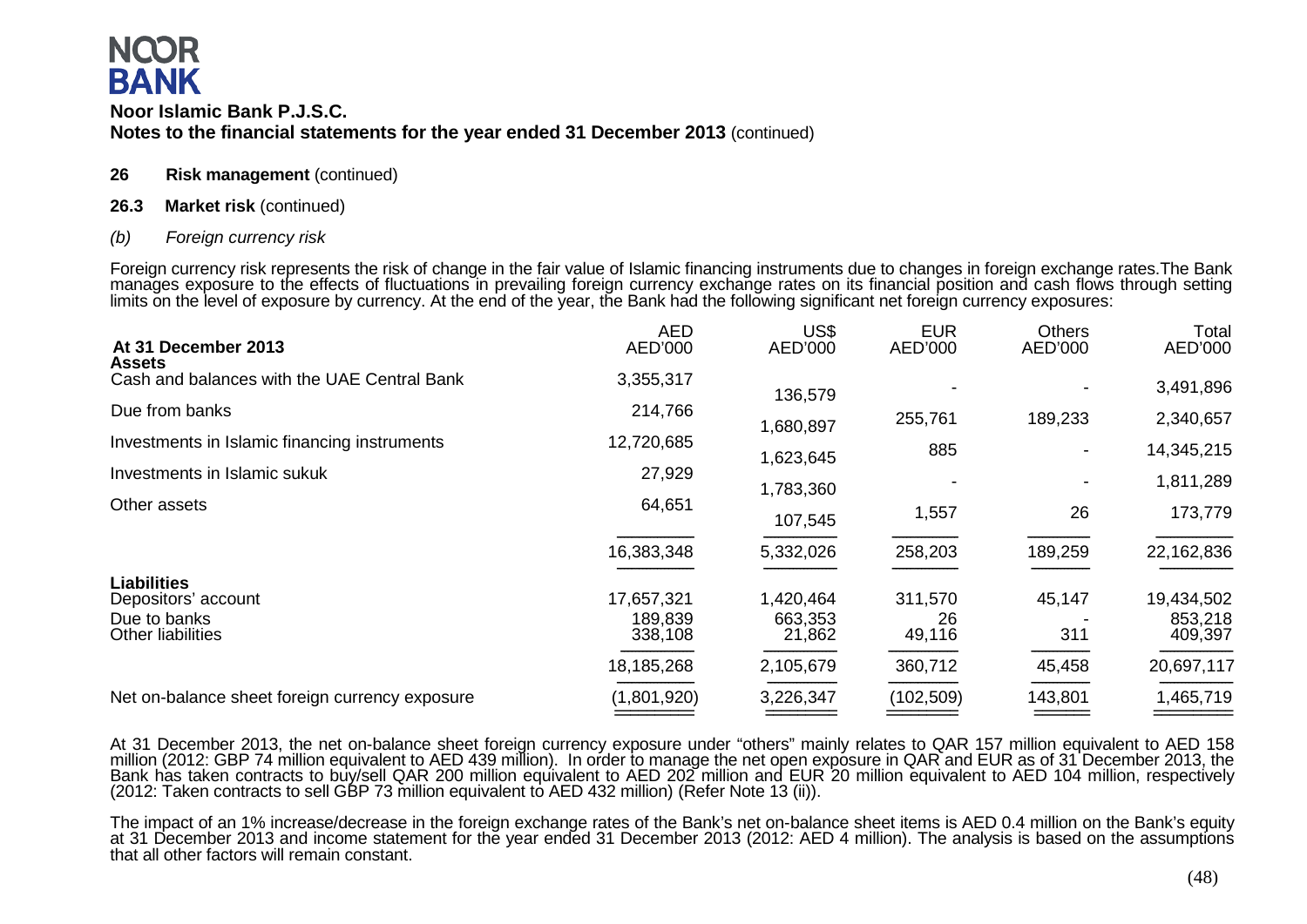### **Noor Islamic Bank P.J.S.C. Notes to the financial statements for the year ended 31 December 2013** (continued)

### **26 Risk management**(continued)

### **26.3 Market risk** (continued)

### *(b) Foreign currency risk (continued)*

|                                                | <b>AED</b> | US\$      | <b>EUR</b> | Others  | Total      |
|------------------------------------------------|------------|-----------|------------|---------|------------|
| At 31 December 2012<br><b>Assets</b>           | AED'000    | AED'000   | AED'000    | AED'000 | AED'000    |
| Cash and balances with the UAE Central Bank    | 1,306,208  | 67,540    |            |         | 1,373,748  |
| Due from banks                                 | 1,559,675  | 720,568   | 288,488    | 447,983 | 3,016,714  |
| Investments in Islamic financing instruments   | 10,367,569 | 436,786   | 72,559     |         | 10,876,914 |
| Investments in Islamic sukuk                   | 572,641    | 1,143,641 |            |         | 1,716,282  |
| Other assets                                   | 129,540    | 13,151    | 1,554      | 142     | 144,387    |
|                                                | 13,935,633 | 2,381,686 | 362,601    | 448,125 | 17,128,045 |
| <b>Liabilities</b>                             |            |           |            |         |            |
| Depositors' account                            | 14,084,261 | 348,480   | 378,394    | 11,977  | 14,823,112 |
| Due to banks                                   | 105,459    | 517,057   | 2,873      | 46      | 625,435    |
| <b>Other liabilities</b>                       | 276,573    | 15,891    | 17,495     | 6       | 309,965    |
|                                                | 14,466,293 | 881,428   | 398,762    | 12,029  | 15,758,512 |
| Net on-balance sheet foreign currency exposure | (530, 660) | 1,500,258 | (36, 161)  | 436,096 | 1,369,533  |
|                                                |            |           |            |         |            |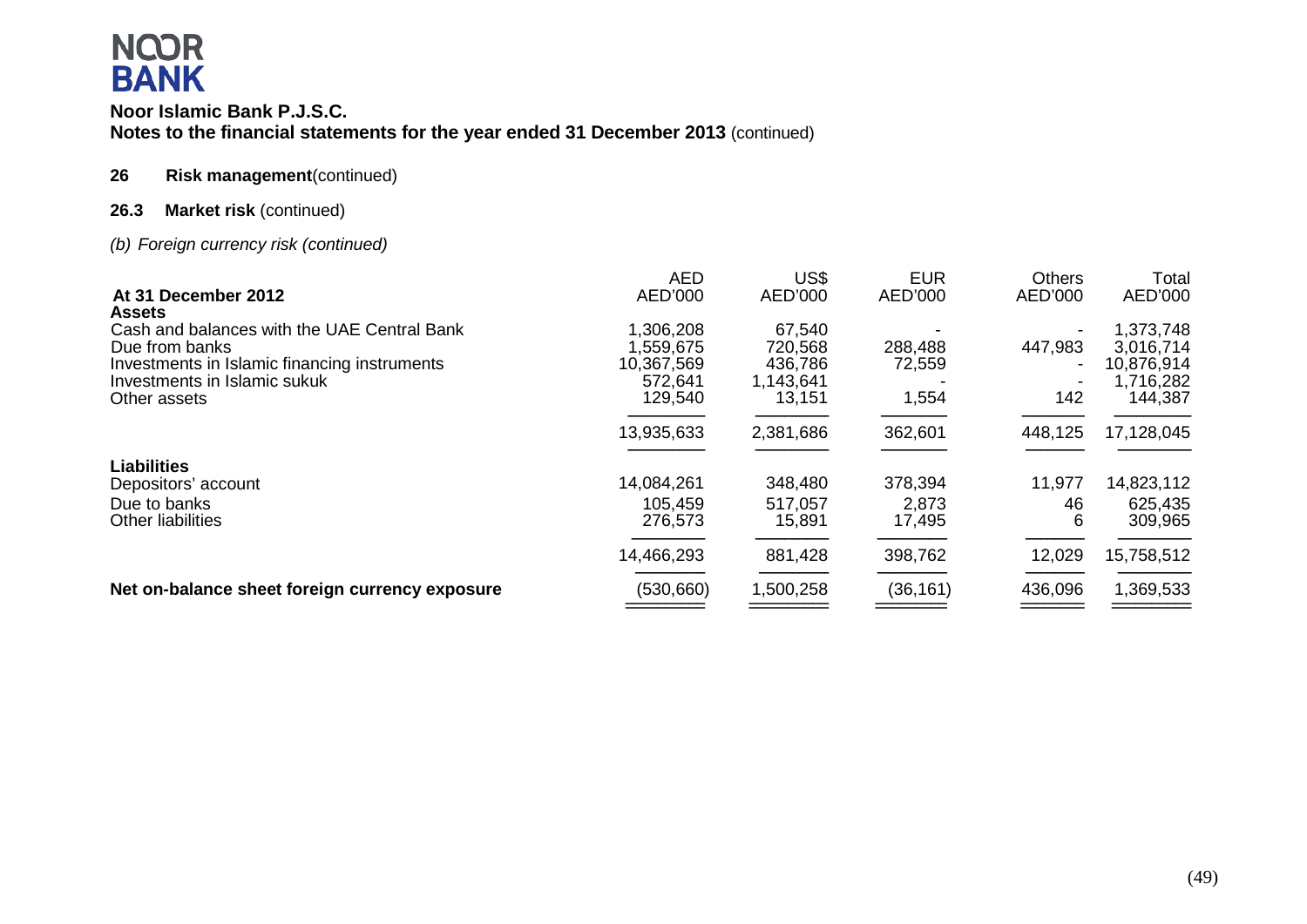

- **26 Risk management** (continued)
- **26.3 Market risk** (continued)
- *(c) Price risk*

The Bank is exposed to price risk arising from publicly traded investments in Islamic sukuk classified as Available-for-sale and Held-for-trading in the financial statements.

A 5% increase/decrease in the prices will have an impact of AED 10.7million on the Bank's equity and income statement as at and for the year ended 31 December 2013 (2012: AED 9.2 million)relating to held-for-trading portfolio and an impact of AED 63.5 million on the Bank's equity as at 31 December 2013 (2012: AED 43 million) relating to Available-for-sale portfolio. The analysis is based on the assumptions that all other variables will remain constant.

### **26.4 Fair value hierarchy**

IFRS 7 specifies a hierarchy of valuation techniques based on whether the inputs to those valuation techniques are observable or unobservable. Observable inputs reflect market data obtained from independent sources; unobservable inputs reflect the Bank's market assumptions. These two types of inputs have created the following fair value hierarchy:

- Level 1 Quoted prices (unadjusted) in an active market for identical financial instruments.
- Level 2 Valuation techniques based on observable inputs, either directly (i.e. as prices) or indirectly (i.e. derived from prices). This category includes instruments valued using: quoted market prices in active markets for similar instruments; quoted prices for identical or similar instruments in markets that are considered less than active; or other valuation techniques where all significant inputs are directly or indirectly observable from market data.
- Level  $3$  Valuation techniques using significant unobservable inputs. This category includes all instruments where the valuation technique includes inputs not based on observable data and the unobservable inputs have a significant effect on the instrument's valuation. This category includes instruments that are valued based on quoted prices for similar instruments where significant unobservable adjustments or assumptions are required to reflect differences between the instruments.

Fair values of financial assets and financial liabilities that are traded in active markets are based on quoted market prices or dealer price quotations. For all other financial instruments the Bank determines fair values using valuation techniques.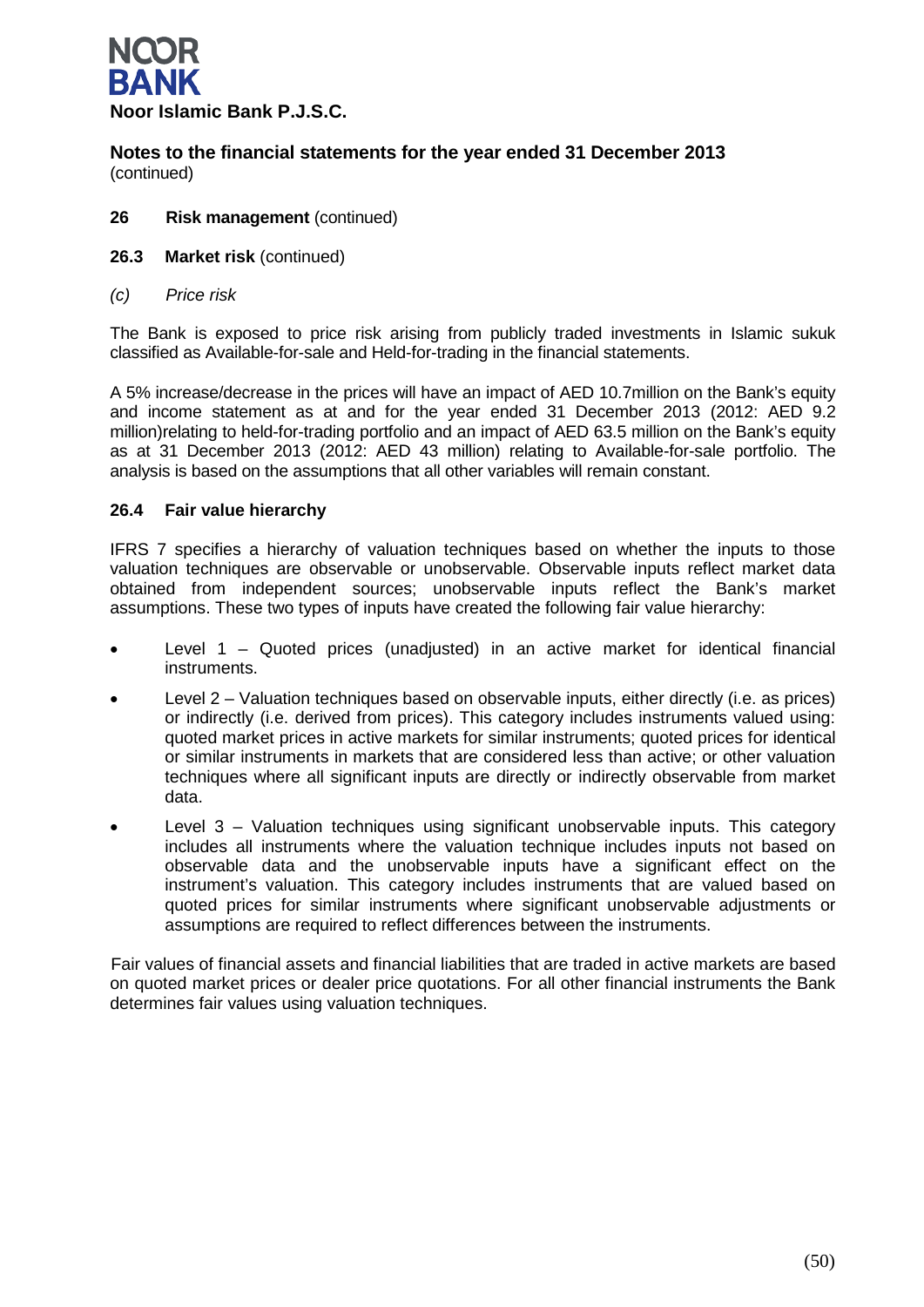

### **26 Risk management** (continued)

### **26.4 Fair value hierarchy** (continued)

The financial instruments measured at fair value as per the hierarchy are disclosed in the table below:

|                                                                                          | Level 1<br>AED'000 | Level 2<br>AED'000 | Level 3<br>AED'000 |
|------------------------------------------------------------------------------------------|--------------------|--------------------|--------------------|
| As at 31 December 2013<br>Financial assets at fair value<br>Investments in Islamic sukuk |                    |                    |                    |
| - Classified as AFS                                                                      | 1,270,574          |                    |                    |
| - Classified as Held for Trading                                                         | 213,611            |                    |                    |
|                                                                                          | 1,484,185          |                    |                    |
|                                                                                          |                    |                    |                    |
| <b>Financial liabilities</b>                                                             |                    |                    |                    |
| Promise to buy or sell currency                                                          |                    | 641                |                    |
| As at 31 December 2012<br><b>Financial assets at fair value</b>                          |                    |                    |                    |
| Investments in Islamic sukuk                                                             |                    |                    |                    |
| - Classified as AFS                                                                      | 859,632            |                    |                    |
| - Classified as Held for Trading                                                         | 183,355            |                    |                    |
|                                                                                          |                    |                    |                    |
|                                                                                          | 1,042,987          |                    |                    |
|                                                                                          |                    |                    |                    |
| <b>Financial liabilities</b>                                                             |                    |                    |                    |
| Promise to buy or sell currency                                                          |                    | 1,236              |                    |
|                                                                                          |                    |                    |                    |

At 31 December 2013, the carrying value of the Bank's financial assets and liabilities measured at amortised cost, approximate their fair values.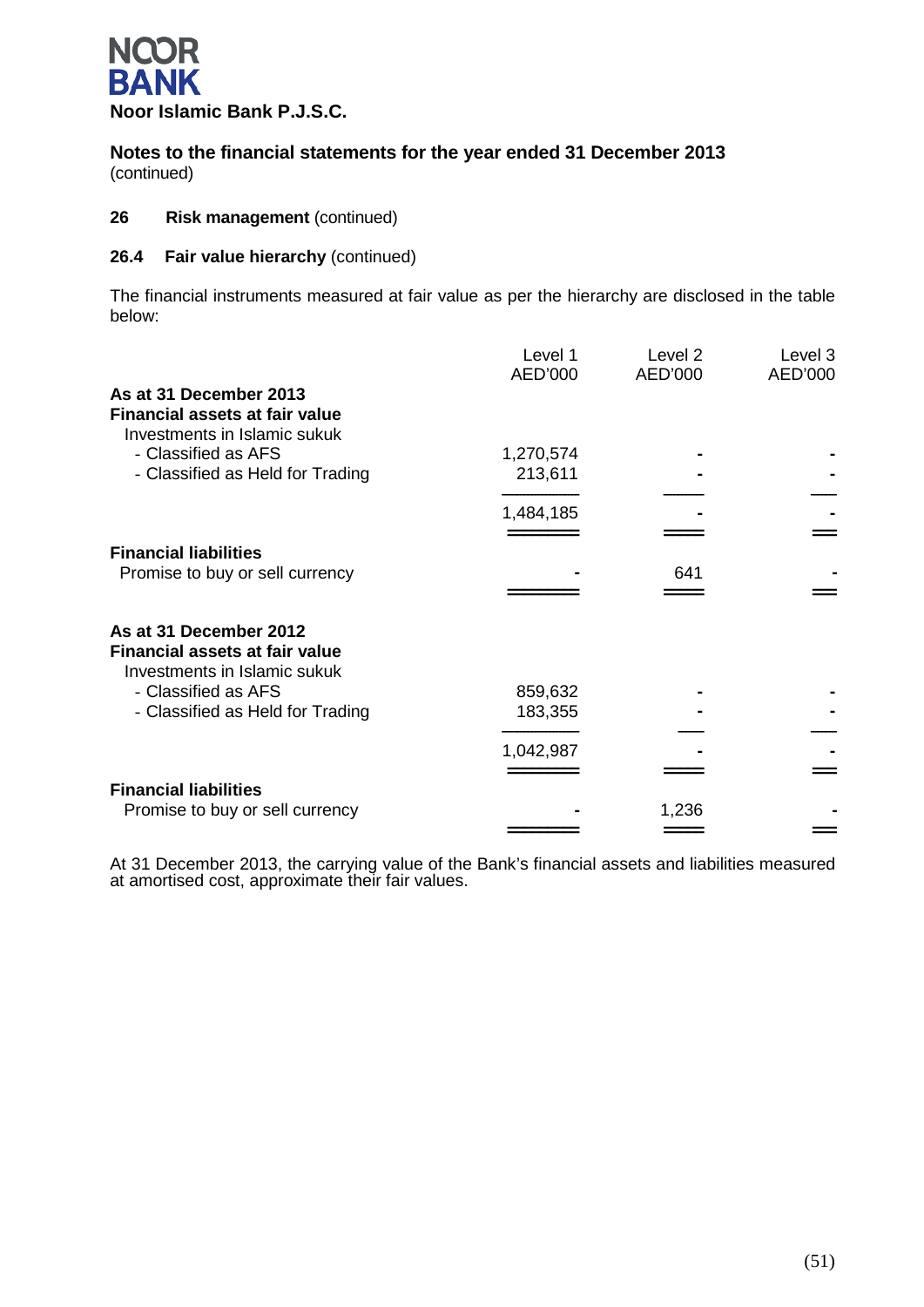

### **26 Risk management** (continued)

### **26.5 Operational risk**

Operational risk is the risk of direct or indirect loss arising from inadequate or failed processes, technology and infrastructure within the Bank, and from external factors other than credit, market and liquidity risks such as those arising from legal and regulatory compliance requirements and generally accepted standards of corporate behaviour.

The Bank's objective is to manage operational risk so as to balance the avoidance of financial losses and damage to the Bank's reputation,assets and personnel with overall cost effectiveness.

The primary responsibility for the development and implementation of controls to address operational risk is assigned to senior management within each business unit. This responsibility is supported by the development of overall standards for the management of operational risk in the following areas:

- requirements for appropriate segregation of duties, including the independent authorisation of transactions;
- requirements for the reconciliation and monitoring of transactions;
- compliance with regulatory and other legal requirements;
- documentation of controls and procedures;
- requirements for the periodic assessment of operational risks faced, and the adequacy of controls and procedures to address the risks identified;
- requirements for the reporting of operational losses and proposed remedial action;
- development of contingency plans;
- training and professional development of employees for operational risk awareness;
- ethical and business standards; and
- risk mitigation, including insurance where this is effective.

Compliance with Bank's operational risk standards is supported by a programme of periodic reviews undertaken by Internal Audit and a dedicated Operational Risk Team. The results of their reviews are discussed with the management of the business unit to which they relate and senior management of the Bank.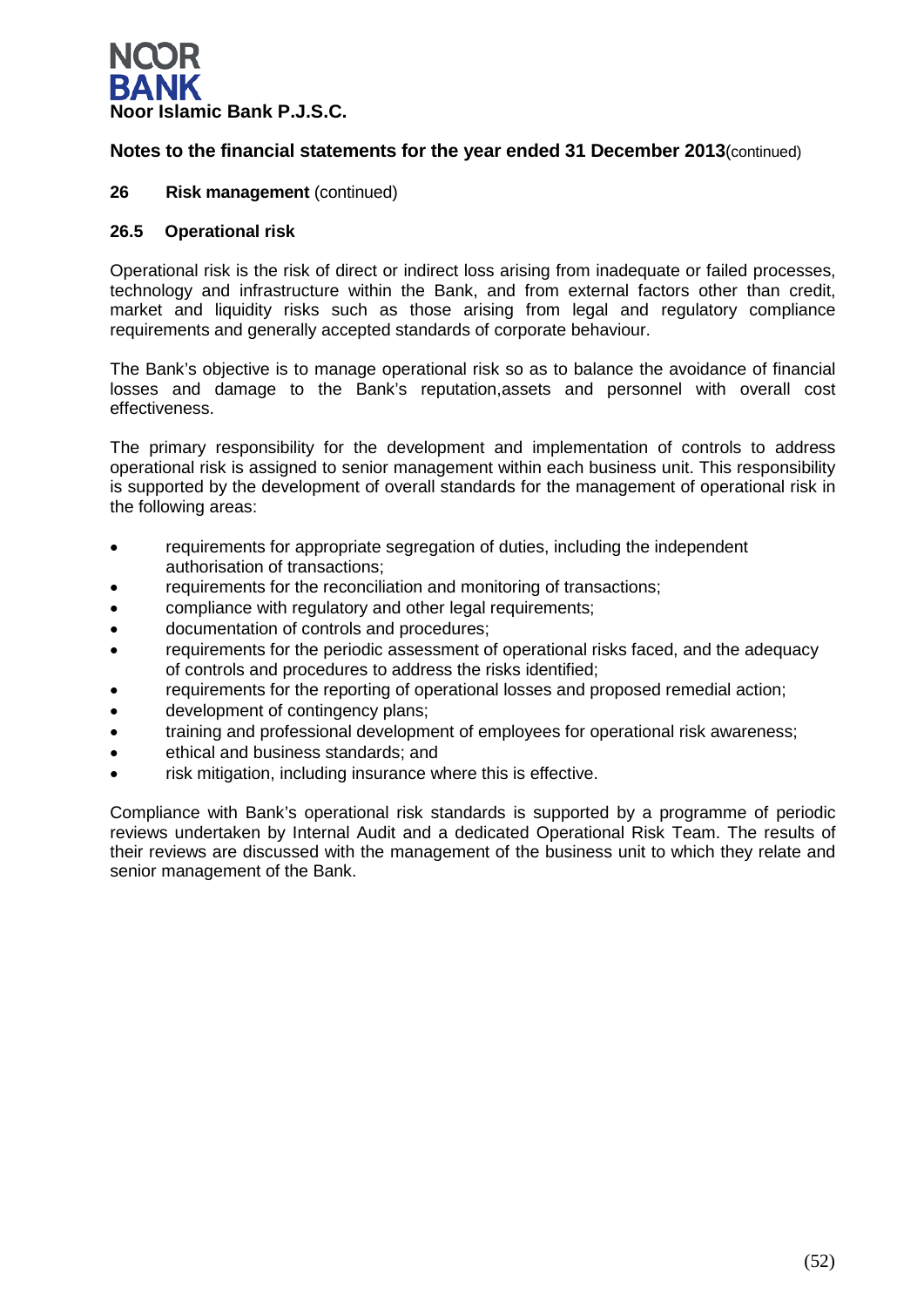

### **26 Risk management** (continued)

### **26.6 Capital managementand capital adequacy as per Basel II requirement**

The Bank manages its capital considering both regulatory and economic capital. The Bank calculates its risk asset ratio in accordance with requirements and guidelines established by theUAE Central Bank prescribing the ratio of total capital to total risk-weighted assets which is currently set at a minimum of 12% (2012: 12%).This is in line with the assessment and reporting of capital adequacy ratio in accordance with the Basel II Accord as follows:

|                                                     | 2013       | 2012          |
|-----------------------------------------------------|------------|---------------|
|                                                     | AED'000    | AED'000       |
| <b>Tier I Capital</b>                               |            |               |
| Share capital                                       | 3,307,895  | 3,157,895     |
| Legal reserves                                      | 63,566     | 56,008        |
| <b>Accumulated losses</b>                           | (934, 270) | (1, 257, 710) |
|                                                     | 2,437,191  | 1,956,193     |
| <b>Tier II Capital</b>                              |            |               |
| Subordinated term investment (refer note (i) below) | 462,553    | 616,737       |
| Collective impairment provision                     | 206,428    | 162,314       |
| Asset revaluation reserve                           | (1,525)    | 1,669         |
|                                                     | 667,456    | 780,720       |
| Deductions from Tier I & Tier II Capital            |            |               |
| Investment in other equity investments (Note 9)     | (25,000)   | (26, 530)     |
| <b>Total regulatory capital</b>                     | 3,079,647  | 2,710,383     |
| <b>Risk weighted assets</b>                         |            |               |
| Credit risk                                         | 16,514,205 | 12,985,097    |
| Market risk                                         | 85,143     | 59,618        |
| Operational risk                                    | 932,890    | 828,131       |
| <b>Risk weighted assets</b>                         | 17,532,238 | 13,872,846    |
| Capital adequacy ratio on regulatory capital        | 17.57%     | 19.54%        |
| Risk asset ratio on Tier I capital                  | 13.90%     | 14.10%        |

(i) Subordinated term investment represents deposit received from the UAE Federal Government, Ministry of Finance and classified as Depositors' accountin the statement of financial position (Note 11). Deposit has been reduced by 40% in computing Tier II capital in current year in accordance with the requirements and guidelines established by the UAE Central Bank.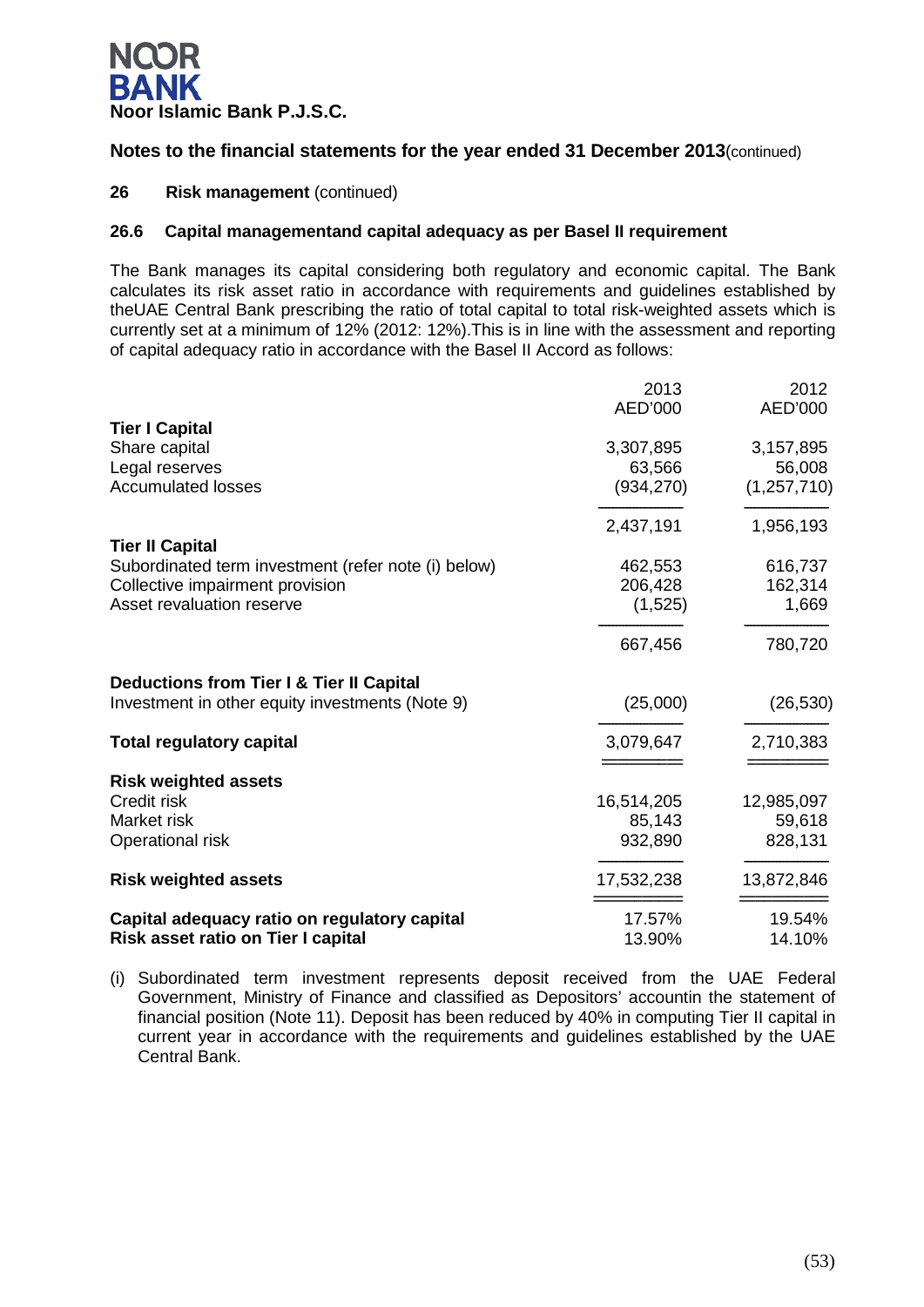### **NCOR BANK Noor Islamic Bank P.J.S.C.**

**Notes to the financial statements for the year ended 31 December 2013** (continued)

### **26 Risk management** (continued)

### **26.6 Capital managementand capital adequacy as per Basel II requirement** (continued)

| Asset classes in 2013                                      |                                       | Off balance sheet                                        |                        | Credit risk mitigation (CRM) |                  |                                   |
|------------------------------------------------------------|---------------------------------------|----------------------------------------------------------|------------------------|------------------------------|------------------|-----------------------------------|
|                                                            | On balance sheet<br>gross outstanding | net exposure after<br>credit conversion<br>factors (CCF) | Exposure<br>before CRM | <b>CRM</b>                   | <b>After CRM</b> | <b>Risk</b><br>weighted<br>assets |
|                                                            | AED'000                               | AED'000                                                  | AED'000                | AED'000                      | AED'000          | AED'000                           |
| Claims on sovereigns                                       | 3,976,912                             |                                                          | 3,976,912              |                              | 3,976,912        | 229,794                           |
| Claims on non-central government public<br>sector entities | 5,583,976                             |                                                          | 5,583,976              | (733, 756)                   | 4,850,220        | 4,727,047                         |
| Claims on banks                                            | 3,020,459                             | 125,845                                                  | 3,146,304              | (18, 502)                    | 3,127,802        | 1,824,660                         |
| Claims on securities firms                                 |                                       |                                                          |                        |                              |                  |                                   |
| Claims on corporates                                       | 5,749,317                             | 1,553,206                                                | 7,146,171              | (1,504,395)                  | 5,641,776        | 5,705,342                         |
| Claims included in the regulatory retail                   |                                       |                                                          |                        |                              |                  |                                   |
| portfolio                                                  | 1,345,833                             |                                                          | 1,345,833              |                              | 1,345,833        | 1,010,417                         |
| Claims secured by residential property                     | 1,590,413                             | 7,003                                                    | 1,597,416              |                              | 1,597,416        | 823,588                           |
| Claims secured by commercial<br>real                       | 494,001                               |                                                          | 494,001                |                              |                  |                                   |
| estate                                                     |                                       |                                                          |                        |                              | 494,001          | 494,001                           |
| Past due financing                                         | 1,527,705                             |                                                          | 348,383                |                              | 348,383          | 432,233                           |
| Other assets                                               | 1,562,920                             |                                                          | 1,562,920              |                              | 1,562,920        | 1,267,123                         |
|                                                            | 24,851,536                            | 1,686,054                                                | 25,201,916             | (2, 256, 653)                | 22,945,263       | 16,514,205                        |
|                                                            |                                       |                                                          |                        |                              |                  |                                   |

The Bank has rearranged its asset classes during 2013 in accordance with the UAE Central Bank circular no: 3823/2012. Therefore, at 31 December 2013, certain figures have been regrouped or reclassified to conform to the new circular requirements.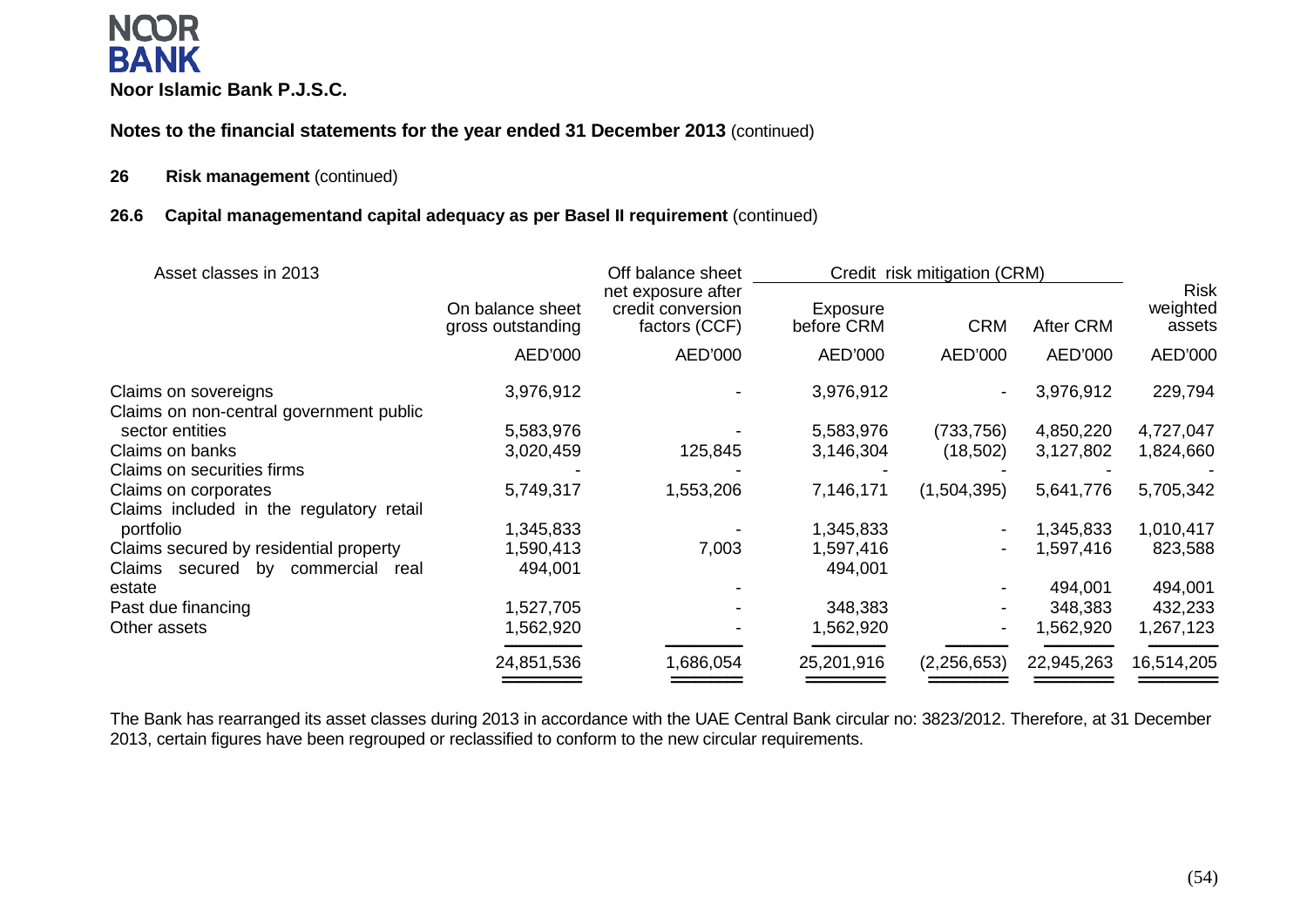### **NCOR BANK Noor Islamic Bank P.J.S.C.**

### **Notes to the financial statements for the year ended 31 December 2013** (continued)

### **26 Risk management** (continued)

### **26.6 Capital managementand capital adequacy as per Basel II requirement** (continued)

| Asset classes in 2012                                    |                           | Off balance<br>sheet               |            | Credit risk mitigation (CRM) |                  | <b>Risk</b>        |
|----------------------------------------------------------|---------------------------|------------------------------------|------------|------------------------------|------------------|--------------------|
|                                                          | On balance<br>sheet gross | net exposure<br>after              | Exposure   |                              |                  | weighted<br>assets |
|                                                          | outstanding               | credit conversion<br>factors (CCF) | before CRM | <b>CRM</b>                   | <b>After CRM</b> |                    |
|                                                          | AED'000                   | AED'000                            | AED'000    | AED'000                      | AED'000          | AED'000            |
| Claims on sovereigns<br>Claims on non-central government | 1,557,212                 |                                    | 1,557,212  |                              | 1,557,212        |                    |
| public sector entities                                   | 957,218                   |                                    | 957,218    |                              | 957,218          | 9,173              |
| Claims on banks                                          | 3,477,735                 | 17,872                             | 3,495,607  |                              | 3,495,607        | 1,190,457          |
| Claims on securities firms                               |                           |                                    |            |                              |                  |                    |
| Claims on corporates                                     | 7,467,235                 | 1,218,076                          | 8,420,169  | (533, 230)                   | 7,886,939        | 8,169,778          |
| Claims included in the regulatory                        |                           |                                    |            |                              |                  |                    |
| retail portfolio                                         | 1,269,516                 |                                    | 1,269,516  | (54, 339)                    | 1,215,177        | 911,887            |
| Claims secured by residential                            | 1,308,347                 |                                    | 1,322,155  |                              |                  |                    |
| property                                                 |                           | 13,807                             |            |                              | 1,322,155        | 655,817            |
| Claims secured by commercial real                        |                           |                                    |            |                              |                  |                    |
| estate                                                   | 626,013                   |                                    | 626,013    |                              | 626,013          | 626,013            |
| Past due financing                                       | 1,681,713                 |                                    | 229,441    |                              | 229,441          | 235,689            |
| Other assets                                             | 1,470,159                 |                                    | 1,470,159  |                              | 1,470,159        | 1,186,283          |
|                                                          | 19,815,148                | 1,249,755                          | 19,347,490 | (587, 569)                   | 18,759,921       | 12,985,097         |
|                                                          |                           |                                    |            |                              |                  |                    |